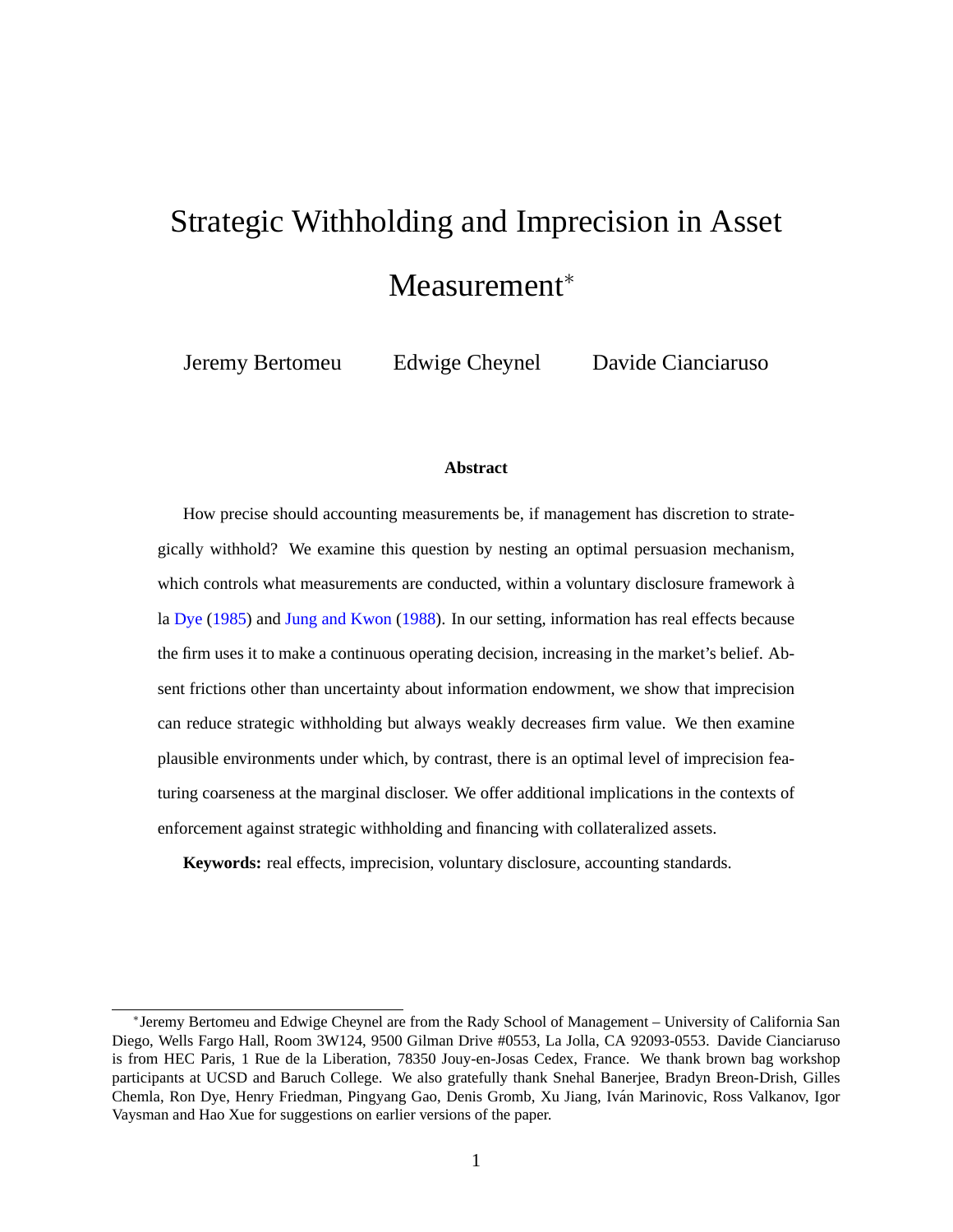# **1 Introduction**

In this study, we examine a framework that brings together two classic paradigms in accounting theory: the first paradigm is that of ex-ante design of measurement systems or persuasion, in which a company board or an accounting regulator chooses a measurement that controls what information is collected and reported; the second paradigm is that of strategic voluntary disclosure, such that management may, after receiving unfavorable information, choose to withhold unfavorable news.

Both paradigms are relevant to accounting questions given that the practice of accounting features choices about how to measure transactions and what to report about the measurement. As a continuing motivating example for our analysis, consider the problem of measuring an asset which may have gained or lost value. The firm's accounting standards specify which measurements are conducted during the operating cycle. The process of valuing assets is not straightforward because on occasion, the firm may not always be able to know or show verifiable evidence about changes in value. In the case of a patent, there may not be information about the future cash flows from exploiting the patent; in the case of a property or a private business, no recently traded comparables may be available; in the case of inventories, the firm may be unsure as to whether a decline in demand is permanent or temporary, etc.

Uncertainty about whether the measurement has or has not produced information to be reported in the financial statements creates strategic incentives to withhold information. Specifically, at the end of the accounting cycle, management receives what information has been gathered, if any. Even if evidence has been received that would trigger an impairment test, management may exert discretion not to make this evidence public. Alternatively, we can think about the output of the information gathering stage as information that is initially soft ([Gao and Liang 2018](#page-66-0)). The accounting system makes some of the information hard by collecting the supporting evidence [\(Ijiri](#page-66-0) [1975;](#page-66-0) [Bertomeu and Marinovic 2015](#page-64-0)).

Whatever information the measurement produces affects withholding incentives. Understanding this interaction is the objective of this study. Naturally, our model applies to a variety of empirical settings with (a) control over what information is collected, (b) uncertainty about whether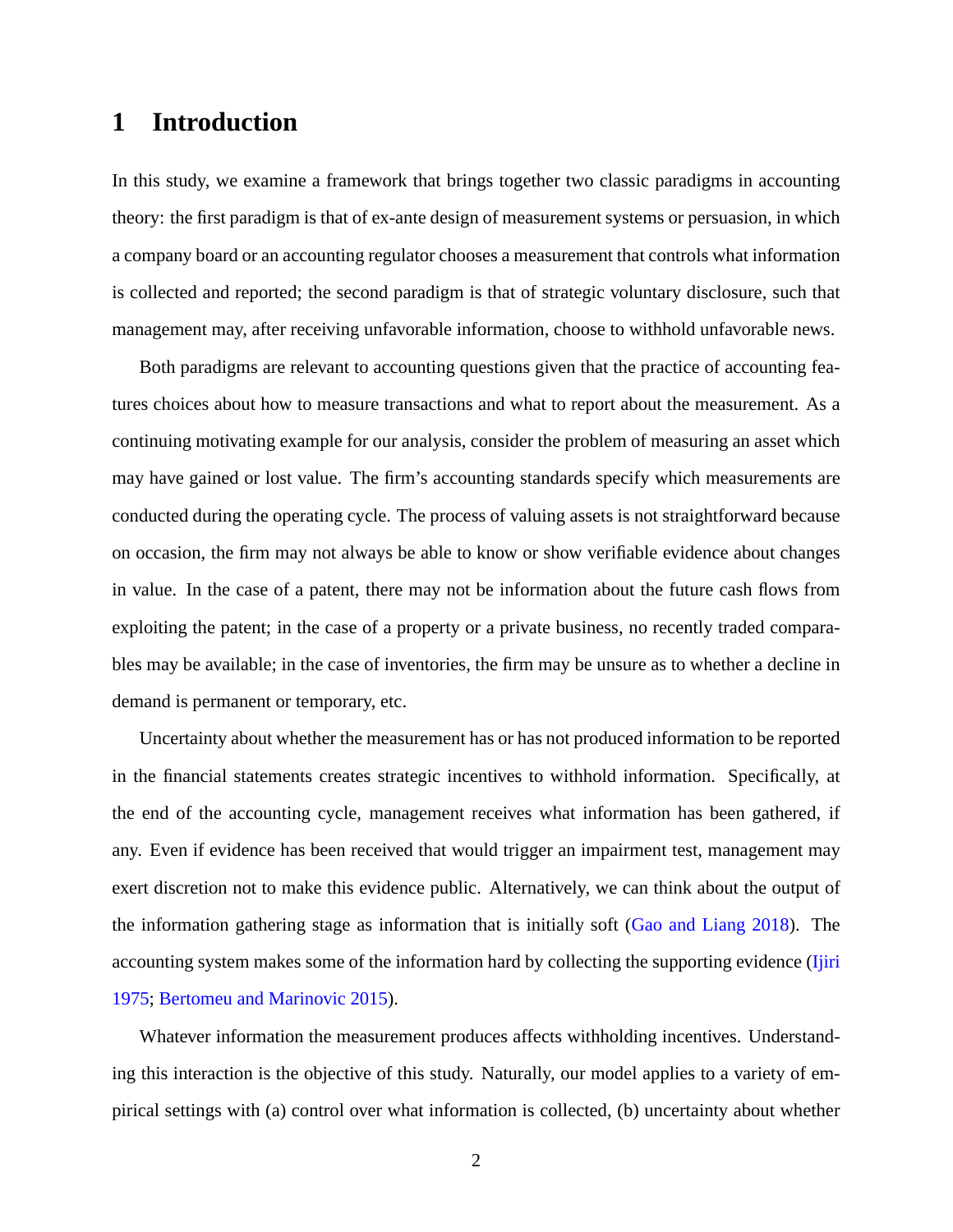the event has occurred or there is information to be collected. We briefly discuss a few illustrations below - while our model is not intended as descriptive of the institutional details of each of these examples, the settings are meant to offer applications in which the trade-off discussed here would likely be at play.

First, a firm may implement a finer accounting system that brings about information about the occurrence of past misstatements ([Dechow, Ge, Larson and Sloan 2011](#page-65-0)): for example, this may be achieved in the form of internal controls [\(Marinovic 2013\)](#page-67-0) including recurrent reviews and checks on past transactions, hiring more effective auditors or increasing oversight by boards ([Laux 2010](#page-67-0)). The market does not know whether such evidence has been received, and the manager may decide to conduct the restatement based on the potential impact on earnings or any further reputational consequence. Or, the firm may conduct a restatement stealthily, within venues that make it less forthcoming to market participants [\(Files, Swanson and Tse 2009\)](#page-65-0). Management must make a choice whether to report information about a misstatement event to an outside party, but have no simple means to report the absence of the event.

Second, the economic trade-offs may be considered in the context of disclosure of material events, which are in principle required in the US as a filing of form 8-K. In principle, any significant material event should be reported but, in practice, many events may or may not be objectively considered material, and firms can be strategic as to which events to file, or when to file ([Li 2013](#page-67-0)). The reporting policy of the firm will be a function of how much operational information is collected and transmitted into the financial reporting system. In addition, many material events that could be reported in these filings contain proprietary information, which firms can choose to redact ([Verrecchia and Weber 2006](#page-68-0); [Heinle, Samuels and Taylor 2018\)](#page-66-0).

Third, the design of the measurement system may interact with accounting measurement, but need not concern only accounting related events. The Foreign Corrupt Practices Act (FCPA) forbids U.S. companies to engage in bribery of foreign officials. Monetary transfers in the process of bribing can, however, be uncovered by accounting internal controls and, therefore, the quality of the accounting system will determine a firm's ability to detect whether its employees violate the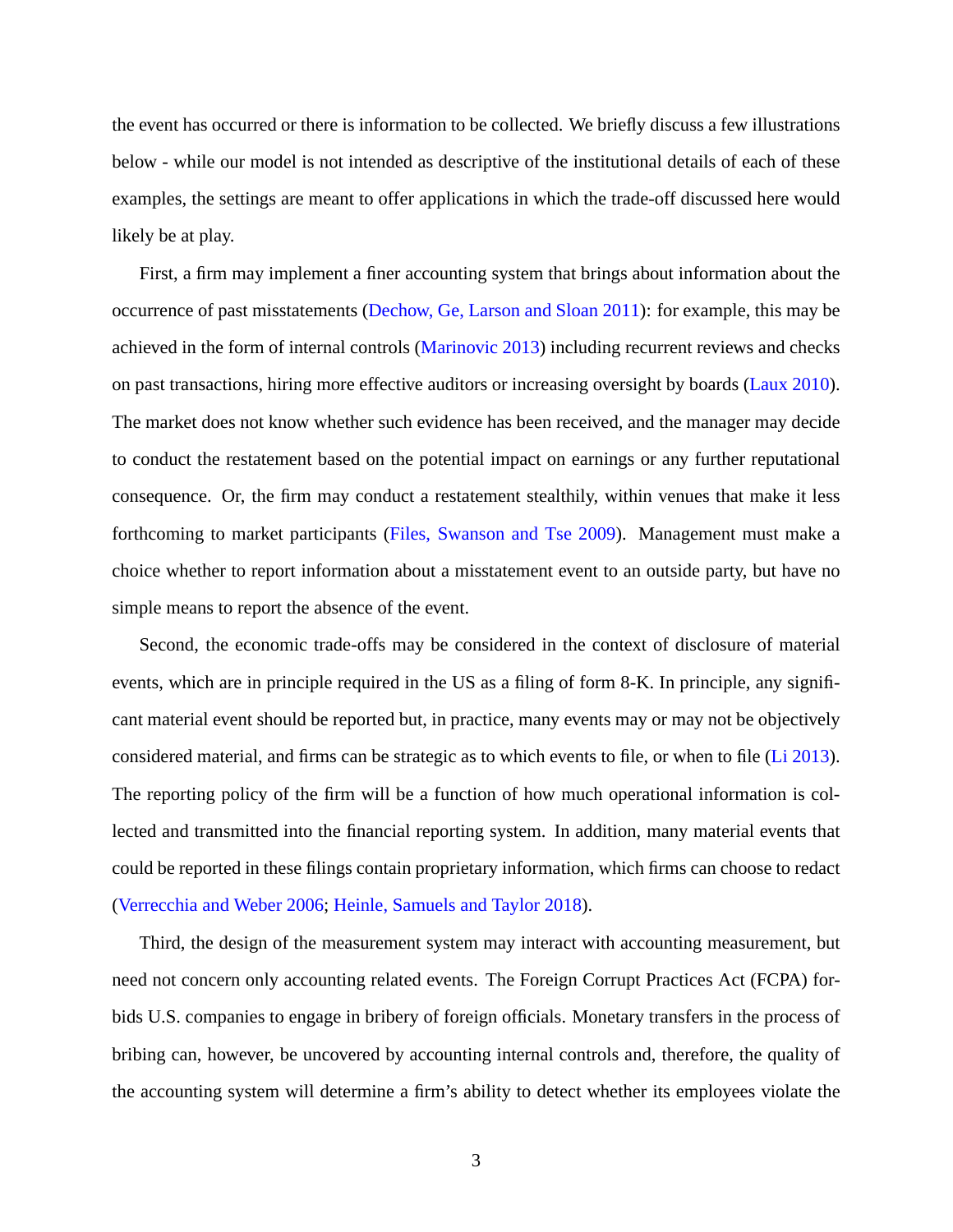provisions of the FCPA ([Cooper, Ho, Hunter and Rodgers 1985\)](#page-65-0). More generally, the quality of the measurement system chosen by the company will allow firms to know whether an illegal act has been committed by an employee. Rogue trading events (Barings, Société Générale), failures to report an environmental violation (Volkswagen) or alleged ignorance of frauds by the Chairman (Enron) are among many examples in which management may have received coarse information from internal measurements.

Within this context, we ask two questions, which we believe to be steps to form a joint theory of optimal measurements and strategic withholding. First, how do we design measurements in the presence of strategic withholding incentives? According to one perspective, we may not need to incorporate strategic considerations into the measurement process if we can rely on voluntary channels to supply information efficiently to the market. Second, how does the existence of the measurement alter the voluntary disclosure environment? We expect very different disclosure behaviors if measurements are precise than if they are imprecise with limited verifiable information. Our purpose is thus to merge the two streams of literature into a theory which speaks about financial reports as a choice of reporting mechanisms constrained by strategic reporting choices.

Before we discuss our main results, we lay out the channels for the interaction between the measurement and voluntary disclosure. Precise measurements can counter-intuitively *increase* incentives to strategically withhold and reduce information. To understand why, suppose that the measurement always obtains precise information about the asset when there exists verifiable information. We know from a vast literature in voluntary disclosure theory that the disclosure threshold will be obtained by comparing (i) the expected value of the asset as assessed by the market when withholding to (ii) the value obtained by the marginal firms in possession of the asset value that choose to disclose that value. By construction, the marginal discloser will be the lowest asset value above the withholding threshold, and thus a precise measurement creates less incentive to disclose.

Suppose that, by contrast, the measurement is imprecise above the disclosure threshold and the information collected by the measurement does not allow the market to know the exact actual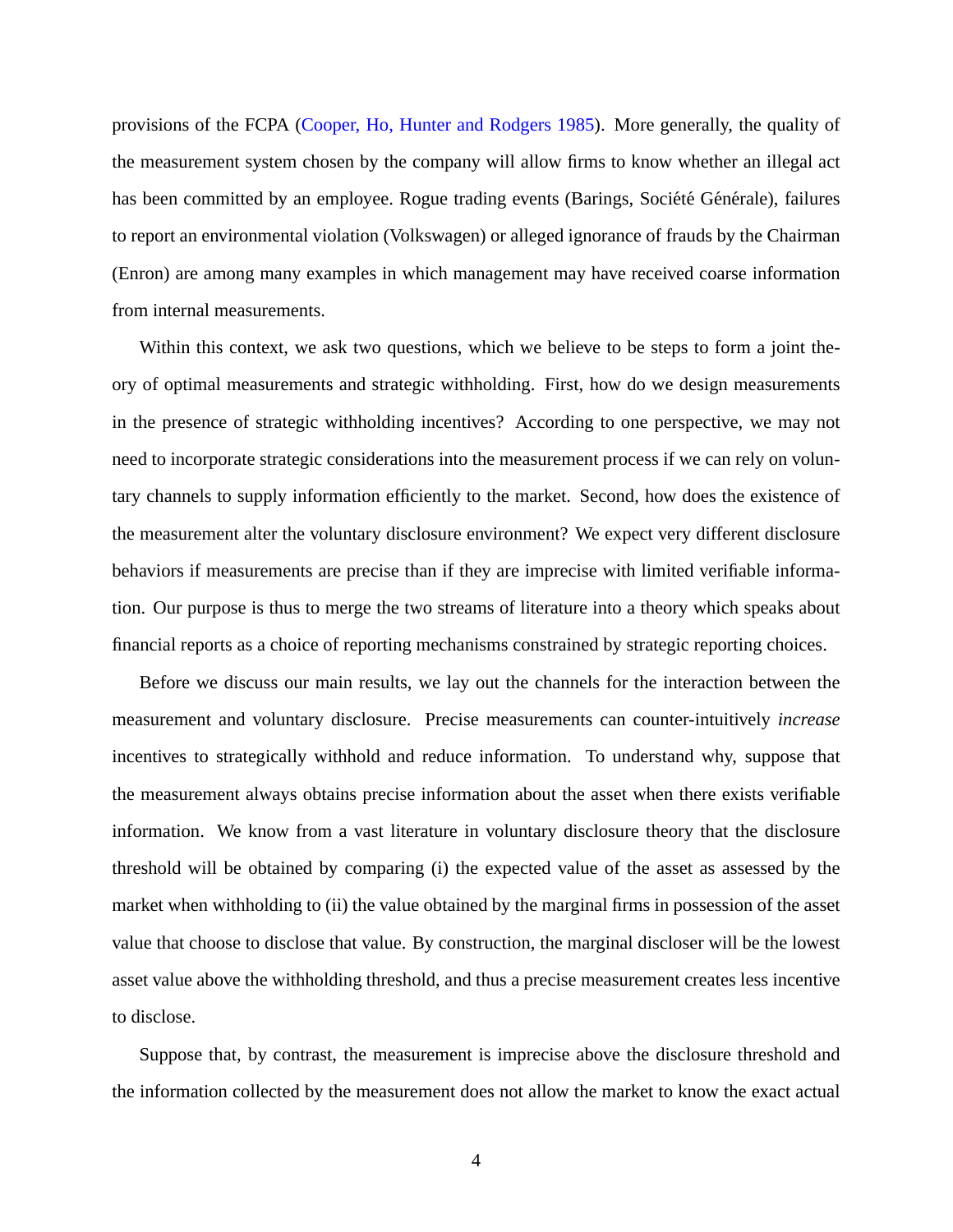asset value of the marginally disclosed report. Then, the marginal disclosers will compare the nondisclosure price to an expectation over a subset of asset values located above the threshold: this expectation is greater than the threshold signal and, subsequently raises the benefit of disclosure. But there is a downside to this type of measurement: while the set of withheld measurements narrows, the information revealed by marginal disclosers has become more imprecise. In summary, more precision over withholding firms comes at the cost of increasing imprecision over the disclosing firms. This creates a trade-off in choosing the ideal precision of the measurement whose resolution is non-trivial.

We formalize this trade-off theoretically and analyze whether the design of the measurement can improve efficiency in a setting where the firm makes better decisions when public information is more precise. We expect from the trade-off that, in general, the preferred measurement may depend on the value of information, the distribution of the asset values, and the frictions relating to the possible absence of information.

Interestingly, the preferred measurement may collapse to a straightforward measurement if uncertainty about information endowment is the only friction. Within the models of [Dye](#page-65-0) ([1985\)](#page-65-0) and by [Jung and Kwon](#page-67-0) [\(1988](#page-67-0)), extended to include a choice of measurement and a productive benefit of information, no imprecise measurement would do better than a fully-precise measurement even though imprecise measurements reduce strategic withholding. We delay a complete argument for this result in text and offer here a simple heuristic intuition. The solution to the voluntary disclosure problem prescribes an indifference condition that equates the expectation conditional on non-disclosure to the expectation of the marginal disclosers. When this equality holds, the measurement cannot create dispersion in posterior expectations between withholding firms and marginal disclosers. Without additional dispersion in posterior expectations, a measurement that reclassifies some withholding firms into marginal disclosers creates no useful information.

We relax next a key restriction central to this result and develop a more nuanced answer to the problem. We show, in a framework with both uncertainty about information endowment [\(Dye](#page-65-0) [1985;](#page-65-0) [Jung and Kwon 1988](#page-67-0)) and *private* costs of disclosure [\(Verrecchia 1983](#page-68-0)), that there is always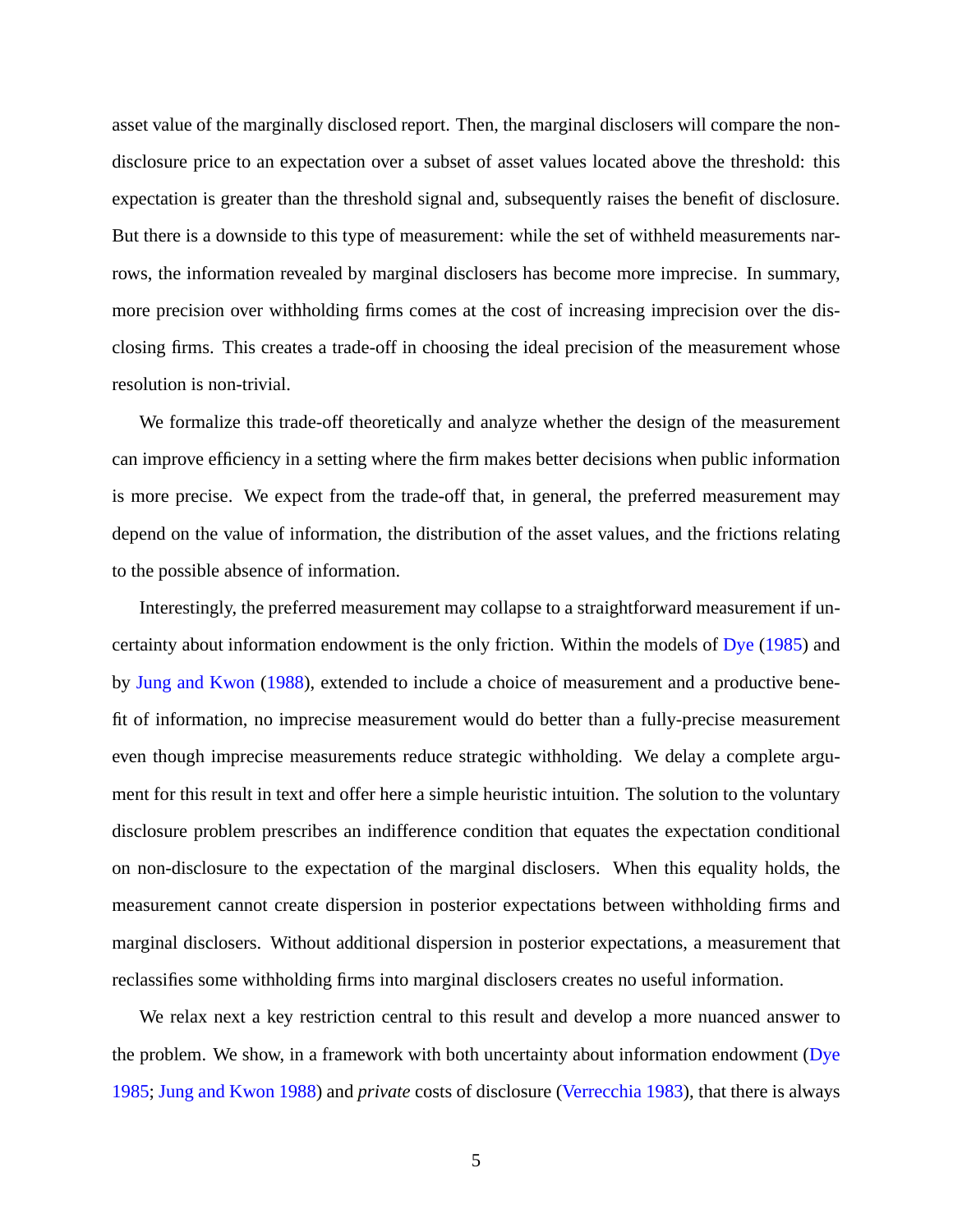some benefit to imprecision for any non-zero disclosure cost or benefit. This framework captures common situations in which information revealed in detailed accounting reports may be used by a different party (a regulatory agency, employees, competitors, consumers, etc.) transferring value from the firm to the other parties. This creates a misalignment between private and social value of information. As management privately bears the cost, the disclosure threshold still equates the payoff from withholding to the payoff from the marginal discloser. In turn, the market expectation conditional on non-disclosure must be lower than the market expectation for the marginal discloser. Therefore, the measurement now generates useful information in the form of different posterior expectations.

Next, we lift the assumption that it would be desirable for the measurement, absent any other friction, to increase the amount of information available. Addressing this question requires additional institutional details about the use of information and we choose here a simple model that captures a possible use of information in debt contracts. Specifically, we embed voluntary disclosure into the collateral financing model of [Goex and Wagenhofer](#page-66-0) ([2009](#page-66-0)), where the firm must meet a minimum asset value in order to finance a project. In this environment, some imprecision for the marginal discloser is desirable as long as the collateral requirement becomes sufficiently large and the probability of receiving information is low. Intuitively, the measurement is designed so that precise measurements are more likely to be voluntarily disclosed over favorable asset values. However, some imprecision for intermediate asset values is used to raise the perceived value of the asset as collateral. Imprecision increases in the probability that information is received.

**Literature review.** Our study is closely related to two streams of the literature: studies that focus on the structure of the information environment as a determinant of disclosure behavior and studies that focus on the optimal provision of information with real effects.

As to the first stream of literature, the informational environment faced by firms before they release information will affect the type and amount of information that is released. This is a key facet of our analysis and is discussed in papers such as [Einhorn](#page-65-0) ([2005](#page-65-0), [2017](#page-65-0)) and [Heinle and Verrecchia](#page-66-0) ([2015\)](#page-66-0). [Einhorn](#page-65-0) [\(2005](#page-65-0)) considers an environment in which the value of the firm is updated using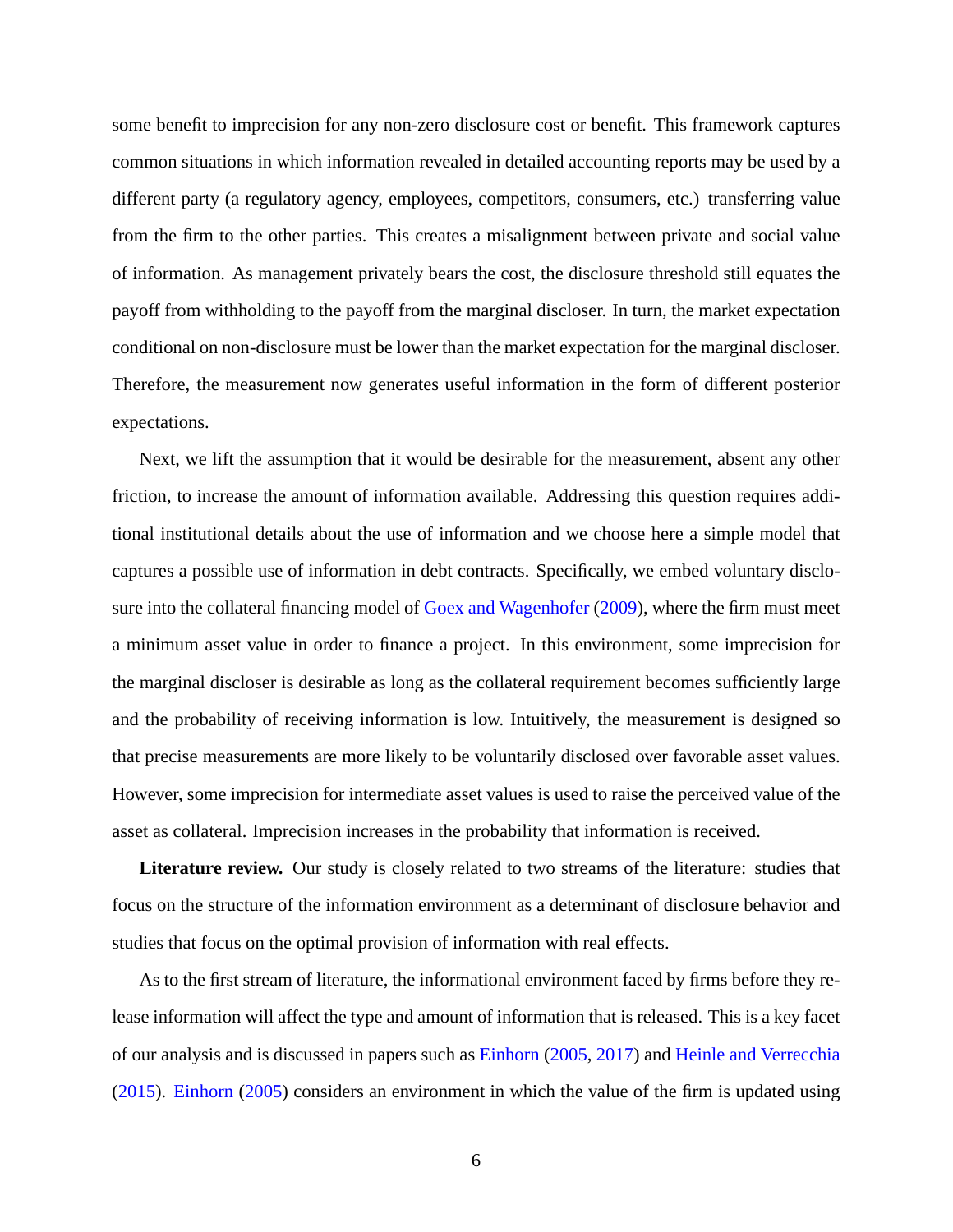two pieces of information, one public and one private, showing that the presence of mandatory disclosures alters the incentives to report news voluntarily. [Heinle and Verrecchia](#page-66-0) ([2015\)](#page-66-0) argue that the aggregate expected number of firms making commitments to disclosure affects individual incentives to commit to disclose, implying that the aggregate environment and individual disclosures are jointly determined. The study by [Einhorn](#page-65-0) ([2017\)](#page-65-0) is another example in which the existence of a source information competing with voluntary disclosure affects the amount of disclosure.

Within this literature, we are aware of few studies in which the regulatory environment is itself considered as an optimal choice. In order to consider optimal regulatory choice, we thus need to link our paper back to an extensive pre-existing literature on real effects, which (in its most inclusive definition) refers to environments in which information interacts with real operating decisions ([Kanodia 1980](#page-67-0); [Kanodia and Sapra](#page-67-0) [2016\)](#page-67-0) and which gives us a rigorous formulation of how properties of a measurement map to a specified objective. This is an active area of literature that is far too broad to make even an attempt toward a comprehensive discussion but some of the recent literature is relevant to our problem.

The paper by [Kanodia, Singh and Spero](#page-67-0) ([2005\)](#page-67-0) is most similar to our setting, as it focuses on the optimal choice of imprecision in a noisy signaling problem; a key difference between the context of their paper and our setting is that they do not focus on ex-post incentives to withhold information. In addition, imprecision in their setting takes the form of garbling information while, in our model, it is localized pooling at the lowest disclosure. In [Gao and Zhang](#page-65-0) [\(2018](#page-65-0)), the firm makes a commitment to internal control processes which is affected by economy-wide information revealed by other firms. This, in turn, implies that, absent regulation, a firm will under-weigh the value of information and under-invest in its internal controls. The studies by [Goex and Wagenhofer](#page-66-0) ([2009\)](#page-66-0), [Lu and Sapra](#page-67-0) ([2009\)](#page-67-0), [Beyer and Guttman](#page-64-0) [\(2012](#page-64-0)), [Gao and Liang](#page-65-0) [\(2013](#page-65-0)) are other recent examples that reveal how information has real effects, although by and large, they focus on either voluntary disclosure or measurement rules but not their interactions.

Our work is part of persuasion theory, which considers the design of a measurement system as a mechanism that prescribes which information is collected and reported. Within this literature, the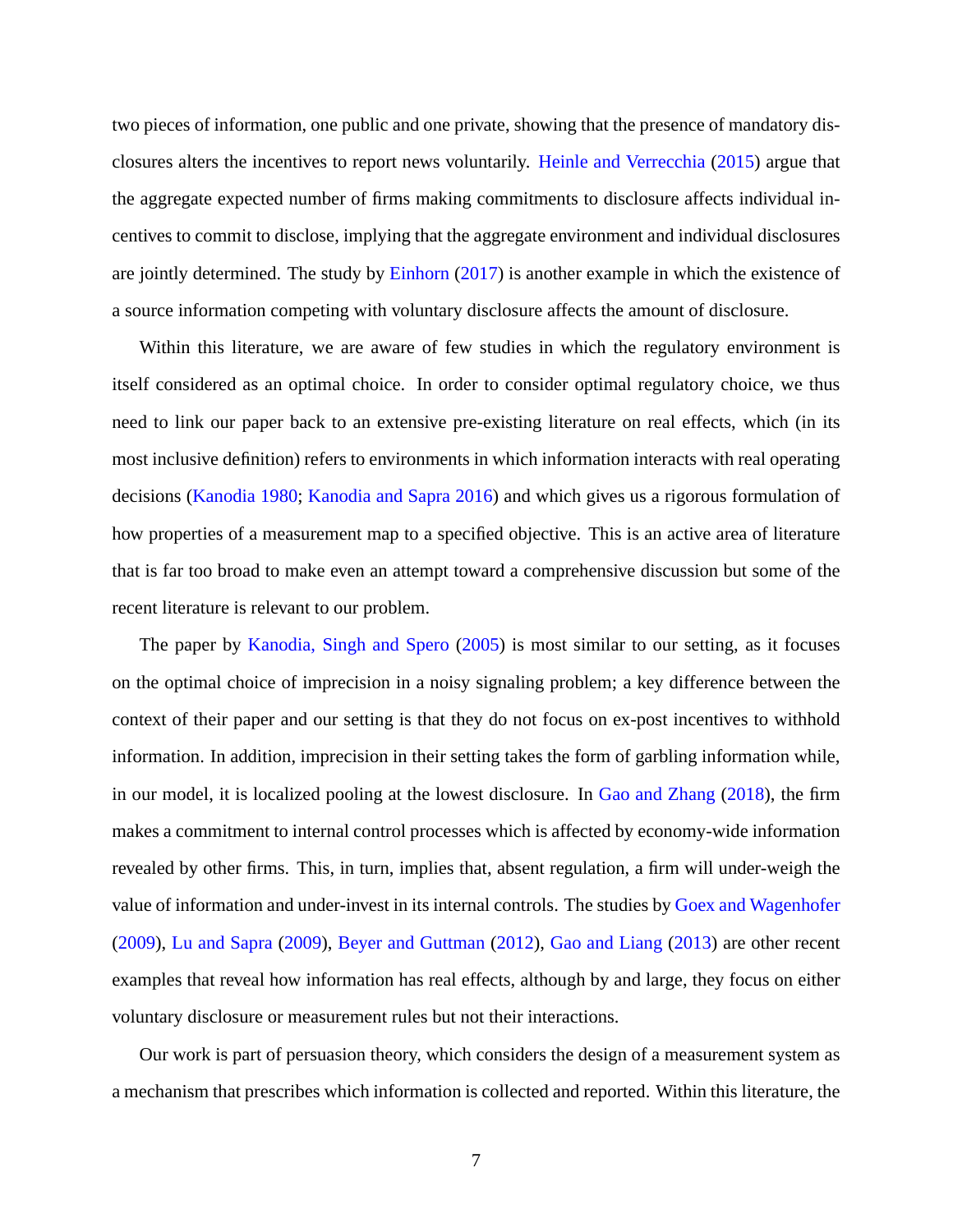studies by [Goex and Wagenhofer](#page-66-0) [\(2009](#page-66-0)), [Bertomeu and Cheynel](#page-64-0) [\(2015](#page-64-0)), [Huang](#page-66-0) [\(2016](#page-66-0)), [Michaeli](#page-67-0) ([2017\)](#page-67-0) and [Jiang and Yang](#page-67-0) ([2017\)](#page-67-0) bring insights from this literature into the design of measurements that increase efficiency. Within this literature, a few recent studies focus on interaction between persuasion and reporting incentives, including [Friedman, Hughes and Michaeli](#page-65-0) [\(2015](#page-65-0)), [Bertomeu, Vaysman and Xue](#page-64-0) ([2016\)](#page-64-0) and [Quigley and Walther](#page-67-0) [\(2018](#page-67-0)) which develop settings in which public information can crowd out or increase the supply of inside information. A main difference between these models and ours is that, in these models, public information and private disclosures are about different pieces of information. In our model, the persuasion mechanism is the input to the voluntary disclosure.

Two papers are most closely related to ours, in the sense that they focus on persuasion as input to a disclosure decision. [Hummel, Morgan and Stocken](#page-66-0) ([2016\)](#page-66-0) focus on a class of problems, in which shareholders can directly set a disclosure policy. With risk-seeking preferences, which closely map to our convex payoff function, they show that the sender prefers full-information. They do not focus on incentives for strategic withholding if the manager may not receive information, which is the main focus of our model. Another related study is by [DeMarzo, Kremer and Skrzy](#page-65-0)[pacz](#page-65-0) [\(2017](#page-65-0)), which likes us, focuses on a persuasion mechanism as input to what is disclosed. They interpret the choice of measurement in terms of an ex-ante test design, but their question is somewhat different. In their model, the agent *privately* chooses a test before being informed and the chosen test is not known conditional on non-disclosure. They show that even without the social value of information, the resulting test is one that meets the minimum principle ([Acharya,](#page-64-0) [DeMarzo and Kremer 2011](#page-64-0); [Guttman, Kremer and Skrzypacz](#page-66-0) [2014\)](#page-66-0) that would minimize posterior expectations conditional on non-disclosure.

Two recent papers, while they do not focus on the persuasion mechanism per se, speak to the embedded forces in voluntary disclosure that make the mechanism approach potentially desirable. [Glode, Opp and Zhang](#page-66-0) ([2018\)](#page-66-0) examine a sender's disclosure to a monopoly, trading off the gains from trade versus the monopoly's incentive to extract the surplus. As in our model, there are potential benefits from imprecise disclosures. [Rappoport](#page-68-0) [\(2017](#page-68-0)) shows that the changes in the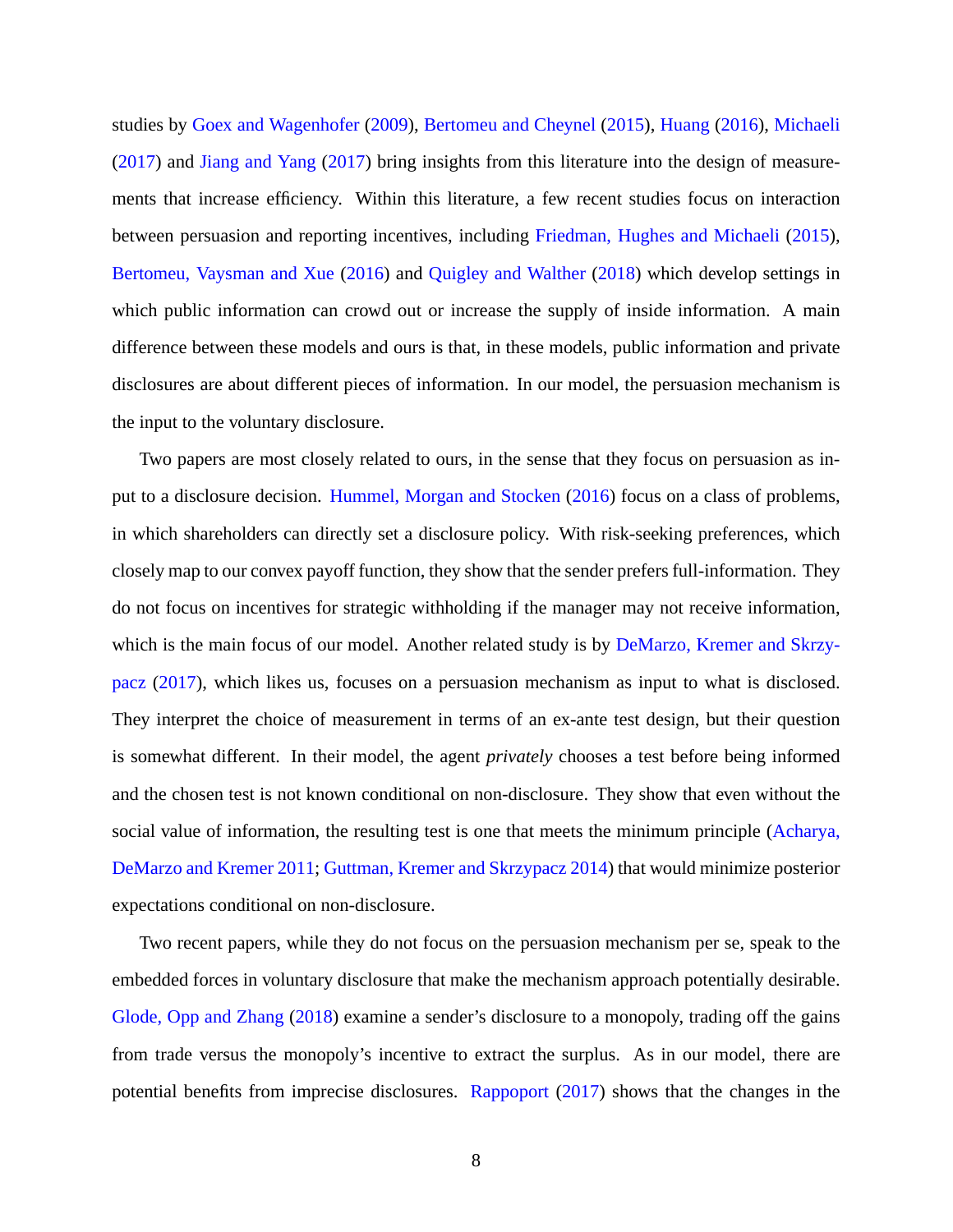distribution of the information that make the sender less certain about the information translate into lower skepticism by the receiver, and would in many settings increase disclosure. In our model, the mechanism partially controls this skepticism to affect the equilibrium level of disclosure.

# **2 The model**

#### **2.1 Players, Strategies and Payoffs**

Our model involves three players: a sender, a receiver, and a designer. For expositional purposes, we use the interpretation of a firm measuring an asset and the state of nature as the asset value. We refer to the designer as the regulator (e.g., a standard-setter), the sender as the manager and the receiver as a capital market forming posterior expectations about the asset value. There is uncertainty about both the asset value and about whether verifiable information regarding the asset exists. The regulator wants to increase communication to the receiver but the sender may strategically withhold to increase the investors' posterior expectation about the asset value.

The timeline is as follows. At time  $\tau = 0$ , the regulator chooses a measurement system. At  $\tau = 1$ , the measurement system produces a signal about the asset value whenever it can be measured. The choice of the measurement system is observable to all players. At  $\tau = 2$ , if verifiable information exists, the manager privately observes the signal and chooses whether to disclose it to investors. At  $\tau = 3$ , conditional on public information, the investors take an action that affects both the sender and the regulator payoffs. We are interested in the design of a measurement system that maximizes the ex ante payoff of the designer, taking into account the sequentially rational voluntary disclosure decision and market price. Figure [1](#page-9-0) depicts the sequence of events.

**Distributional assumptions.** The firm owns an asset whose value V is random with realizations v in the support  $V \equiv [0, \overline{v}]$ , where  $\overline{v} > 0$ .<sup>1</sup> For instance, one can think about the asset as a retail location, currently owned by the firm, that may serve a role in operations. Let  $F$  denote the

<sup>&</sup>lt;sup>1</sup>Throughout, we use a capital letter, V, to denote a random variable and a small letter,  $v$ , to denote its realization. Proofs and results apply to distributions with unbounded support.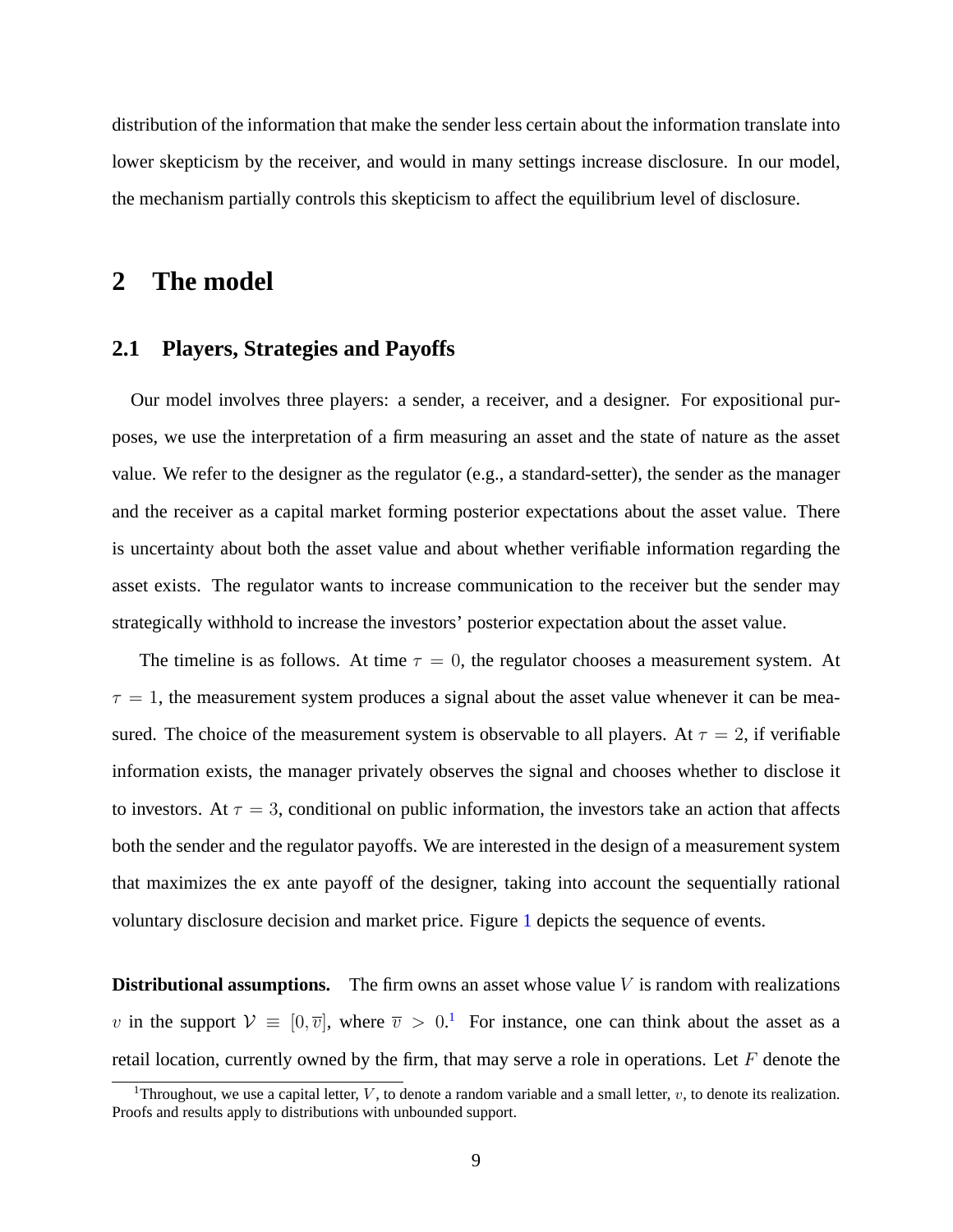<span id="page-9-0"></span>

| $\tau = 0$                             | $\tau=1$                                                                                                                                                 | $\tau = 2$                                                                                        | $\tau = 3$                                                                                                                       |
|----------------------------------------|----------------------------------------------------------------------------------------------------------------------------------------------------------|---------------------------------------------------------------------------------------------------|----------------------------------------------------------------------------------------------------------------------------------|
| Regulator chooses<br>measurement $G$ . | With probability $q$ , no<br>information exists; with prob.<br>$1 - q$ , manager privately<br>receives a realization<br>of signal $X$ , drawn from $G$ . | Manager chooses<br>whether to disclose $X$ or<br>to withhold; uninformed<br>manager stays silent. | Manager forms posterior<br>expectation $\mathbb{E}(\overline{V} X=x);$<br>Regulator obtains payoff<br>$\phi(\mathbb{E}(V X=x)).$ |

#### Figure 1: Timeline

distribution function of  $V$ . We assume that the distribution of  $V$  admits a p.d.f.  $f$  that is strictly positive on the support.

As in [Dye](#page-65-0) ([1985\)](#page-65-0) and [Jung and Kwon](#page-67-0) ([1988\)](#page-67-0), there is uncertainty about whether verifiable information about  $V$  exists.<sup>2</sup> Lack of verifiable information occurs when no information exists or, if it exists, when it cannot be collected and reported credibly (i.e., when information is soft). It may be that, with some probability, there are no comparables to measure the value of a property or a new retail location has not yet generated verifiable long-term sales. We denote by  $q \in (0, 1)$  the probability that there does *not* exist verifiable information about the asset value.

**The measurement system.** As in the persuasion literature [\(Aumann and Maschler](#page-64-0), [1995;](#page-64-0) [Ka](#page-67-0)[menica and Gentzkow,](#page-67-0) [2011\)](#page-67-0), we assume that a measurement is a mechanism that controls which information is received by the manager. This measurement could represent prescriptions from accounting rules, internal procedures for collecting information from the field, or long-term accounting choice made by the firm. Given a distribution over states of nature  $F$ , a measurement system induces a distribution  $G$  over posterior means if and only if  $F$  is a mean-preserving spread of G [\(Gentzkow and Kamenica](#page-66-0),  $2016$ ).<sup>3</sup> The measurement system chosen thus generates a random variable  $X$ , distributed according to  $G$ . Because, in our model, only posterior expectations about the asset affect preferences, we can simplify notation by writing each signal  $X$  as a posterior

<sup>&</sup>lt;sup>2</sup>Note that we expose the model somewhat more generally than  $Dye$  ([1985\)](#page-65-0), to the extent that our assumption is about the objective presence of (verifiable) information that could be used by the persuasion mechanism. In [Dye](#page-65-0) [\(1985](#page-65-0)), by contrast, when information exists about the asset value, it is always verifiable.

 $^3F$  is a mean-preserving spread of G if  $\int_0^{\overline{v}} \phi(x) dF(x) \geq \int_0^{\overline{v}} \phi(x) dG(x)$  for all convex functions  $\phi$  or, equivalently, if these distributions have equal means and  $\int_0^x F(y) dy \ge \int_0^x G(y) dy$  for all  $x \in V$ .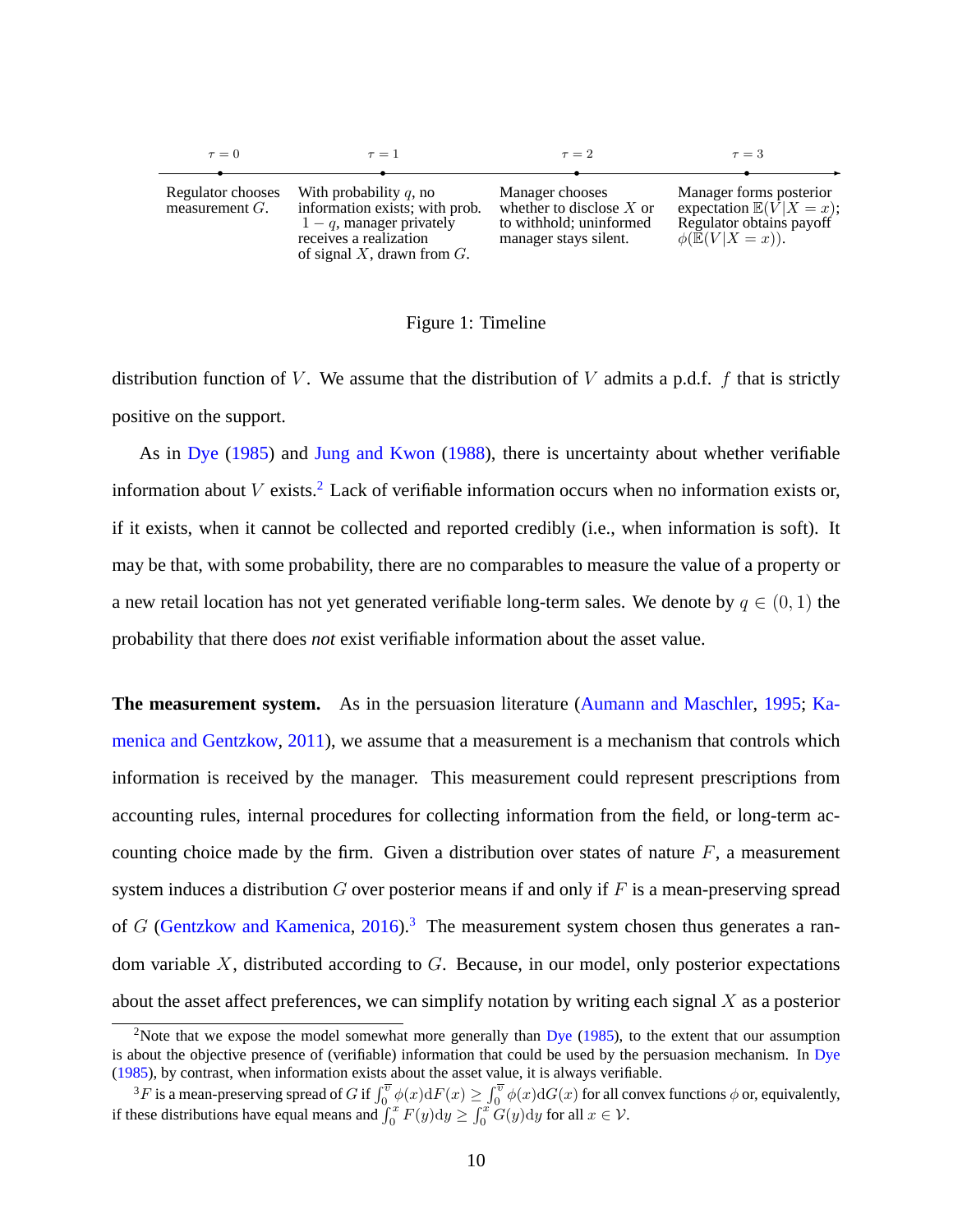expectation about V and restrict G to distributions over the support of  $X^A$ .

When  $G = F$ , the signal yields the same distribution of posterior means as the asset value itself, that is, the signal  $X$  is equal to the asset value  $V$  almost surely. This measurement is precise, because it reveals the asset value without noise *whenever verifiable information about it exists*. As to imprecise signals, we do not impose any restriction on the measurement noise. When information does not exist (with probability q), the measurement cannot generate any information, as formalized in the notations below.

**Strategy and beliefs.** Let  $\Omega$  denote the random information endowment of the firm. When a firm does not receive verifiable information ( $\Omega = \emptyset$ ), it must choose nondisclosure and cannot convey credibly not to possess any such information. On the other hand, when a firm receives verifiable information  $X = x$  ( $\Omega = x$ ), it can report X truthfully or stay silent to pretend that no verifiable information exists, which we refer to as (strategic) withholding.<sup>5</sup> It could be the case, for example, that the measurement detects that the asset lost value but management passes on a possible impairment arguing to external parties that no such adverse information has been received.

For a given measurement system  $G$  selected by the regulator, a strategy for the firm is thus a function  $r(\omega; G)$  that maps the firm's private information into a report.<sup>6</sup> Let r denote the firm's public report (i.e., its disclosure decision), with  $r = (d, x)$  standing for disclosure of the posterior mean x and  $r = nd$  standing for non-disclosure. When information does not exist,  $r = nd$ .<sup>7</sup> A

<sup>&</sup>lt;sup>4</sup>Specifically, for any signal X, we can use a signal structure that yields the same actions and payoffs  $X' =$  $\mathbb{E}(V|X)$ . In our model, this signal structure equates the signal to the action taken by the receiver ([Kamenica and](#page-67-0) [Gentzkow 2011](#page-67-0)).

<sup>&</sup>lt;sup>5</sup>We have left aside here manipulation incentives to keep our arguments as transparent as possible but, as noted by [Einhorn and Ziv](#page-65-0) ([2011](#page-65-0)), manipulation can be incorporated as an invertible bias into a more general model. An interesting question is whether misreporting costs would create another channel for imprecise measurement to increase value. [Guttman, Kadan and Kandel](#page-66-0) ([2006\)](#page-66-0) demonstrate an idea close to this concept by showing that pooling equilibria in misreporting problems can imply higher ex ante value.

<sup>&</sup>lt;sup>6</sup>We adopt the tie-breaking convention that indifferences between disclosure and nondisclosure are resolved in favor of disclosure. The tie-breaker is inconsequential when the set of marginal disclosers has mass zero. When the marginal disclosers do not have mass zero, this tie-breaker is consistent with the notion that the regulator can slightly perturb the measurement system in such a way as to induce disclosure.

 $<sup>7</sup>$  It is critical for the model that the manager cannot, at no cost, gather information that does not exist - or else</sup> a fully-precise measurement would be used. As many of our examples show, it is not just plausible, but practically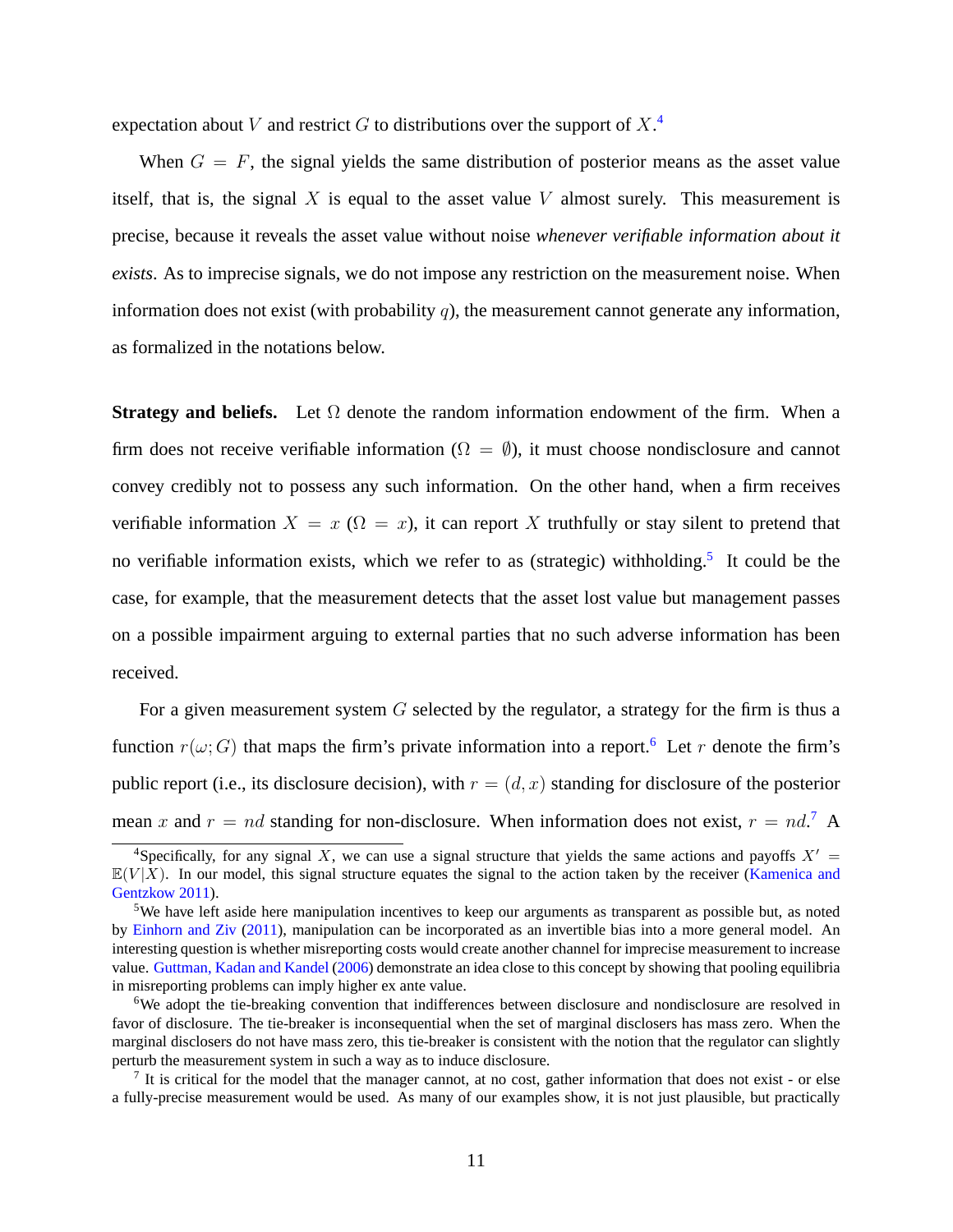given disclosure strategy generates a random variable, R, whose realization,  $R = r$ , is the public report that the market observes.

A market belief is a function  $\mu(r; G)$  that maps a report into a posterior expectation about the asset value.

**Social value of information.** To model the real effects of information, we assume that the firm may make operational decisions as a function of the market's assessment of the asset value, e.g., make investments, draw on external funds, and so forth. We assume that the market values the entire firm at  $\phi(\mu(r; G))$ , where the function  $\phi$  is increasing, convex, and twice continuously differentiable. This assumption can be rephrased as stating that the ex ante expected value of the firm,  $\mathbb{E}(\phi(\mu(R;G)))$  is greater when the market has more precise information in the sense of mean-preserving spreads.

Below, we provide a simple micro foundation that yields conditions such that (i) the maximization of value yields a convex function, and (ii) this function is a function of posterior *expectations*. Suppose that, after the realized report r is observed, the firm makes an investment decision  $k$  in order to maximize the market price  $\mathbb{E}(Vk - \psi(k)|r)$ , where V can be interpreted as productivity and  $\psi$  is an investment cost with  $\psi(0) = \psi'(0) = 0$  and  $\psi'' > 0$  captures decreasing returns to scale.<sup>89</sup> Differentiating the objective function with respect to investment k to obtain the optimal investment,

$$
k^*(\mathbb{E}(V|r)) \equiv (\psi')^{-1}(\mathbb{E}(V|r)).
$$
\n(1)

interpretable, that not all information could be gathered and it is a building block of the widely-used [Dye](#page-65-0) ([1985\)](#page-65-0) and [Jung and Kwon](#page-67-0) [\(1988](#page-67-0)) approaches to model this in terms of a binary event - not for sake of descriptive realism but to convey intuitions. There are cases in which an outside expert would not be able to assess a precise valuation, regardless of how much documentation is provided (consider the problem of valuing an equity stake), or cases where there is evidence (consider valuation with a trade of a comparable asset). Generalizing this model to any possible type of *costly* information acquisition or partial information endowment is not the point of our paper. Further, endogenizing the probability of information endowment with some additional costly process would have little bearing on our main trade-offs.

<sup>&</sup>lt;sup>8</sup>The claim can be made slightly more general, as we can assume a value of the firm  $h(V)\nu(k) - \psi(k)$  and change variables to set  $k' = \nu(k)$  and  $V' = h(V)$ .

<sup>9</sup>Observe that the firm only cares about the market's expectation of the cash flow, and not about the actual cash flow. As a result, there is no mechanism for the firm to signal its private information through the choice of the investment level, because the objective function does not depend directly on the realized  $X$  (e.g., see [Brandenburger and Polak](#page-64-0), [1996\)](#page-64-0).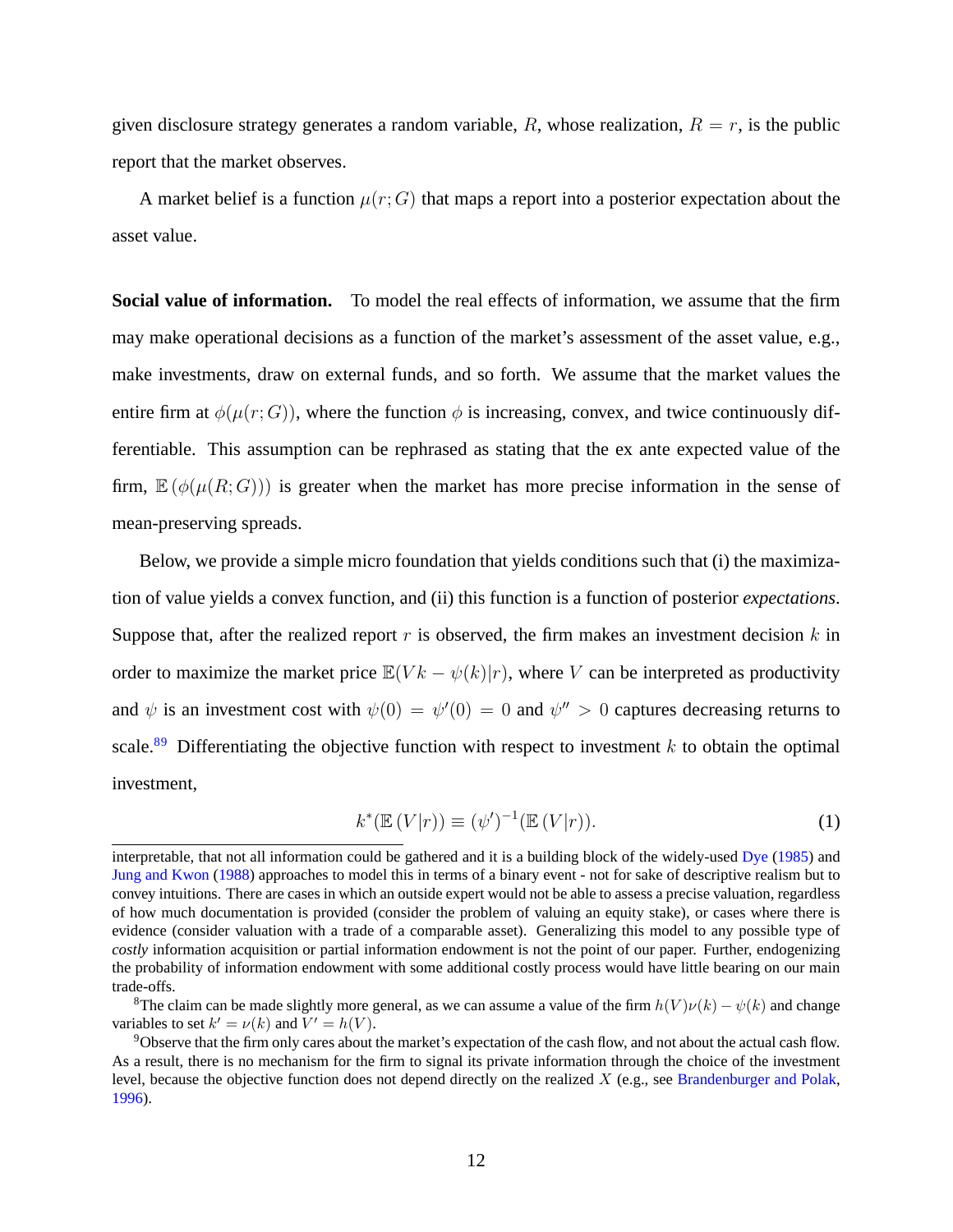<span id="page-12-0"></span>Reinjecting this investment into the firm's market price yields a market price that is a function of the posterior expectation about V, that is, letting  $x = \mathbb{E}(V|r)$  denote the posterior expectation,

$$
\phi(x) \equiv x k^*(x) - \psi(k^*(x)).
$$

Differentiating twice the equilibrium firm value  $\phi(x)$  yields that  $\phi''(x) = 1/\psi''(k^*(x))$ . Hence, the convexity of the function  $\phi(\cdot)$  directly captures the returns to scale. In the special case of quadratic diseconomies of scale  $\psi(k) = k^2$ , firm value is quadratic as well,  $\phi(x) = x^2/4$ , and the ex-ante expectation of firm value is

$$
\mathbb{E}(\phi(X)) = \frac{1}{4} [\mathbb{V}_G(X) + \mathbb{E}(V)^2].
$$

The ex ante expected firm value in the quadratic cost case thus increases as the informativeness of disclosures increases, where informativeness is measured by the variance of the market's posterior expectation of the asset value.

#### **2.2 Equilibrium**

We are now in a position to state our equilibrium concept. The definition is split into two parts. Definition 1 concerns the equilibrium of the voluntary disclosure subgame, after the regulator's choice of the measurement system. Definition [2](#page-13-0) describes what constitutes an optimal measurement in this setting.

**Definition 1 (Equilibrium of the disclosure subgame)** *For a given measurement system* G*, an equilibrium of the voluntary disclosure subgame is given by a reporting function,*  $r(\omega; G)$ *, and a market's assessment of the asset value,* μ(r; G)*, such that:*

*(i)* Given the firm's reporting function  $r(\omega; G)$ , the market's assessment  $\mu(r; G)$  is the posterior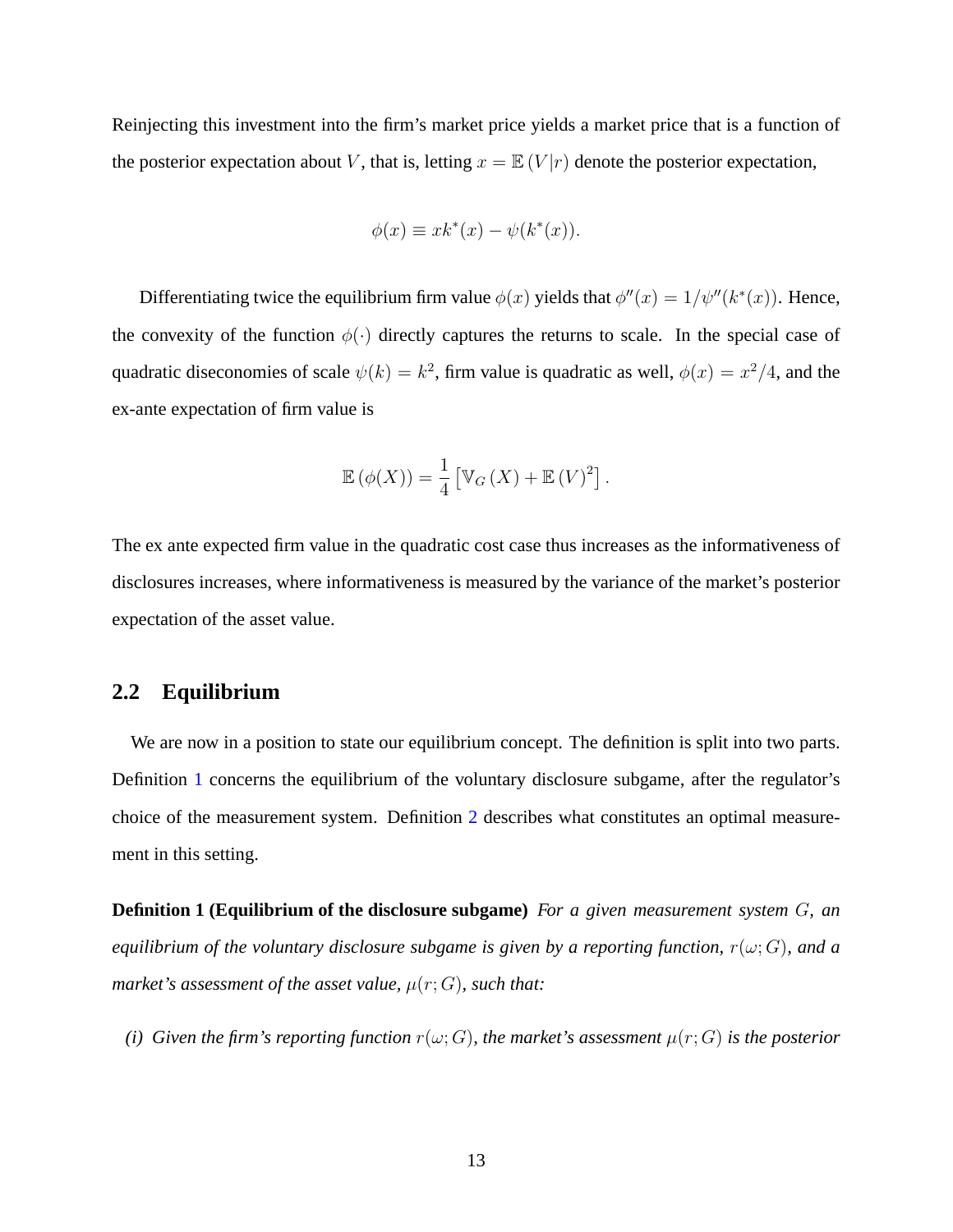<span id="page-13-0"></span>*expectation of the asset value given Bayes' rule, that is,*

$$
\mu(r;G) = \mathbb{E}(V|R=r);
$$

*(ii)* Given the market's assessment  $\mu(r; G)$ , the firm's reporting function maximizes the firm's *payoff, that is,*

$$
r(\omega; G) = \begin{cases} nd & \text{if } \omega = \emptyset \\ (d, x) & \text{if } \omega = x \text{ and } \phi(x) \ge \phi(\mu_{nd}), \\ nd & \text{if } \omega = x \text{ and } \phi(x) < \phi(\mu_{nd}) \end{cases}
$$

*where*  $\mu_{nd} = \mathbb{E}(V|R = nd)$ .

This definition is standard: the market posterior expectation must follow Bayes rule (i) and the manager discloses only when informed and when the price is lower conditional on non-disclosure.

Since the measurement system affects the disclosure strategy and the ex ante expected firm value only through the distribution of posterior means that it induces, G, the regulator directly maximizes over measurable signal distributions.

**Definition 2 (Optimal measurement)** *An equilibrium measurement* G<sup>∗</sup> *is optimal if it solves*

 $\max_{G} \mathbb{E} \left( \phi(\mu(r(\Omega;G)))) \right)$ *s.t.* F *is a mean-preserving spread of* G,

*where*  $r(\omega; G)$  *and*  $\mu(r; G)$  *are equilibrium strategies for the firm and the market, respectively, in the voluntary disclosure subgame.*

We say that a measurement is optimal if it maximizes the ex-ante value of the firm. Note that because prices  $\phi(\mu(r(\Omega; G))$  are convex in the posterior expectation  $\mu(r(\Omega; G))$ , we know that the regulator would always prefer a fully precise measurement if all information could be disclosed, that is, if  $q = 0$ . In this case, the conditions for unravelling hold ([Viscusi 1978\)](#page-68-0) and the manager's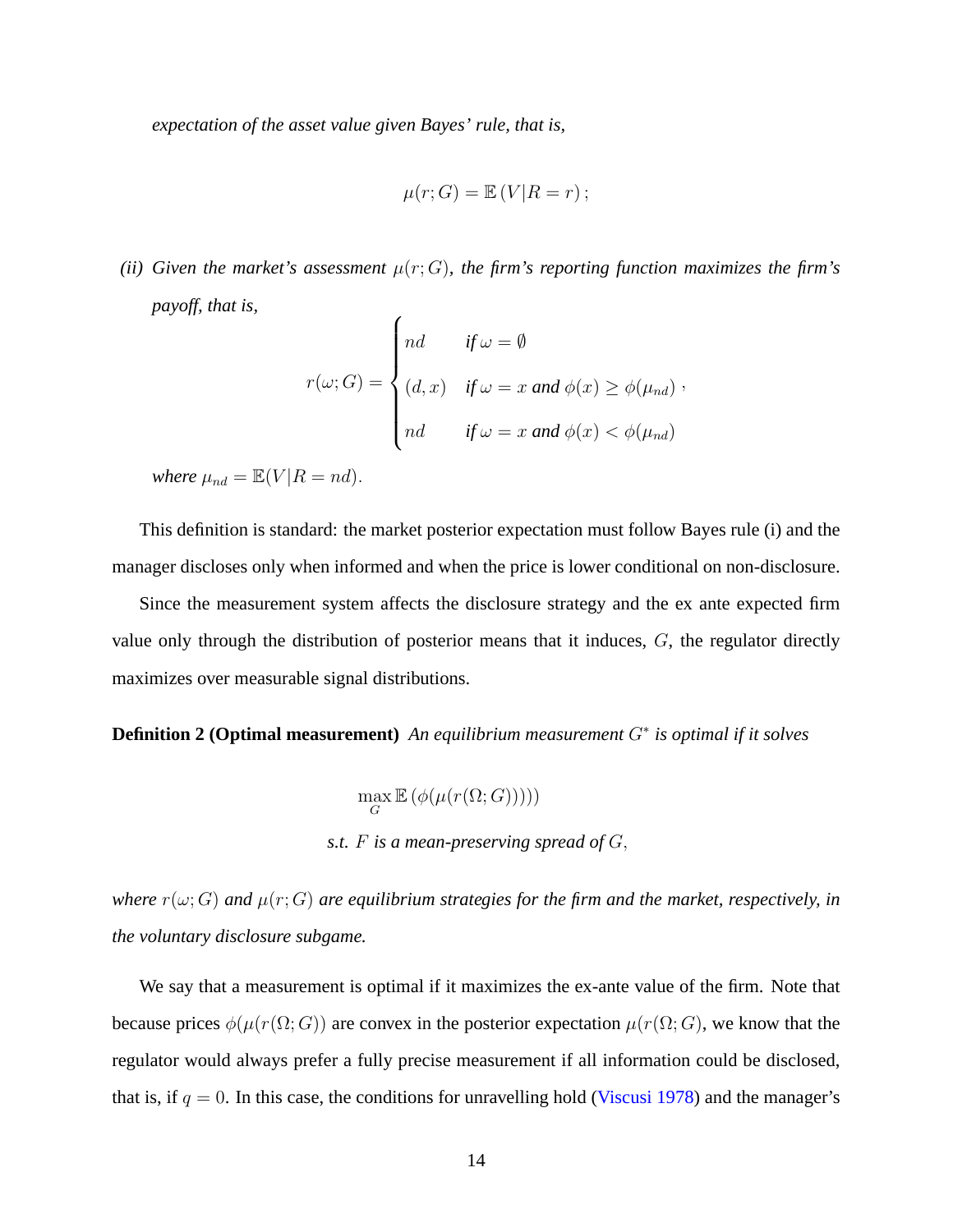report is fully informative about the outcome of the measurement. If  $q > 0$ , strategic withholding will occur on the equilibrium path, implying a control over the measurement is not equivalent to control over the voluntary signal that the market receives.

To keep the exposition simple, we will develop the analysis in-text in the special case of "interval" measurements, which we define precisely in the Definition that follows (Definition 3) but first describe it intuitively. In Appendix [B](#page-45-0), we show that interval measurements are optimal within the broad class of measurements in Definition [2](#page-13-0) but the proof is long and technical and adds limited economic intuition.

An interval measurement is such that the information received by the manager is either in the form of an interval with the form  $[a_i, a_{i+1})$ , or reveals full information about the true state in the form of a full-disclosure region  $V_{FI}$ . We further economize notation by restricting the attention to measurements in which the full-information region is either empty or a single interval,  $V_{FI} \equiv [a_j, a_{j+1})$ , and without loss of generality set the lowest interval  $[0, a_1)$  equal to the withholding region.<sup>10</sup> An interval measurement is fully described by  $\mathcal{M} = (\mathcal{V}_{FI}, (a_i)_{i=0}^I)$ , with a specification of the (possibly-empty) fully-revealing region  $\mathcal{V}_{FI}$  and the set of interval information sets  $[a_i, a_{i+1}) \neq \mathcal{V}_{FI}$  associated to the measurement.

**Definition 3 (Convex-partitional measurement)** *A measurement* G *is convex-partitional if there exists*  $\mathcal{M} = (\mathcal{V}_{FI}, (a_i)_{i=0}^I)$ , with  $\{a_i\}$  an increasing sequence from  $a_0 = 0$  to  $a_I = \overline{v}$ , such that *either (i)*  $X = \mathbb{E}(v|v \in [a_i, a_{i+1})$  *for all*  $v \in [a_i, a_{i+1})$  *or (ii)*  $X = v$  *for all*  $v \in V_{FI} \equiv [a_j, a_{j+1})$ *.* 

#### **2.3 Discussion**

Several assumptions, which we discuss at greater length below, are critical for our model.

**Ex-ante measurement system design.** As in most of the persuasion literature, a measurement in our model describes which information is collected by an accounting system whose characteristics are known to outsiders (e.g., long-term policies, accounting standards, etc.). The collection of

<sup>&</sup>lt;sup>10</sup>This is without loss of generality as also shown in part of our main proof of optimality in Appendix  $\overline{B}$  $\overline{B}$  $\overline{B}$ .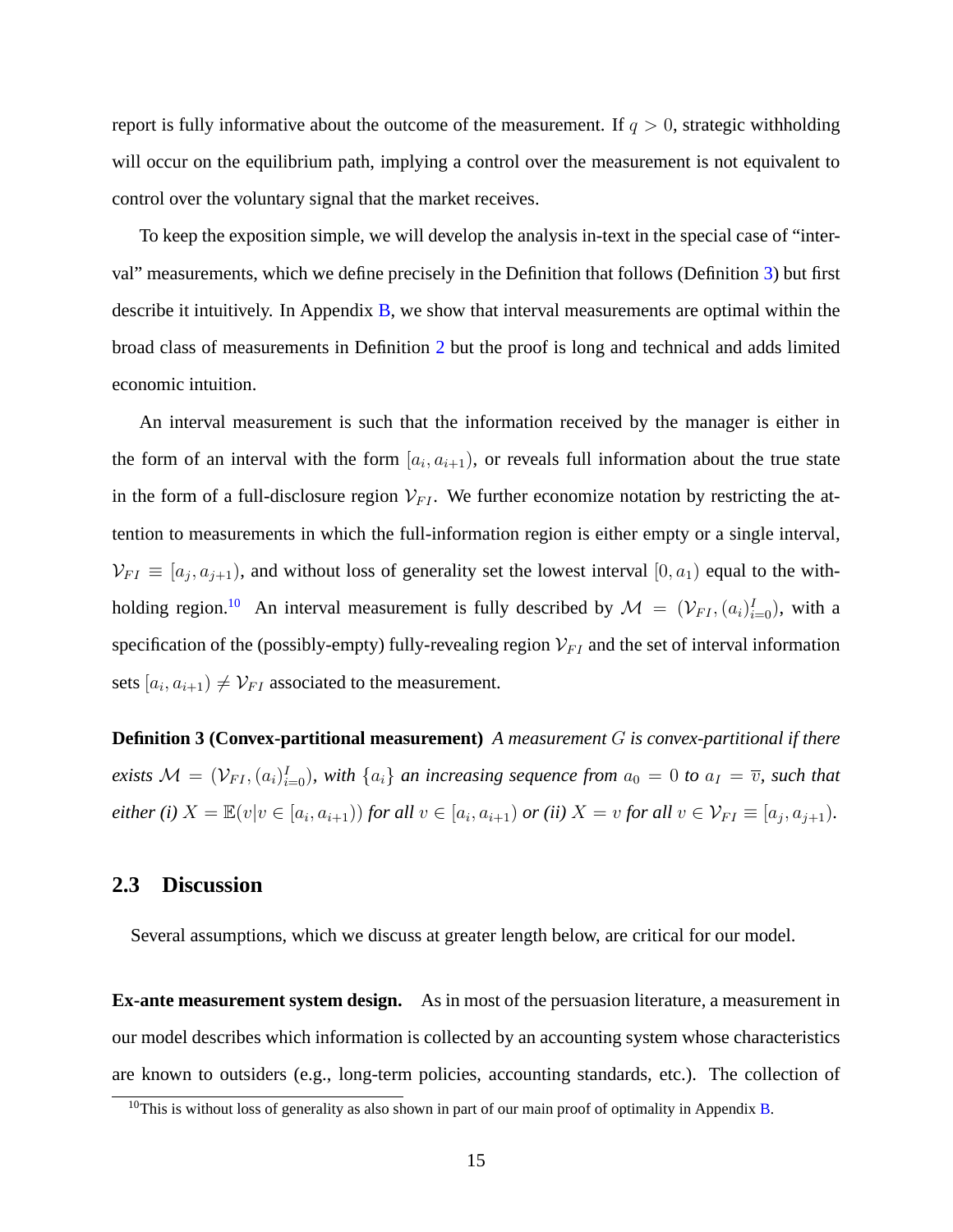information begins prior to economic uncertainty being realized, typically during the operating cycle and, if management were to receive additional private information at the end of a reporting period, this information would be soft and no longer be credibly reportable. The model may, therefore, not be a fit for activities that occur *exclusively* at the end of a reporting period, especially in environments where management chooses a measurement with private information about what the measurement would deliver. In our model, it is the regulator who chooses a measurement and does so without knowing the value of the asset and incentives to increase ex-post market values. By contrast, with purely ex-post choice over the measurement system, the unravelling principle would hold and management would face skeptical expectations when choosing anything but a fully-informative measurement. $11$ 

**Uncertainty about existence of verifiable information.** The measurement in our model is constrained by the existence of verifiable information. In particular, even a fully-precise measurement will fail to deliver a reportable signal if verifiable information does not exist. This assumption broadly follows the framework of [Ijiri](#page-66-0) [\(1975](#page-66-0)) which views the accounting process as making certain pieces of information hard but notes that not all information can be so incorporated into the accounting process. We give various examples in the introduction of soft information that could not easily be documented to yield verifiable measurements.

As such, a key assumption in our study is that information can take two forms: information that cannot be measured (entirely soft or subjective) and information that can be measured, e.g., for which there is collectable or verifiable evidence. The occurrence of the friction in our model *and* the chosen measurement *jointly* determine the information endowment of the manager. For obvious reasons (both conceptual and practical), we assume that a measurement cannot collect verifiable information when it does not exist. Of note, the subset of results pertaining to optimal imprecision in Sections [3.2](#page-21-0) and [4.1](#page-25-0) (with privately-borne disclosure or withholding costs) apply

<sup>&</sup>lt;sup>11</sup>Note that we are not the only study focusing on measurement system design and there is a very extensive prior literature in which measurements are chosen prior to receipt of private information, see [Arya, Glover and Sivaramakr](#page-64-0)[ishnan](#page-64-0) ([1997](#page-64-0)), [Kanodia, Singh and Spero](#page-67-0) [\(2005](#page-67-0)) or [Gigler, Kanodia, Sapra and Venugopalan](#page-66-0) [\(2014](#page-66-0)), among many other examples.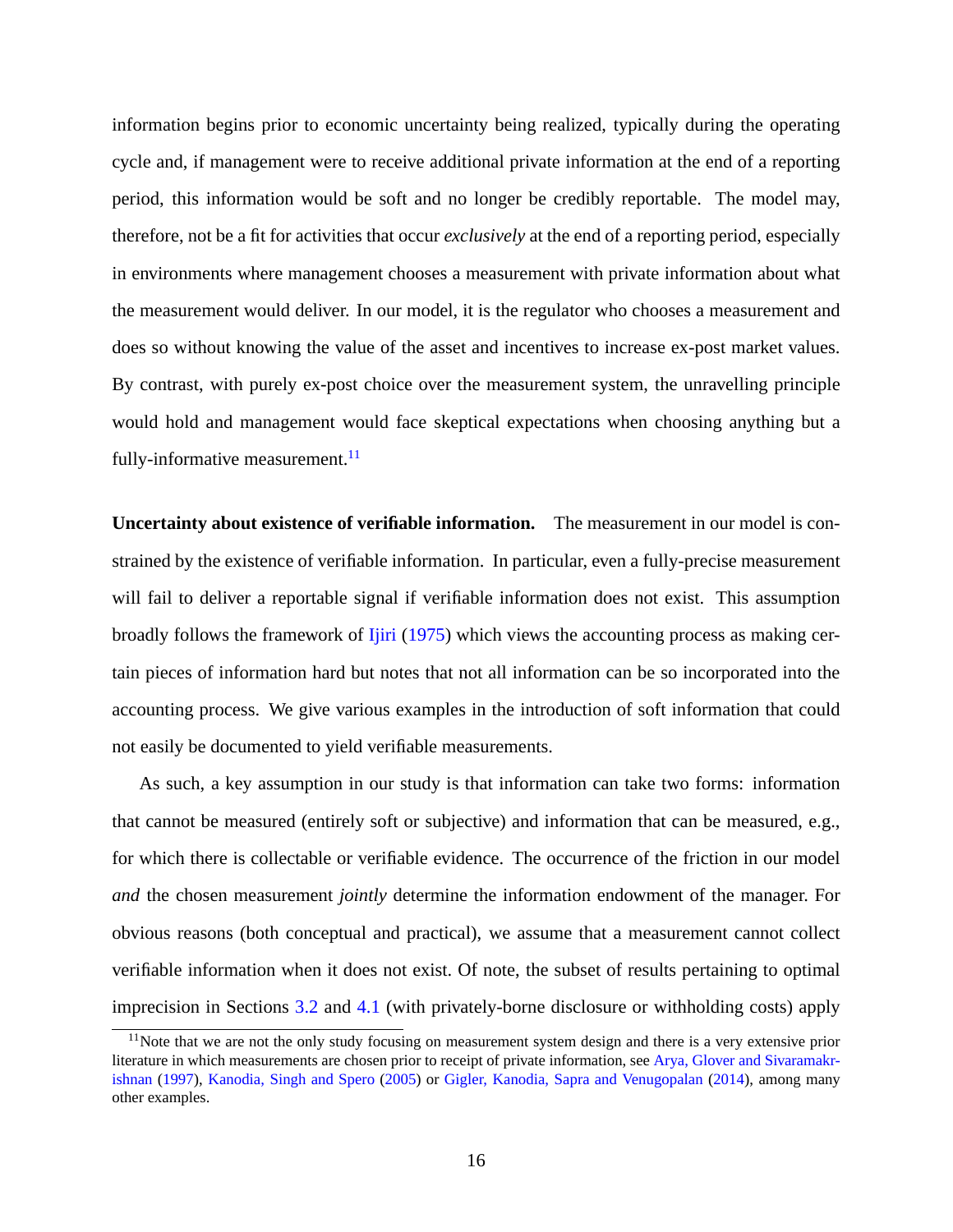even if we assume that measurable evidence always exists  $(q = 0)$ .

**Social value of information.** We assume that there is a social value of information, which we model as a convex function of posterior expectation  $\phi(\cdot)$ . This formulation leaves aside benefits from imprecision discussed in prior literature, such as inducing more efficient pre-disclosure actions (see, e.g., [Kanodia](#page-67-0) [2006](#page-67-0)), since the benefits of imprecision in these settings are the object of an extensive ongoing literature - in this respect, our study is meant to be incremental to other rationales for imprecision covered in this literature (whose main point is not about incentives to disclose ex-post). This is also a manner to take a simple conceptual perspective in which the regulator's problem can be thought as either a welfare problem or, more simply, as increasing an information flow to the market. We discuss in Section [4.2](#page-30-0) an extension of our results in the context of the collateral financing problem of [Goex and Wagenhofer](#page-66-0) ([2009\)](#page-66-0).

## **3 Analysis**

#### **3.1 Effect of imprecision on disclosure**

As a benchmark, we state the equilibrium with perfect measurement. The equilibrium is standard in the literature and such that informed managers disclose information if and only if they observe a state x above a threshold  $t_0$ . We further know that this threshold must satisfy the indifference condition for the marginal discloser  $\phi(\mu_{nd}^{t_0}) = \phi(t_0)$ , where  $\mu_{nd}^{t_0} \equiv \mu(nd; F)$  is the non-disclosure expectation with a perfect measurement. Simplifying, the above equation is simply  $\mu_{nd}^{t_0} = t_0$  so that this indifference condition is not a function of  $\phi(\cdot)$  and the disclosure threshold is given by equation (7) in [Jung and Kwon](#page-67-0) ([1988\)](#page-67-0). Note that, while the social value of information does not affect the localization of the disclosure threshold under perfect measurement, non-disclosure decreases firm value more when  $\phi(\cdot)$  is highly convex.<sup>12</sup> Put differently, there is no adjustment in

<sup>&</sup>lt;sup>12</sup>In the equilibrium of the voluntary disclosure model, the firm value is  $(q + (1 - q)F(t_0))\phi(\mu_{nd}^{t_0}) + (1$ q)  $\int_{t_0}^{\overline{v}} \phi(x) f(x) dx$ , versus  $q\phi(\mathbb{E}(V)) + (1-q) \int \phi(x) f(x) dx$  if the manager did not withhold strategically. The loss of expected surplus due to strategic withholding is a function of  $\phi(\cdot)$  (and is zero if  $\phi(\cdot)$  is linear). However, as noted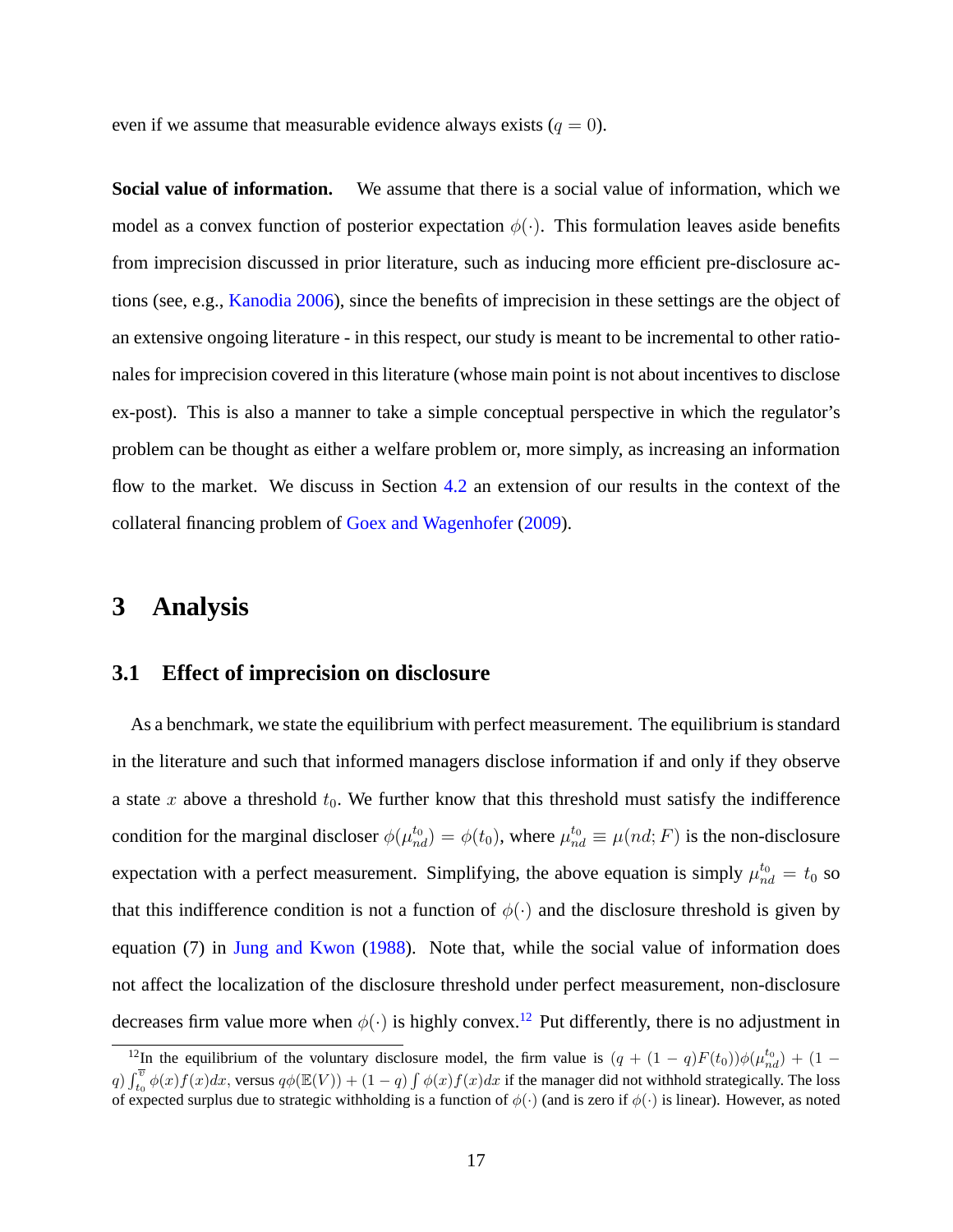<span id="page-17-0"></span>the probability of disclosure because the manager only cares about the posterior expectation and not the ex-ante surplus.

To obtain intuition for the benefit of imprecision, suppose that the marginal discloser does *not* receive a perfectly precise signal, but instead observes that  $V \in [t, a_2)$ . In other words, the expectation at the marginal discloser is  $\mathbb{E}(V | V \in [t, a_2))$ . This marginal discloser has an incentive to disclose as long as the posterior expectation is greater under disclosure than under withholding:

$$
\mathbb{E}(V|V \in [t, a_2)) \ge \mu_{nd}^t,
$$
\n(2)

where the non-disclosure posterior  $\mu_{nd}^t \equiv \mu(nd; G)$  is simply the expectation of V conditional on either the manager being uninformed or the manager being informed and withholding when  $V < t$ .

Note a key difference with standard voluntary disclosure theory [\(Verrecchia 1983;](#page-68-0) [Dye 1985;](#page-65-0) [Jung and Kwon 1988](#page-67-0); [Acharya, DeMarzo and Kremer 2011](#page-64-0); [Guttman, Kremer and Skrzypacz](#page-66-0) [2014\)](#page-66-0). The expectation in equation (2) implies that the marginal discloser receives  $\mathbb{E}(V | V \in$  $[t, a_2)$ ) instead of t under a perfect measurement. Consequently, the manager receives a higher price when disclosing and a smaller withholding region can be sustained in equilibrium.

To illustrate this point further, consider a straightforward binary measurement: the firm knows only whether the asset values is above or below a threshold t (i.e., set  $a_2 = \overline{v}$ ). The equilibrium is always such that measurements with  $v \in [0, t)$  are withheld and  $v \in [t, \overline{v})$  are disclosed, because these are the lowest and higher payoff, respectively, that can be achieved by the manager. Hence, the regulator can implement any disclosure threshold t, including thresholds below  $t_0$ . But the reduction in withholding carries an informational loss: the increase in information available over low asset values  $v \leq t$  translates into a decrease in the information for  $v > t$ . As the threshold  $t \rightarrow 0$ , the probability of strategic withholding converges to zero and nondisclosure becomes a perfect signal about the uninformed firm. But, then, the information about all other asset values becomes completely imprecise. Even if the convexity of the payoff function  $\phi(\cdot)$  implies some

in text, the voluntary disclosure threshold  $t_0$  and the probability of disclosure  $(1 - q)(1 - F(t_0))$  are not a function of  $\phi(\cdot).$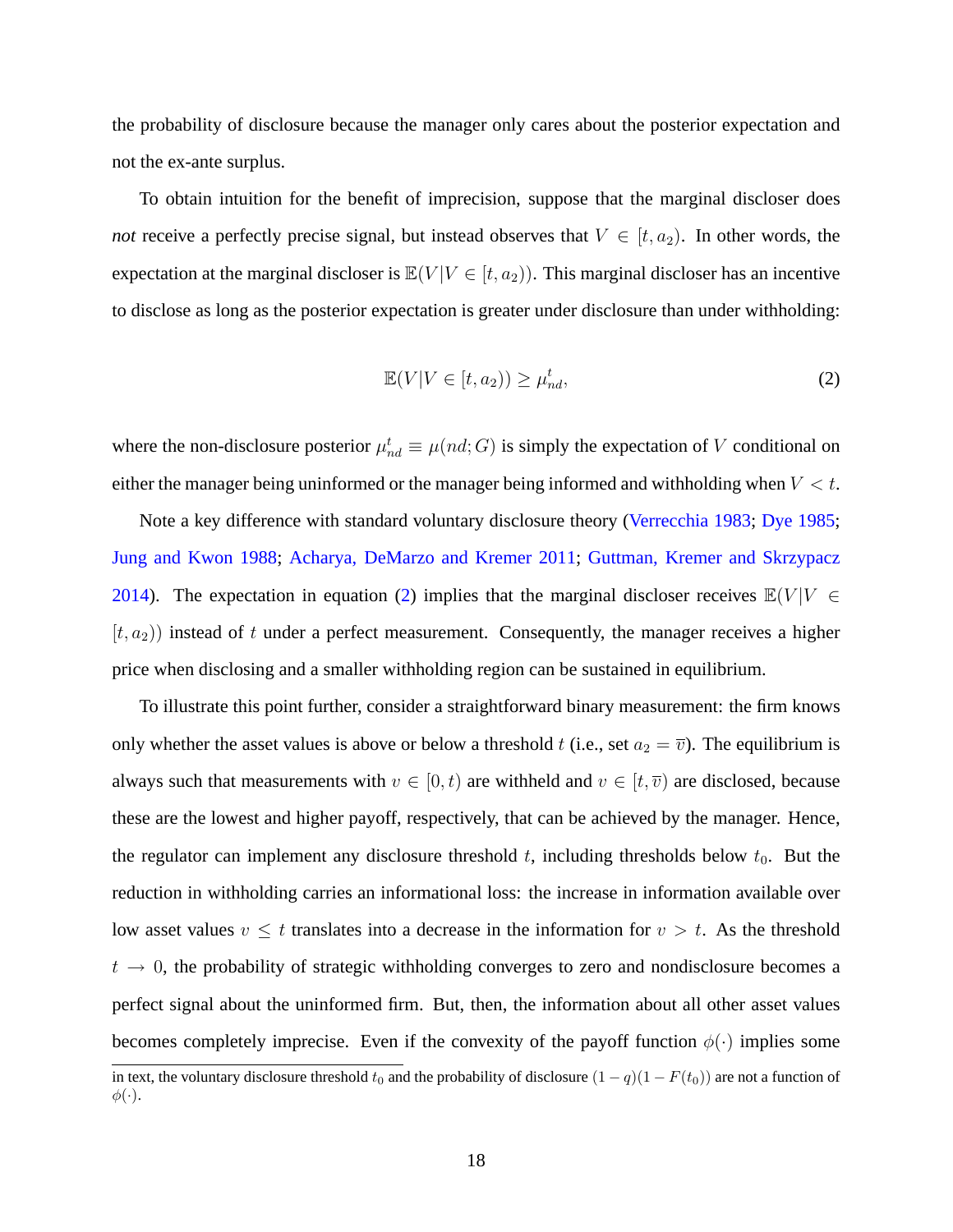benefits from information, determining which of these two competing effects dominates requires further analysis.

We move next to the characterization of the optimal measurement. We make first a basic observation that greatly simplifies the problem. Recall that measurements with  $v \ge a_2$  imply posterior expectations that are strictly greater than the non-disclosure price, so that incentives to withhold are not a binding constraint. Hence, we can focus on implementing the measurement system that maximizes ex-ante value ignoring strategic reporting for asset values above  $a_2$ . From a direct application of Jensen's inequality, the preferred measurement is one that is fully-informative for any  $v \ge a_2$ .

**Lemma 1** Let M characterize an optimal measurement with  $I \geq 3$ , then  $V_{FI} = [a_2, \overline{v})$ .

Lemma [1](#page-47-0) does not apply to the region of the minimal disclosed measurement, i.e.,  $[t, a_2)$  because, in this region, increasing precision further changes the posterior expectation of the marginal disclosers  $\mathbb{E}(V | V \in [t, a_2))$  and alters the withholding region.

To engage the next step of the proof, observe that we would ideally want to reduce  $a_2$  as much as possible if we were to ignore the voluntary disclosure problem. To see why, recall from lemma [1](#page-47-0) that any  $v$  above  $a_2$  is perfectly reported so the informational loss decreases when the information  $[t, a_2)$  becomes more precise. Naturally, decreasing  $a_2$  makes the marginal disclosers more willing to withhold so that it can only be continued until the voluntary disclosure problem binds the indifference condition of the marginal discloser  $\mu_{nd}^t = \mathbb{E}(V | V \in [t, a_2))$ .

**Lemma 2** Let M characterize an optimal measurement with  $I \geq 3$ , then  $\mu_{nd}^t = \mathbb{E}(V | V \in [t, a_2))$ .

Lemma [2](#page-49-0) implies a simple graphical representation of the measurement design problem. We plot in Figure [2](#page-19-0) the non-disclosure market value  $\phi(\mu_{nd}^t)$  for different thresholds t. We know from [Acharya, DeMarzo and Kremer](#page-64-0) ([2011\)](#page-64-0) that the particular disclosure threshold  $t_0$  minimizes the non-disclosure price. Now, consider implementing  $t < t_0$ , which requires designing an imprecise measurement  $[t, a_2)$  that satisfies  $\mu_{nd}^t = \mathbb{E}(V | V \in [t, a_2)).$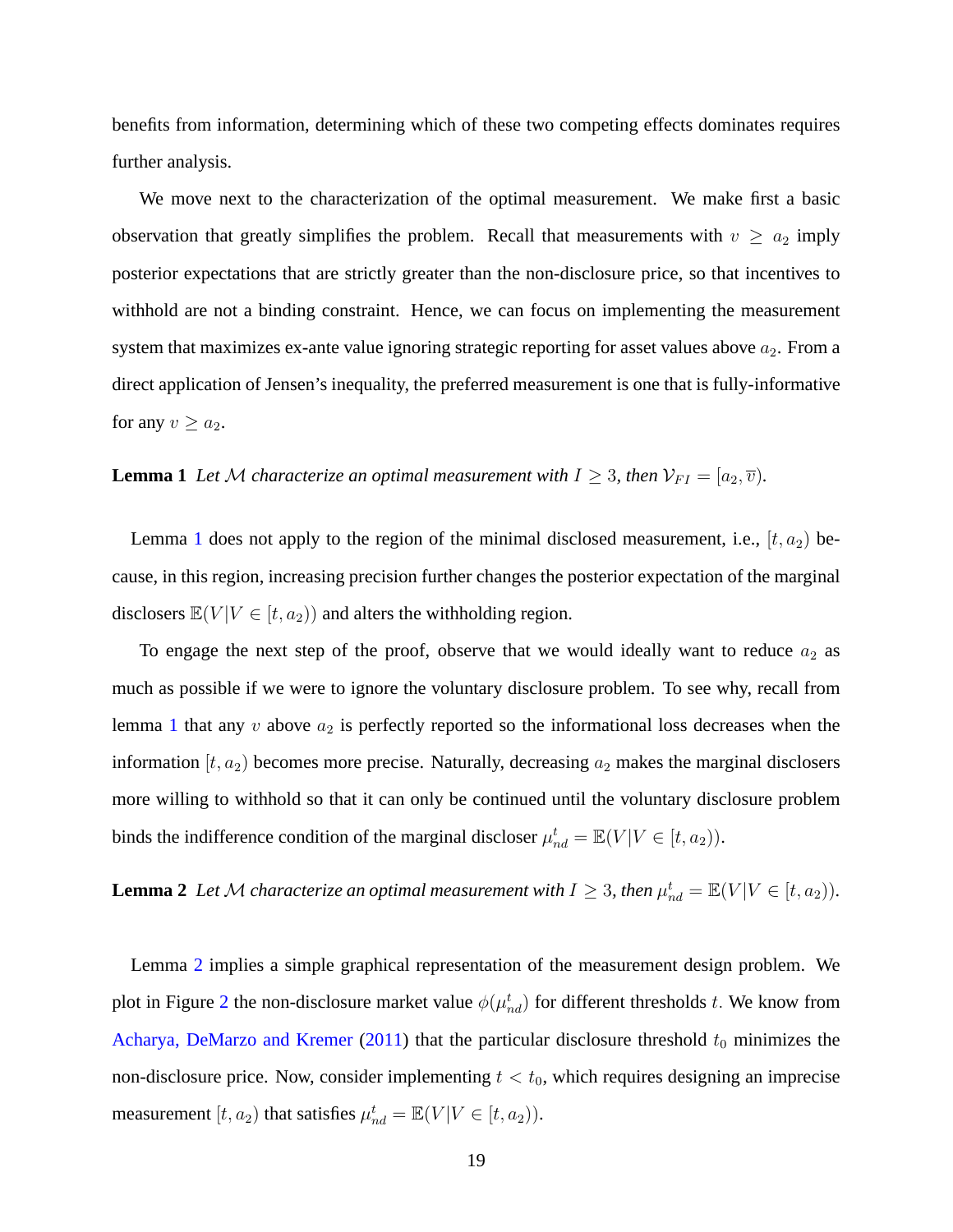<span id="page-19-0"></span>

Figure 2: Imprecision at the threshold

The required imprecision  $[t, a_2)$  can be obtained graphically. Let us draw a horizontal line intersecting at  $(t, \phi(t))$ . This horizontal line intersects the non-disclosure price at another point: if the disclosure threshold had been set at this point, the non-disclosure price would be equal to the equilibrium non-disclosure price. It so happens that this point is the desired  $a_2$ . To see why, remark that  $\mu_{nd}^{a_2}$  can be decomposed as a weighted average of  $\mu_{nd}^t$  and  $\mathbb{E}(V|V \in [t, a_2))$ . Having constructed  $a_2$  so that  $\mu_{nd}^t = \mu_{nd}^{a_2}$ , it must be that  $\mathbb{E}(V|V \in [t, a_2)) = \mu_{nd}^t$  which is what defines the optimal coarse region  $[t, a_2)$ . To summarize, sustaining a disclosure threshold  $t < t_0$  requires an imprecise measurement  $[t, a_2)$  delimited by the horizontal line.

When t is close to  $t_0$ , this region converges to a point and no imprecision is required. When t converges to zero, the solution converges to  $a_2 = \overline{v}$  and prescribes complete imprecision when the firm is informed. In-between, the region of imprecision must include  $t_0$  so that shrinking strategic withholding would always come with a loss of information over some asset values that would have been disclosed under a fully precise measurement. In fact, while a lower threshold t implies a higher non-disclosure price, we can also observe that the horizontal line at  $\phi(\mu_{nd}^t)$  will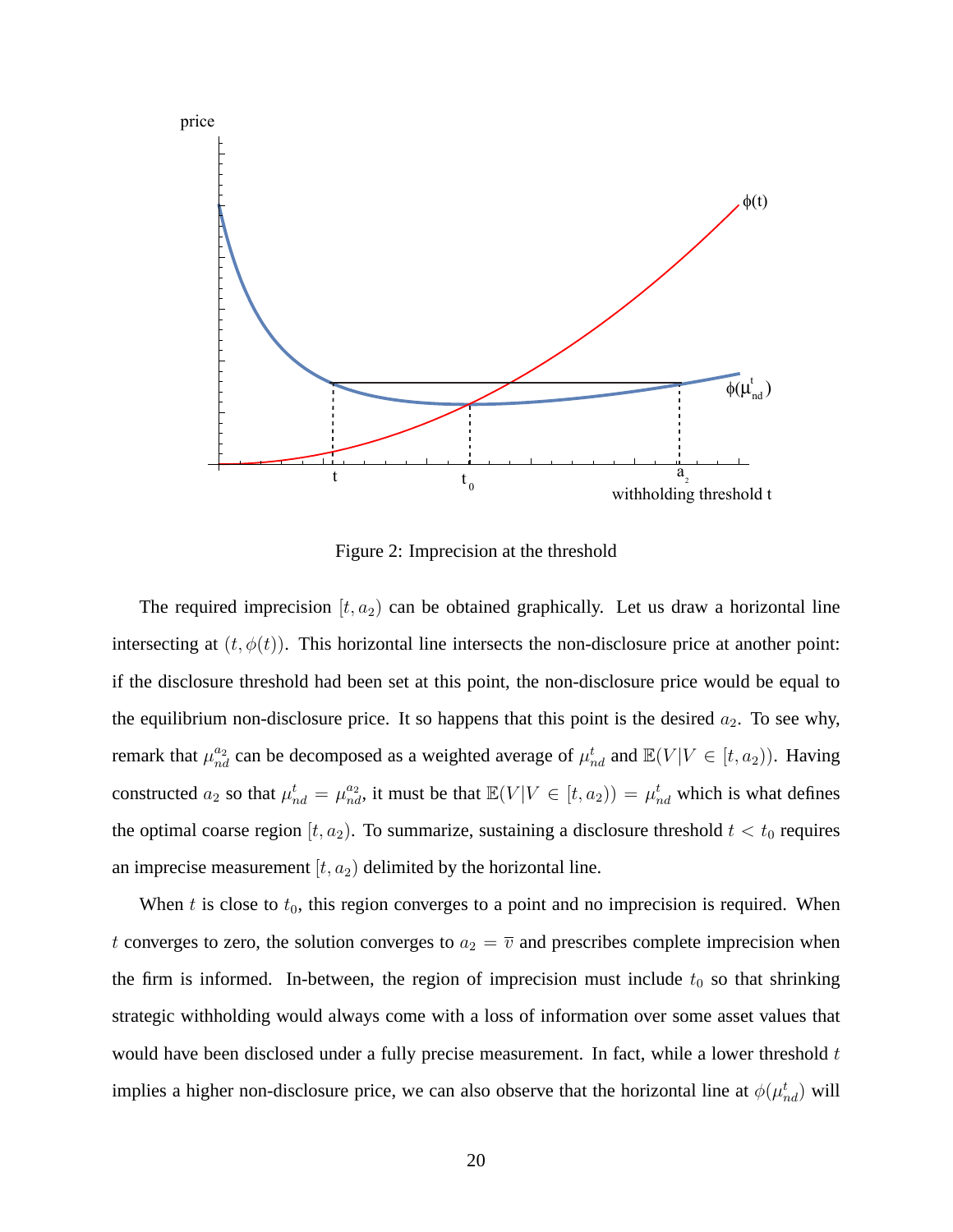<span id="page-20-0"></span>intersect  $\phi(t)$  somewhere in  $[t, a_2)$ : despite the potential gain from more information, some firms must achieve a lower price in an equilibrium with imprecision relative to the equilibrium in which  $t = t_0$ .

While imprecision may hurt some firms and benefit others once the asset value realizes, can it increase expected firm value? To answer this question, Figure [2](#page-19-0) has another critical implication. Regardless of how we set the disclosure threshold  $t$ , the posterior expectation implied by all asset values less than  $a_2$  must be pinned down by the horizontal line. So, from the point of view of posterior expectations, any measurement with imprecision is equivalent to a simpler measurement in which we set the withholding threshold at  $a_2$ .

# **Lemma 3** *Let* M *characterize an optimal measurement, then*  $V_{FI} = [t, \overline{v})$ *.*

The lemma relies on the property of marginal disclosers in voluntary disclosure equilibria. The strategic withholding condition in ([2\)](#page-17-0) rules out any dispersion in posterior expectations near the disclosure threshold. So, while the measurement can elicit more information over unfavorable events, no *useful* information is given that would cause revisions in posterior expectations. Hence, the optimal measurement takes the form of a withholding threshold above which the measurement is fully-informative. This implies that no imprecision is effectively used to discipline more voluntary disclosure than what would emerge in [Jung and Kwon](#page-67-0) ([1988\)](#page-67-0).

**Proposition 1** *A fully precise measurement is optimal. In this measurement, the asset value is reported if and only if the verifiable information exists and* v *is greater than the [Jung and Kwon](#page-67-0)*  $(1988)$  $(1988)$  *threshold*  $t_0$ *.* 

While frictions may prevent voluntary disclosures from unravelling to reveal all information, it achieves the most useful amount of information for production purposes. Surprisingly, while the measurement can interplay with voluntary disclosure and affect the provision of information about good or bad news, it can never do so in a way that would increase the expected value of the firm. Put differently, *the cost of overcoming strategic withholding is always greater than its benefits on*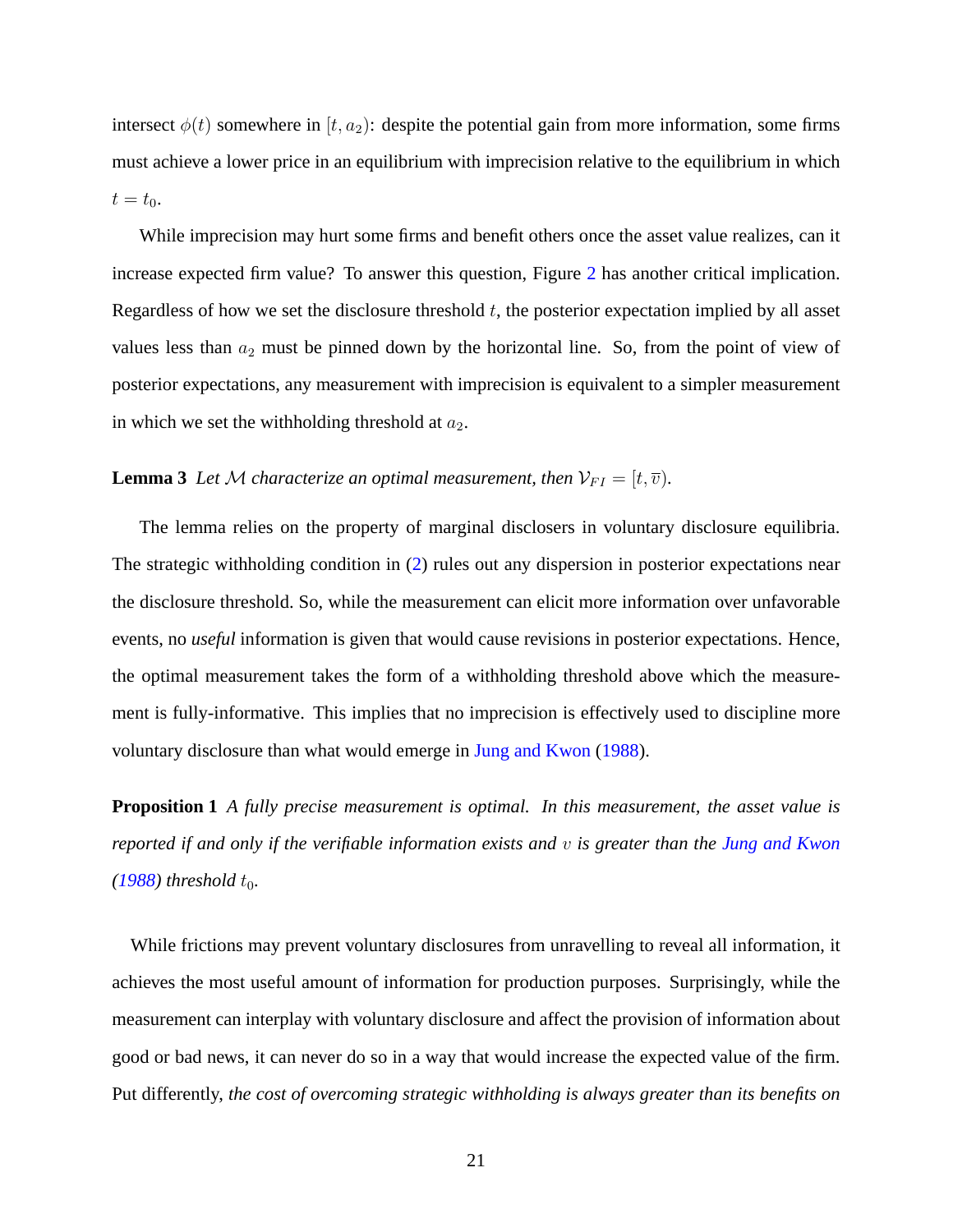#### <span id="page-21-0"></span>*reducing withholding.*

This may seem surprising given our earlier observations about withholding behavior around the disclosure threshold. The result stands on a simple intuition which can be constructed starting from the minimum principle in disclosure theory [\(Acharya, DeMarzo and Kremer 2011](#page-64-0); [Guttman,](#page-66-0) [Kremer and Skrzypacz 2014;](#page-66-0) [Dye and Hughes](#page-65-0) [2018\)](#page-65-0). The minimum principle implies that the full-information threshold minimizes the withholding price among all other possible thresholds; so, it serves to discipline as much disclosure as would be possible if we could set the threshold at another location. But intuitively, this is the task that the measurement sets out to do, by changing the nature of the information received.

#### **3.2 Private costs of disclosure**

We extend the model to a second friction affecting disclosure choices, by assuming as in [Ein](#page-65-0)[horn and Ziv](#page-65-0) ([2008\)](#page-65-0) that disclosure may involve both uncertainty about information endowment and private costs. Specifically, the firm internalizes a cost  $c > 0$  when making a disclosure. We assume that, plausibly, this cost mainly reflects distributional effects to other parties affected by the disclosure (competitors, consumers, other firms, etc.) and is not viewed by the regulator as a social cost.

We plot in Figure  $3$  the payoff to a withholding manager as a function of the lower bound  $t$ in the imprecision interval, with and without disclosure costs. The solution to [Jung and Kwon](#page-67-0) ([1988\)](#page-67-0) with disclosure costs is now located at  $t_c > t_0$ . Note that imprecision creates dispersion in posterior expectations (a pre-condition for the information to be useful in our model) because the non-disclosure posterior expectation is strictly lower than the posterior expectation of the marginal discloser  $E(V | V \in [t, a_2))$ . We should try to set t as small as possible but large enough so that marginal disclosers do not deviate to withhold and are compensated for incurring a disclosure cost. The optimal withholding threshold  $t^*$  is located between  $t_0$  and  $t_c$ , the disclosure in [Jung and Kwon](#page-67-0) ([1988\)](#page-67-0) without and with costs, respectively.

Our next result, Proposition [2](#page-22-0) below, states that the optimal measurement system always in-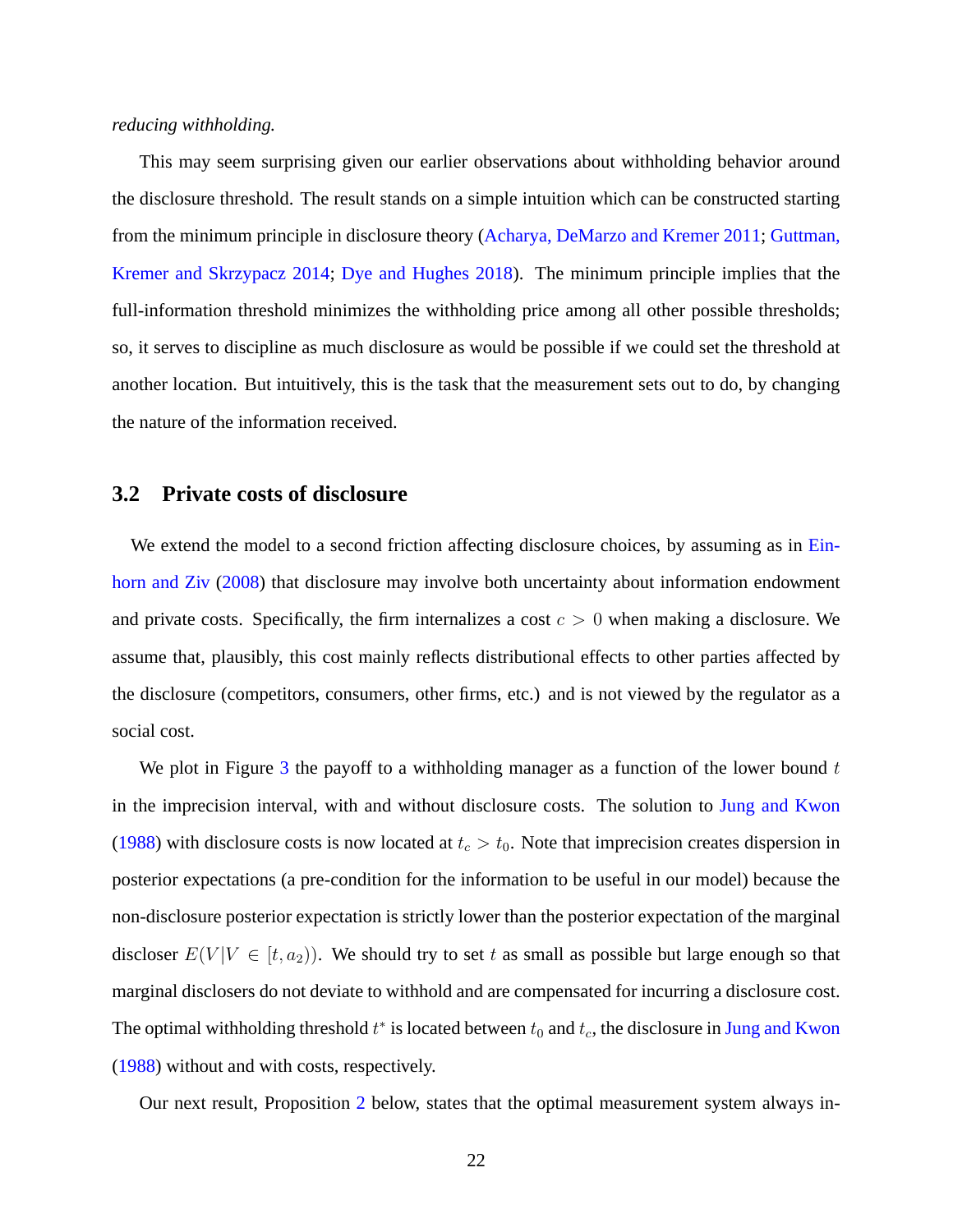<span id="page-22-0"></span>

Figure 3: Imprecision with disclosure costs

volves imprecision when disclosure is privately costly but not a social cost.

**Proposition 2** *If disclosure is costly (i.e., c > 0), the optimal measurement*  $G^*$  *is such that there exists a single non-empty imprecise region* [t <sup>∗</sup>, a<sup>∗</sup> <sup>2</sup>) *such that: (i) any state below* t <sup>∗</sup> *is withheld, (ii) states in*  $[t^*, a_2^*)$  are reported coarsely and (iii) any state above  $a_2^*$  are reported precisely.

Let us explain the intuition for this finding in several steps, starting from an intuitive, but incomplete, argument why imprecision becomes optimal with private costs. It is true that private costs cause a misalignment between the firm and the regulator, as the firm internalizes disclosure costs while the regulator does not. However, the disclosure strategy, even absent costs, is not a function of the social value of information  $\phi(\cdot)$  and thus already exhibits misalignment between the ex-ante problem solved by the regulator and the ex-post disclosure problem solved by the firm. This translates into a voluntary disclosure equilibrium that yields less disclosure than would be ex-ante desirable to the regulator and, yet, does not require imprecision in Proposition [1](#page-20-0). In short, misalignment of objectives is not a sufficient condition for imprecision to be optimal.

The effect of costs here is slightly different. The key to our earlier result is that the regulator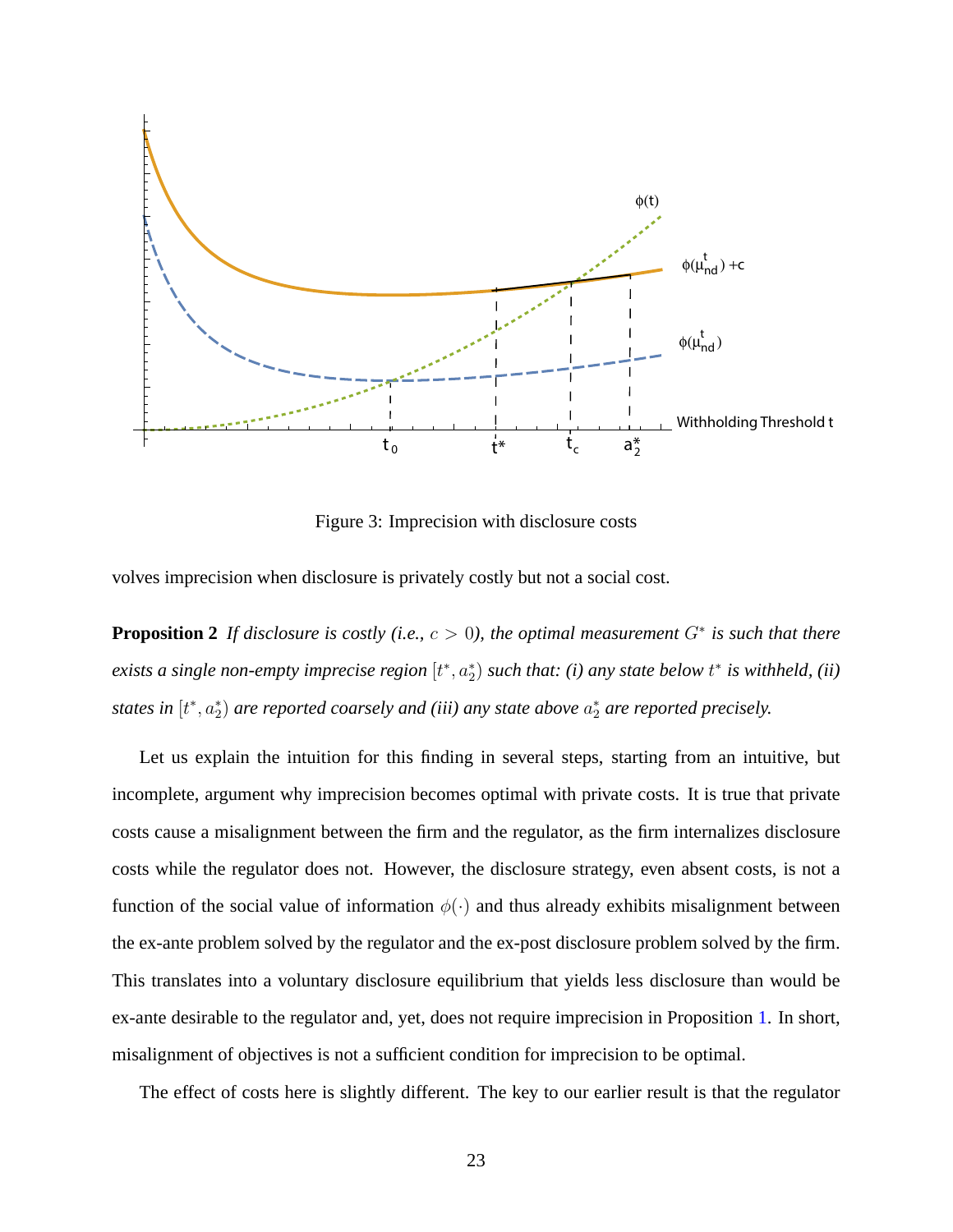cannot create dispersion in posterior beliefs between a non-disclosing firm and a marginal discloser. With private costs, however, there is additional dispersion in posterior beliefs because the marginal discloser must achieve a strictly greater expectation about the asset value  $V$  (gross of cost). Exploiting this, imprecision increases the variation in posterior beliefs around the disclosure threshold. Put differently, disclosure costs separate expectations about fundamentals between nondisclosers and marginal disclosers: an imprecise measurement, by increasing the probability that a firm is a marginal discloser, translates into more variation in posterior beliefs.<sup>13</sup>

We illustrate these results using an example that serves to reveal the expected loss suffered by moving the withholding threshold below  $t_0$ . We start with the model without costs. Let us set V to be uniform on [0, 1] and a market value  $\phi(x) = x^2$ . If we set a fully-informative measurement  $\mathcal{M}^{all}$ , the manager will withhold information (after some cumbersome but otherwise uninteresting algebra) when  $v \le t_0$  is given by  $t_0 = \mu_{nd}^{t_0} = 1 - \frac{1}{1 + \sqrt{q}}$ . Reinjecting this threshold yields an expected value

$$
\sigma^{all} \equiv \mathbb{E}(\phi(\mathbb{E}(V|R)) = \frac{1 + 2\sqrt{q}}{3(1 + \sqrt{q})^2},\tag{3}
$$

which, as expected, decreases as the friction q increases.<sup>14</sup>

Alternatively, consider measurements in which we elicit more precise disclosures for V below

$$
(1-q)\frac{t_0^2}{2}-q(\frac{1}{2}-t_0),
$$

<sup>&</sup>lt;sup>13</sup>Another way to understand the result that imprecision is optimal with costly disclosure is as follows. As we depart from perfect measurement and we decrease the threshold  $t$  below  $t_c$ , two competing forces arise: a *dispersion* effect and an *information loss* effect. The dispersion effect captures the fact that, as we decrease the threshold, we increase the dispersion between the expectation at the marginal discloser,  $\mathbb{E}(V | t < V < a_2)$ , and the nondisclosure expectation,  $\mu_{nd}^t$ . Intuitively, the spread between the expectation at the marginal discloser and the nondisclosure price is what compensates the marginal discloser for incurring the disclosure cost. When, by decreasing the threshold, we make the market more skeptical towards nondisclosure, the marginal discloser has to be compensated more, as at lower payoff levels the marginal benefit of a higher posterior expectation relative to the nondisclosure expectation is smaller. Thus, the spread between these two expectations must increase. All else equal, the dispersion effect increases the ex ante expected firm value, since firm value is convex in the posterior expectation. By contrast, the information loss effect represents the fact that the information conveyed by the marginal discloser is now coarser, as the marginal discloser is not a single point  $t_c$  anymore, but rather an interval of values,  $[t, a_2)$ . Hence, all else equal the information loss effect decreases the ex ante expected firm value. In a neighborhood of  $t = t_c$ , the information loss effect is negligible, because it negatively affects firm value only conditional on the asset being equal to the threshold  $t_c$ , which is a zero probability event. As a consequence, the positive dispersion effects dominates the negative information loss effect, and some imprecision is optimal.

<sup>&</sup>lt;sup>14</sup>To derive these expressions, note that the threshold equation from [Jung and Kwon](#page-67-0) [\(1988](#page-67-0)) must satisfy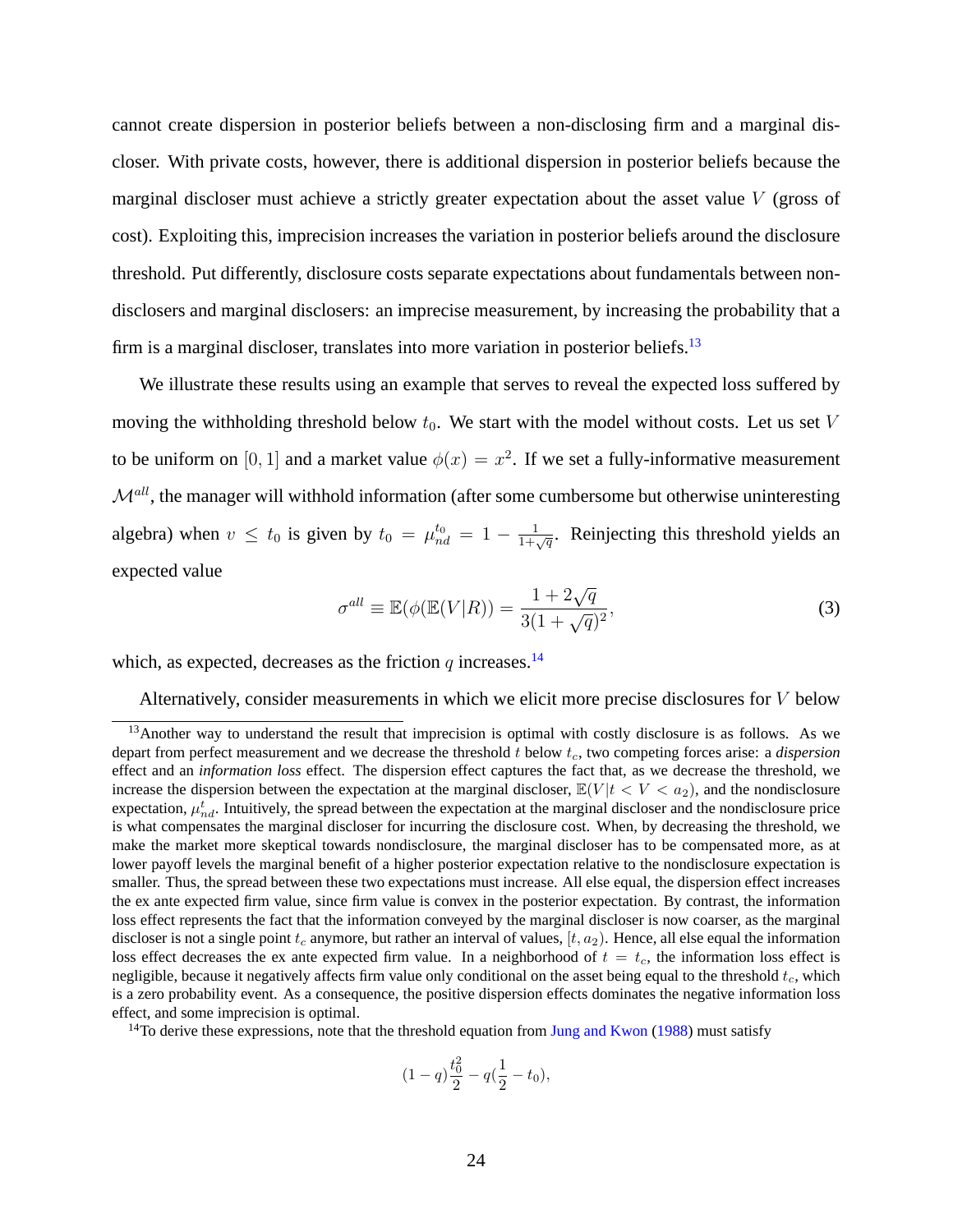$t_0$ . Specifically, set  $\mathcal{V}_{FI} = [a_2, \overline{v}]$  and a coarse region  $[t, a_2]$ . We vary t and set the minimum  $a_2$ that satisfies ([2\)](#page-17-0). If  $t \ge t_0$ , we can simply set  $a_2 = t$ .<sup>15</sup> If  $t < t_0$ , we need to set the expectation in the disclosure region  $[t, a_2)$  greater than the expectation when withholding, requiring<sup>16</sup>

$$
a_2 = \frac{q(1-t)}{q(1-t)+t} > t_0.
$$
\n(4)

As observed earlier, the lower the threshold  $t$ , the greater the threshold  $a_2$ . Similarly, the greater the disclosure friction q, the more the measurement must increase  $a_2$ . In Figure [4](#page-25-0), we plot the resulting expected value for various levels of the friction  $q$ . As shown earlier, for each of these plots, the expected surplus peaks at  $t_0$  and there is a loss of useful information for thresholds above or below  $t_0$ .

Assume next that firms bear a private disclosure cost  $c > 0$ . We plot in Figure [5](#page-26-0) several examples following the uniform specification and quadratic payoff  $\phi(\cdot)$  used in the previous section, a probability of being uninformed  $q = 0.1$  and various choices for c from 0 to 0.3. At  $c = 0$ , the expected firm value is maximized at  $a = t_0$  which means that there is no value in imprecision. As  $c$  increases, the total value no longer peaks at the disclosure threshold under a cost  $c$  denoted  $t_c$  and there is an interior imprecise interval. Note that the region of imprecision shifts to the right and shrinks as c becomes small because then withholding becomes increasingly unlikely.

and we can then obtain  $\sigma^{all}$  from

$$
\sigma^{all} = (q + (1 - q)t_0)(\mu_{nd}^t)^2 + (1 - q)(1 - t_0)\mathbb{E}(V^2|V \ge t_0)
$$
  
= 
$$
\frac{1 + 2\sqrt{q}}{3(1 + \sqrt{q})^2}.
$$

<sup>15</sup>This is an innocuous abuse of language since we would have here that  $V_{FI} = [t, \overline{v})$  with no need to coarsen the information above the threshold.

16This follows from

$$
\frac{t + a_2}{2} = \frac{q \times \frac{1}{2} + (1 - q)t \times \frac{t}{2}}{q + (1 - q)t}.
$$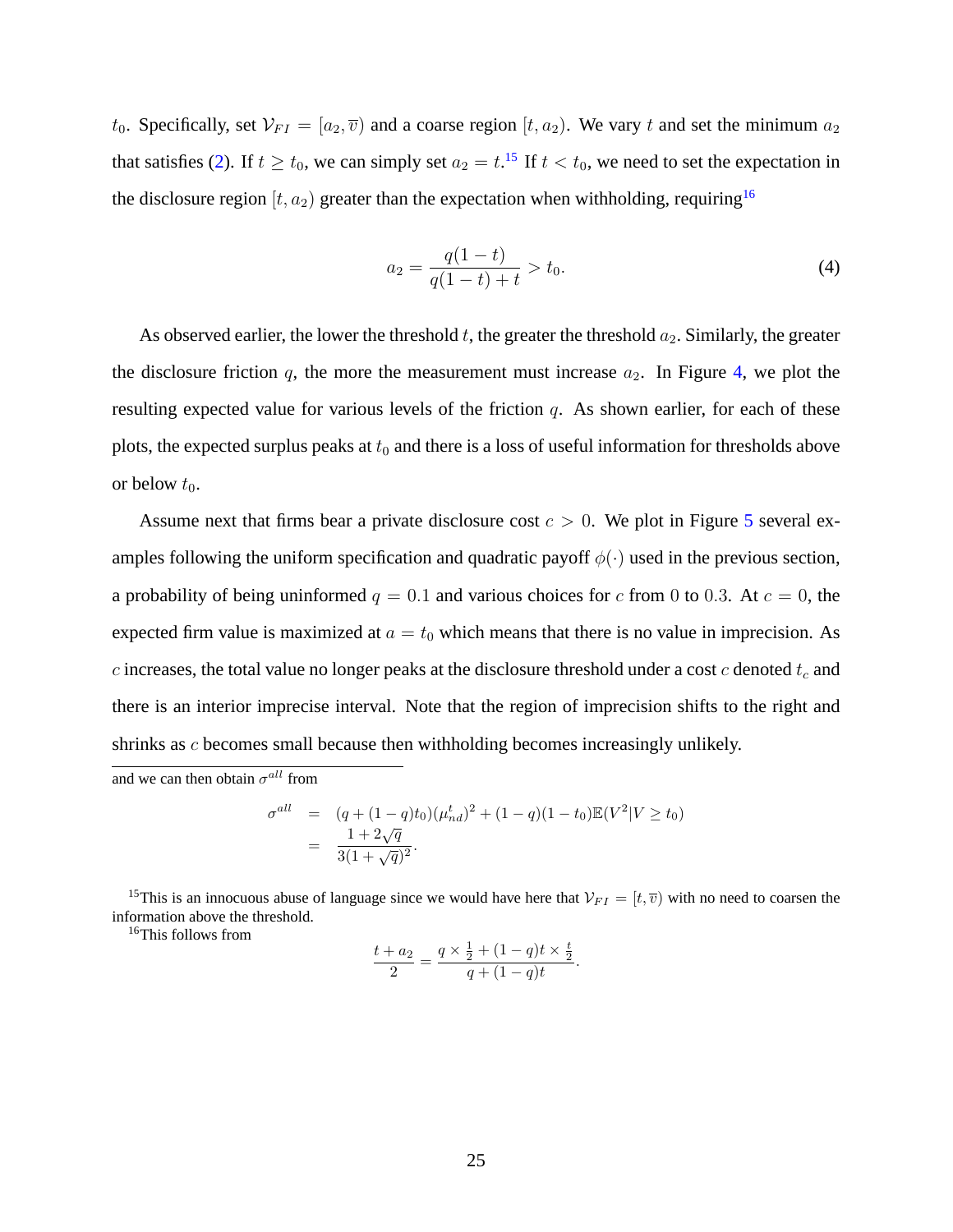<span id="page-25-0"></span>

Figure 4: Expected market value from various threshold choices  $t$ 

# **4 Extensions**

### **4.1 Withholding Penalties**

Although enforcement agencies may not know right away whether a manager chose to withhold information, there may be situations where a regulator and/or court of law may act to enforce against *strategic* withholding at a later date after the fact. For example, in the absence of an impairment, it may come to light that the manager was informed because of an insider leak or some later information emerges that reveals a fraud (e.g., shredded audit documents). These aspects echo various formalizations of this problem where an outside party may reveal whether the manager was informed; see [Dye](#page-65-0) [\(2018](#page-65-0)) for a recent analysis.

Because our main focus here is on the choice of measurement, which on its own presents a non-trivial optimal choice, we simplify this problem to capture the first-order effect of individual legal risks in reduced-form. There is a cost borne by the firm management when strategically withholding. We have in mind that the existence of material information is revealed at some date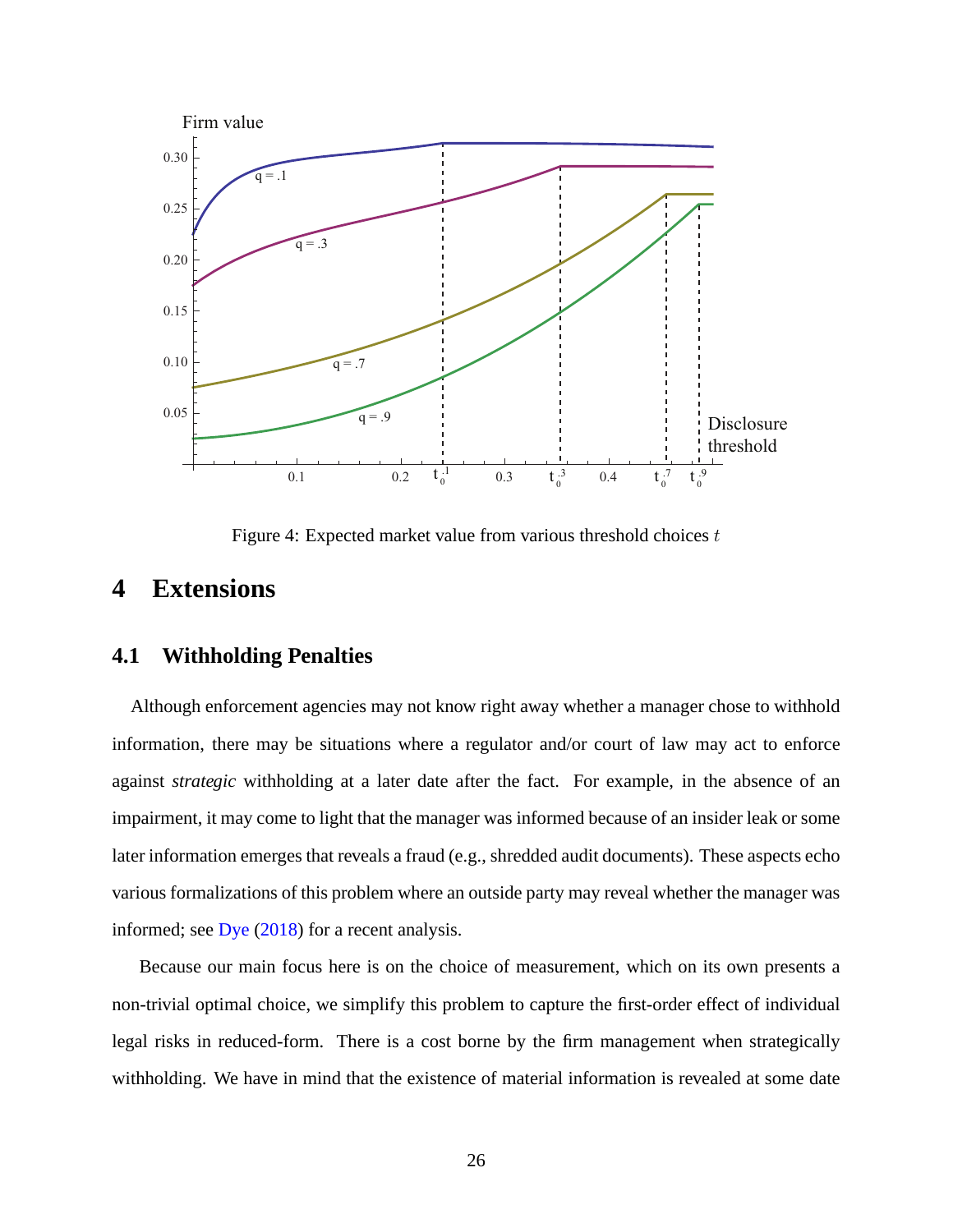<span id="page-26-0"></span>

Figure 5: Expected firm value as a function of imprecision ( $q = .1$ )

in the future, or randomly after the manager makes the reporting choice. More generally speaking, the model speaks to a plausible setting in which a manager willingly withholding information would not receive exactly the same payoff as a manager who was uninformed and did not withhold intentionally.

We assume that the signal is about the existence of information and, for parsimony, does not depend on the realized signal. This assumption is made primarily to focus our attention and is not a critical part of our analysis. Formally, there is a withholding penalty  $\theta > 0$  borne by a manager strategically withholding. Note that it could be that the occurrence of the penalty is random and, under this interpretation, we should define  $\theta$  as the expected penalty. For obvious practical reasons, we assume that the ability to punish the manager is bounded ( $\theta < \overline{v}$ ); for example, if the manager may have consumed or transferred the misappropriated assets. We also assume that  $\phi(\mathbb{E}(V))-\theta >$  $\phi(0)$  because otherwise there would be no gain from the lowest asset value to withhold.

We need to make assumptions about the problem solved by the measurement. Keeping with the definition used for the baseline model, we examine measurements that maximize the expected price  $\mathbb{E}(\phi(\mathbb{E}(V|R)))$ , setting aside the personal loss borne by the manager. It is plausible that a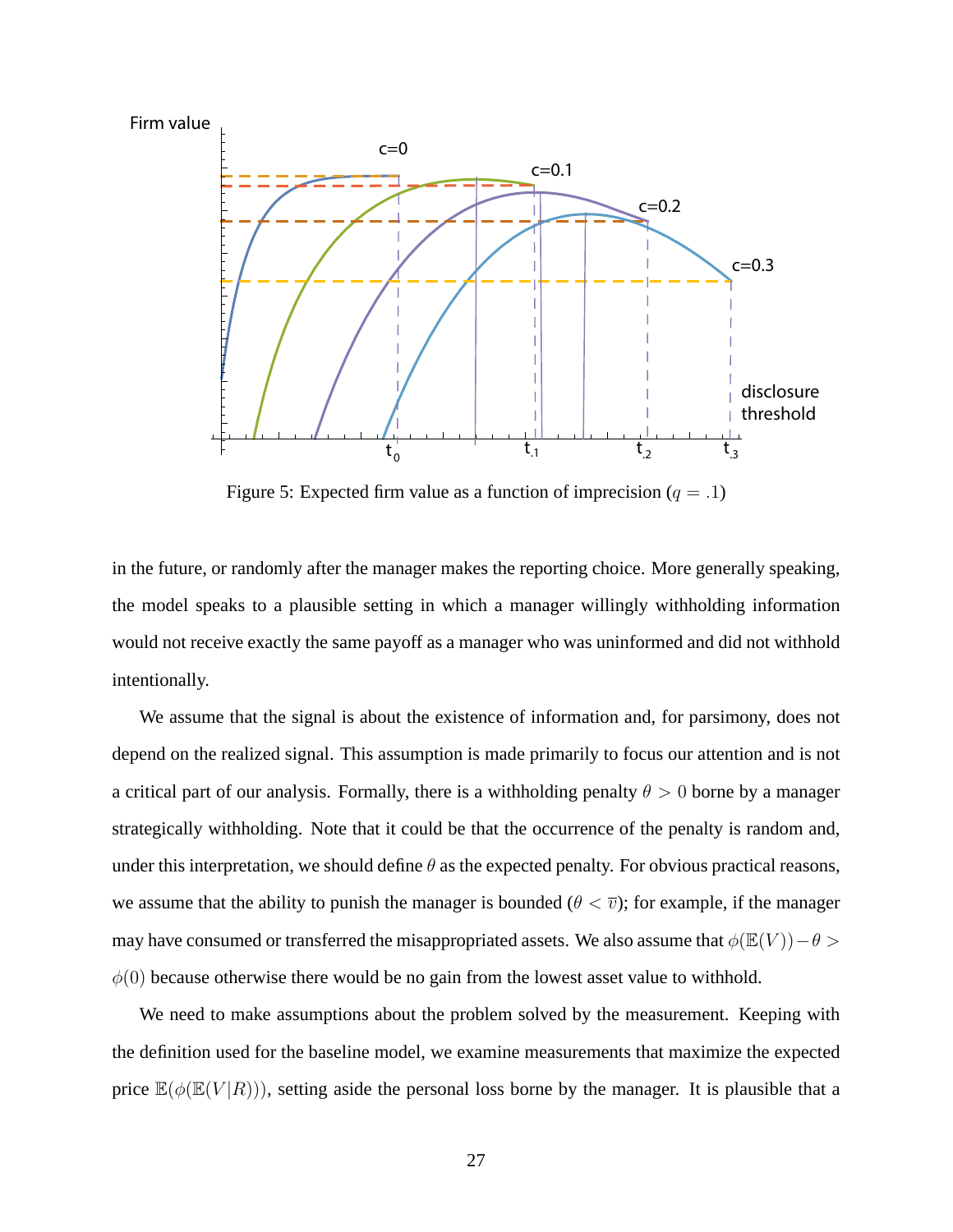regulator such as the Securities and Exchange Commission (SEC) would care more about productive efficiency than about minimizing the discomfort of managers caught misreporting or we may assume that they focus on investors. But the reason for this criterion is conceptual; we have seen earlier that a fully-informative measurement would be optimal without penalties. If we were to maximize the expected firm value net of expected penalties for strategic withholding, then it would follow by construction than some imprecision is optimal to reduce the probability of bearing penalties. This channel, while it is true and reinforce our current analysis, could be construed as a second-order effect on the objective of the regulator. So in summary, we solve for the optimal imprecision on expected firm value to investors. $17$ 

We begin by observing that withholding penalties need not imply more imprecision because they reduce strategic withholding even in a fully-informative measurements; in fact, as  $\theta$  becomes large, strategic withholding converges to zero and there remains no scope for imprecision.18

**Lemma 4** *With a fully-precise measurement*  $\mathcal{M}^{all}$ *, there exists a unique solution*  $t_{\theta}$  *given by the implicit solution to*

$$
\phi(\mu_{nd}^t) - \theta = \phi(t_\theta). \tag{5}
$$

We consider next the design of a measurement which may be different from  $\mathcal{M}^{all}$ . The next Lemma is entirely along the lines of Lemmas [1](#page-47-0) and [2](#page-49-0) so we give it without proof.

<sup>&</sup>lt;sup>17</sup> Another possible assumption would be to assume that the penalty is a deadweight loss taken from firm value, and thus, would reduce the baseline non-disclosure price  $\mu_{nd}^t$  by the expected penalty. This alternate assumption implies forces very similar to the problem of maximizing manager surplus, except that the penalty is now borne even when information is not received (since the market does not observe strategic withholding). In this setting, it is easily shown that some imprecision is always desirable near the disclosure threshold in order to reduce the probability of the penalty.

<sup>&</sup>lt;sup>18</sup>While entirely intuitive, it is worth noting that there is a difference with the recent result [Dye](#page-65-0) ([2018](#page-65-0)) which develops the opposite intuition that verification over the withholding region would increase withholding. The reason for this difference is that in this earlier study, a key force is that the penalty is paid back by the manager to shareholders, and thus serves as manager-created insurance to investors buying shares in withholding firms. This is an interesting force but in most cases the amount of funds paid directly from managers' pockets is small relative to investor losses, and a large part is of the penalty is in the form of losses that are partly deadweight to the parties involves, such as reputations, fines, time spent in defense, lawyer fees or legal penalties. To this point, [Laux and Stocken](#page-67-0) ([2012\)](#page-67-0) provide a discussion of how having a deadweight component is essential to providing the right ex-ante incentives. That said, an important joint insight within these papers and our research is that, for the additional forces here to hold, it should be the case that the penalty is not redistributed to shareholders in a way that would affect price in a way that is quantitatively non-trivial.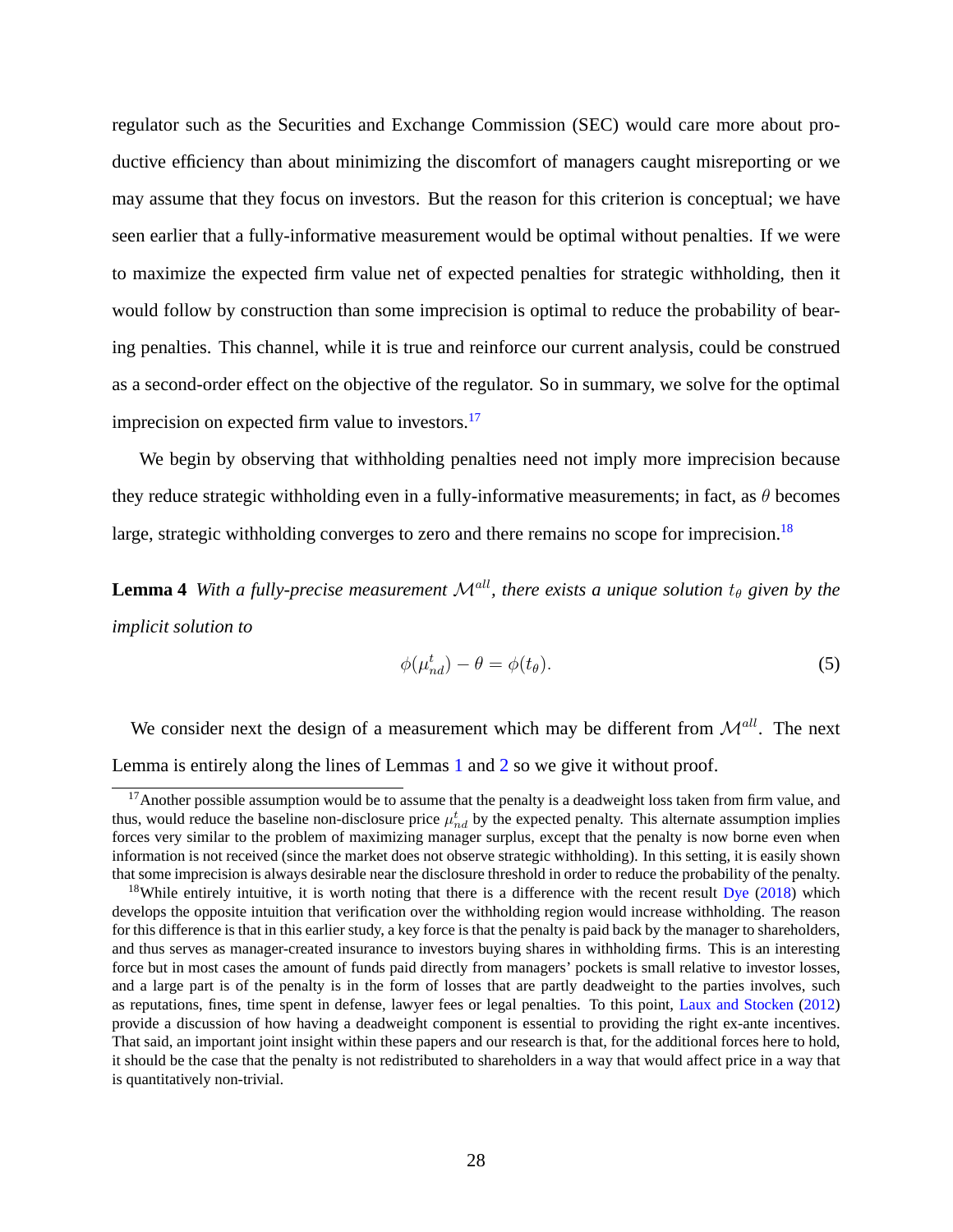

Figure 6: Imprecision with withholding penalties

**Lemma 5** *Suppose that* M *is optimal, then either*  $M = M^{all}$  *or*  $V_{FI} = (a_2, \overline{v})$ *. Furthermore,* 

$$
\phi(\mu_{nd}^t) - \theta = \phi(\mathbb{E}(V|V \in [t, a_2))).\tag{6}
$$

We next extend Figure [2](#page-19-0) to develop more graphical intuition as to how the withholding penalty affects the choice of measurement. We first plot in Figure 6 the payoff to a withholding manager as a function of the threshold t, with and without withholding costs. The solution to [Jung and Kwon](#page-67-0) ([1988\)](#page-67-0) with withholding costs is now located at  $t_{\theta} < t_0$ . We then apply the previous logic to implement a withholding threshold  $t < t_{\theta}$ , with a region of imprecision  $[t, a_2)$ .<sup>19</sup>

Note that, just like for the case of disclosure costs, imprecision creates dispersion in posterior expectations (a pre-condition for the information to be useful in our model) because the non-

<sup>&</sup>lt;sup>19</sup>This is now slightly different from the baseline and the complete solution can no longer be obtained graphically (although the intuition can). As in the baseline, we should try to set  $a_2$  as small possible but large enough so that marginal disclosers do not deviate to withhold, that is,  $\phi(\mu_{nd}^t) - \theta = \phi(\mathbb{E}(V | V \in [t, a_2))$ . Using the same construction as in Figure [2,](#page-19-0) we can recover a threshold  $t' > t$  that yields the same posterior  $\mu_{nd}^t$  and implies (from the same arguments as in Figure [2\)](#page-19-0) that  $\mathbb{E}(V|V \in [t, a_2)) = \mu_{nd}^t$ . But setting  $a_2 = t'$  makes the imprecision excessive since it would imply that  $\phi(\mu_{nd}^t) - \theta < \phi(\mathbb{E}(V | V \in [t, a_2))$ . So, as shown in the Figure, the optimal  $a_2$  can be visualized by drawing a line sloping down.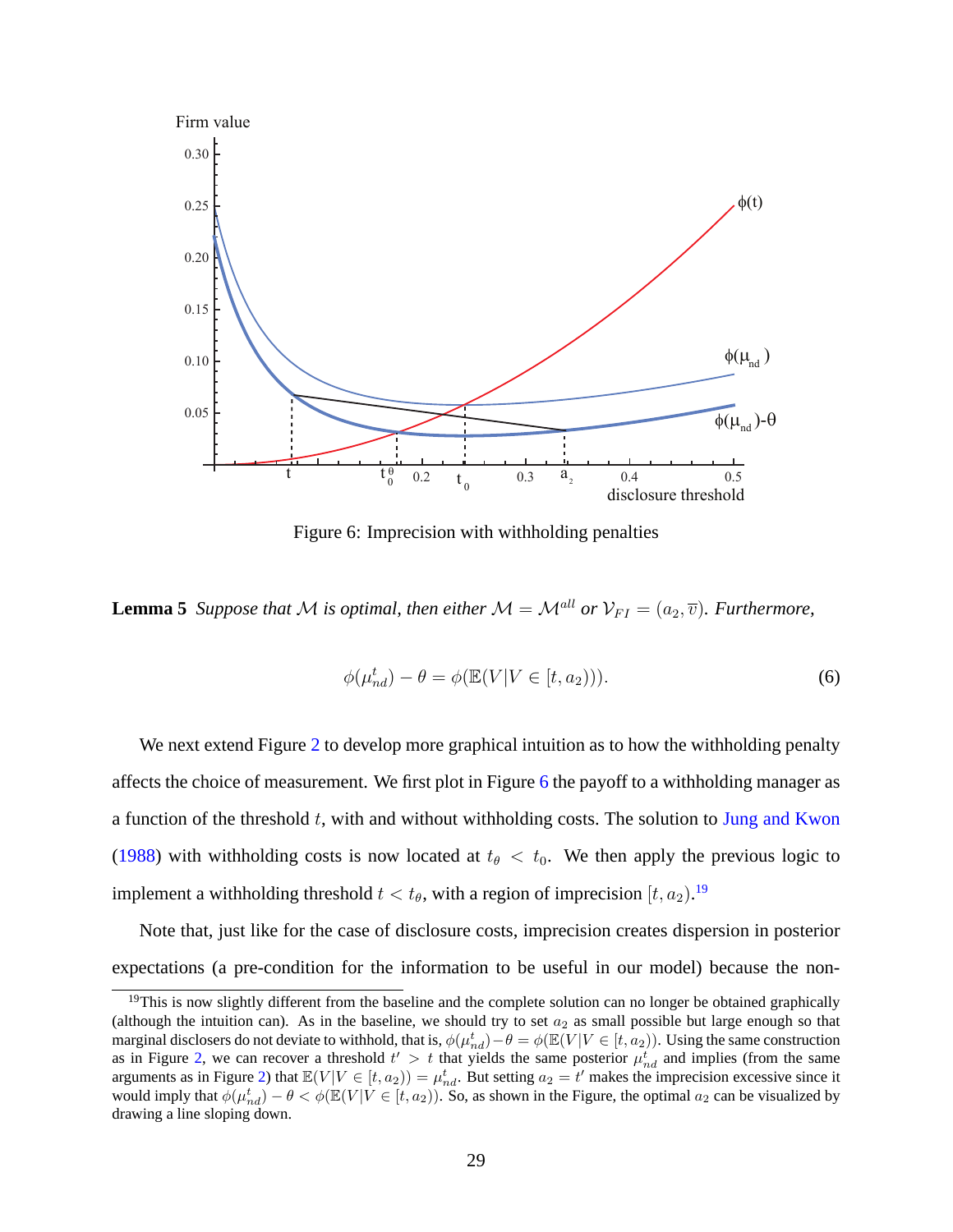<span id="page-29-0"></span>disclosure posterior expectation  $\mu_{nd}^t$  is strictly greater than the posterior expectation  $\mathbb{E}(V | V \in$  $[t, a_2)$ ). From this, it follows that there would be a strict informational loss when moving t to  $a_2$ into a single withholding region. Indeed, building on this intuition, we derive the following result.

**Proposition 3** *With non-zero withholding penalties*  $\theta > 0$ *, the optimal measurement exhibits an* imprecise region for the marginal discloser  $[t^*,a_2^*)$  with  $t^* < t_\theta < a_2^*.$ 

We can rephrase the intuition for the greater variation in posterior expectations in economic terms. The withholding penalty is now used as a complement to imprecision to discipline firms with asset values higher than  $t^*$  to disclose. Under full-information, the penalty would only bind for the marginal discloser which, at  $x = t_{\theta}$ , is an event with probability zero. A larger region of imprecision  $[t^*, a_2^*)$  implies that the penalty binds for a larger set of asset values.

We discuss below a few additional key implications of the proposition. First, we show that, contrary to standard voluntary disclosure theory, the information becomes endogenously coarse over the lowest reported events. So, we expect in this theory for the firm to be vaguer about bad news that is voluntarily reported. On this point, [Gigler, Kanodia, Sapra and Venugopalan](#page-66-0) ([2009\)](#page-66-0) interpret measurement systems that are more precise over favorable information as more conservative. Second, the posterior expectation is not increasing in asset values. In the model, informed managers with sufficiently bad news choose to bear the individual penalty and withhold, but in exchange receive a higher price: formally, the voluntary disclosure problem requires  $\phi(\mu_{nd}^{t*}) - \theta = \phi(\mathbb{E}(V | V \in [t^*, a_2^*))$  in the manager's problem which, in turn, implies from an investor's perspective that  $\phi(\mu_{nd}^{t*}) > \phi(\mathbb{E}(V|V \in [t^*, a_2^*) )$ . A firm choosing to reveal a low asset value would trigger a current market response that is more negative than if it had stayed silent.

We plot in Figure [7](#page-30-0) several examples following the uniform specification and quadratic payoff  $\phi(\cdot)$  used in the previous section, a probability of being uninformed  $q = 0.1$  and various choices for  $\theta$  from 0 to 0.07. At  $\theta = 0$ , the expected firm value is maximized at  $a_2 = t_0$  which means that there is no value in imprecision. As  $\theta$  increases, the total value no longer peaks at  $t_0$  and there is an interior imprecise interval on  $[a_2^*, t_\theta)$  where  $a_2^*$  is the choice that attains the peak of the curve.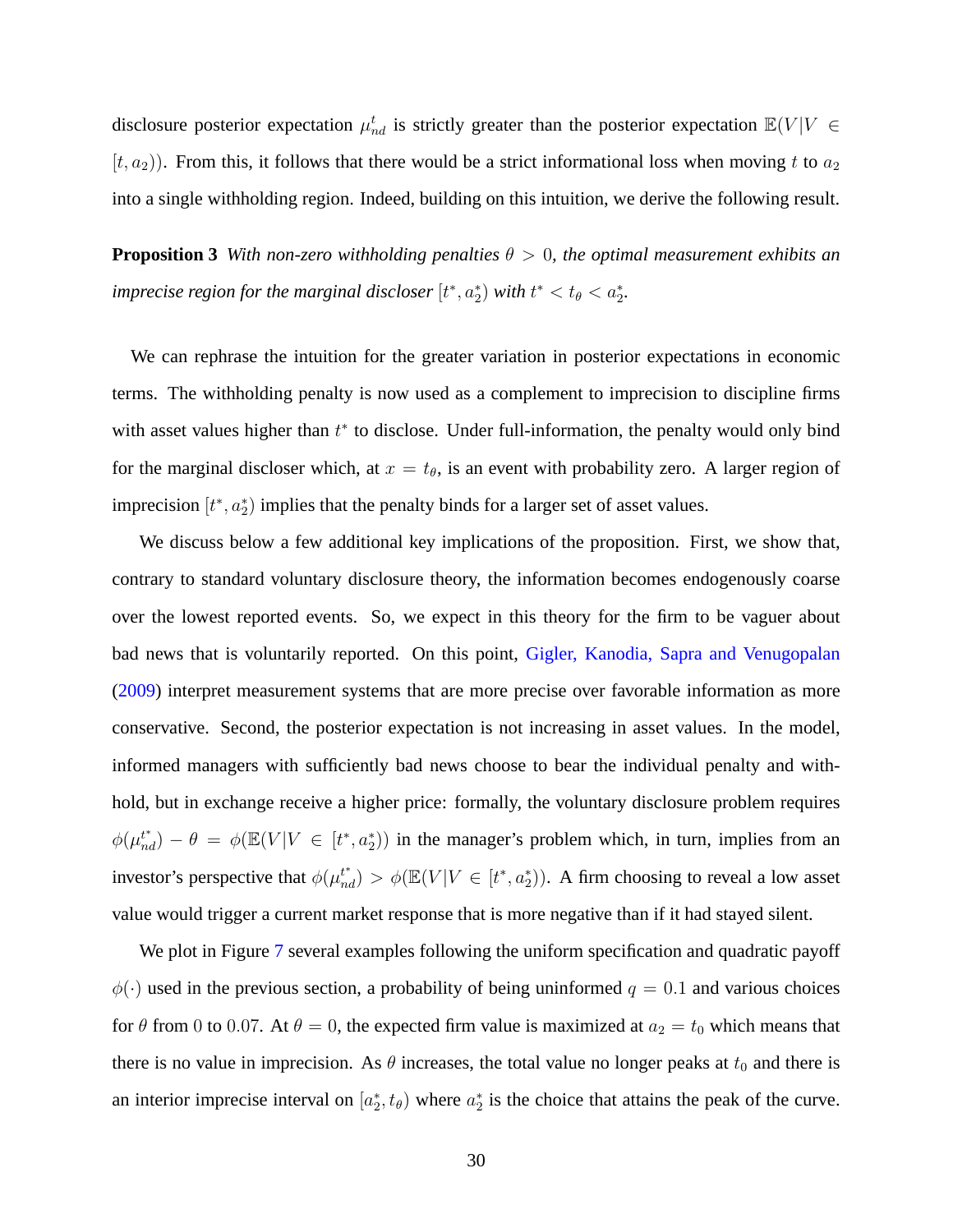<span id="page-30-0"></span>

Figure 7: Firm value as a function of imprecision ( $q = .1$ )

Note that the region of imprecision shifts to the left and shrinks as  $\theta$  becomes large because then withholding becomes increasingly unlikely. In fact, for values of  $\theta$  greater than .25, there is no longer any strategic withholding on the equilibrium path and the only firms that do not disclose are those that did not receive information.

#### **4.2 Collateral Financing and Non-convexities**

For our baseline analyses, we assumed so far that the firm would, a-priori, prefer to implement measurements with more information after the disclosure choice. Here, we revisit an application of the theory to the financing problem described in [Goex and Wagenhofer](#page-66-0) [\(2009](#page-66-0)) and [Bertomeu](#page-64-0) [and Cheynel](#page-64-0) [\(2015](#page-64-0)), in which the firm uses the measured asset as collateral to raise external funds. Goex and Wagenhofer show that, absent voluntary disclosure, the measurement would prescribe imprecision over favorable events to maximize the likelihood of meeting a collateral constraint.<sup>20</sup> We extend this problem along the two dimensions specific to our study: first incorporating voluntary disclosure with a friction to receiving information, and second, considering the potential

<sup>&</sup>lt;sup>20</sup>We also derived (on request) a theoretical solution for an abstract class of S-shaped payoff function  $\phi''' < 0$  which imply a very similar measurement system as in this section.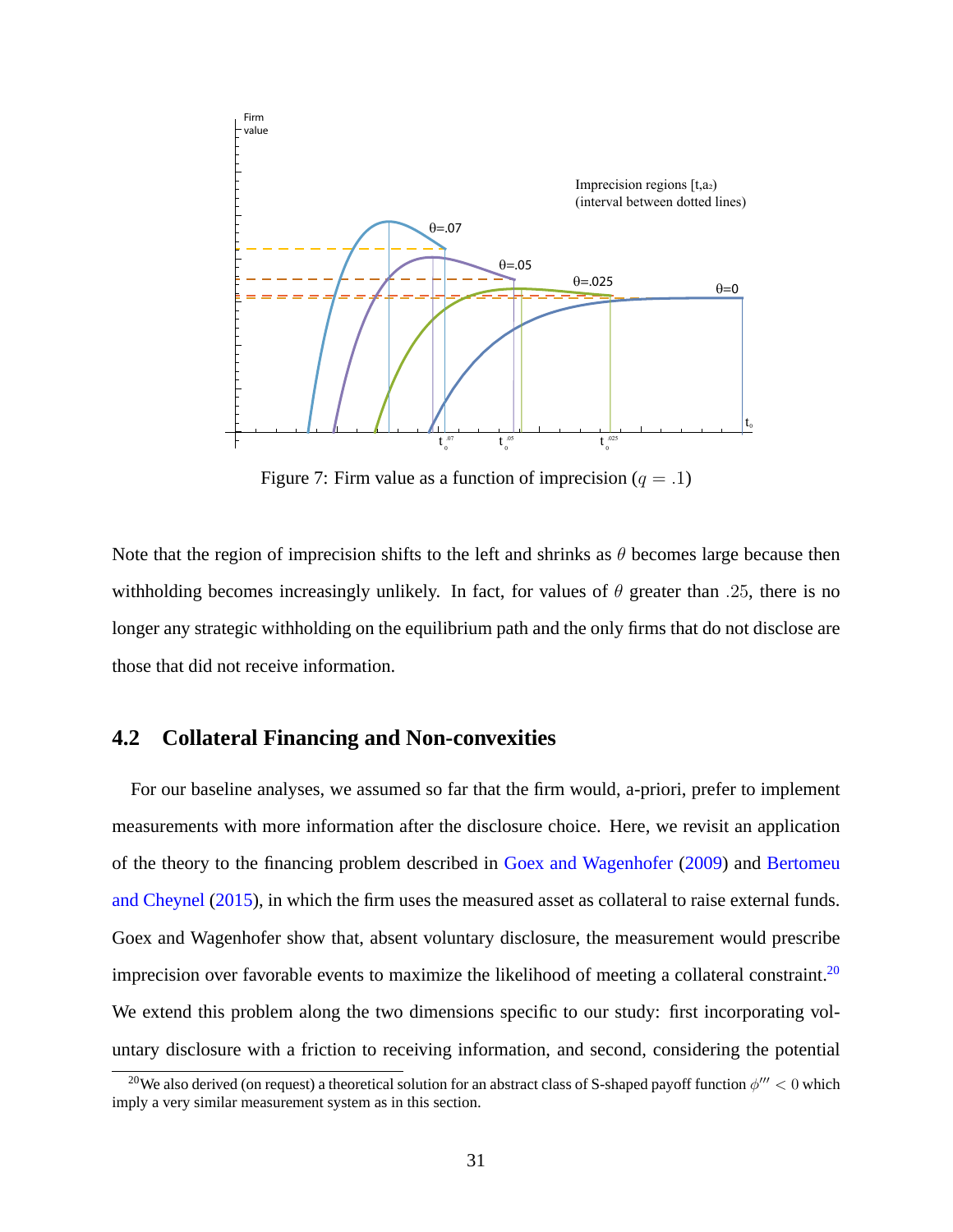value of information after the firm receives financing affected by both measurement and voluntary  $disclosures.<sup>21</sup>$ 

As in [Goex and Wagenhofer](#page-66-0) [\(2009](#page-66-0)), the firm must finance an investment to operate but in order to do so, pledges a minimum value of assets as collateral in the form of a constraint  $\mathbb{E}(V | r) \geq \hat{v}$ , where  $\hat{v}$  is a collateral requirement; see Holmström and Tirole [\(1997](#page-66-0)) or [Goex and Wagenhofer](#page-66-0) ([2009\)](#page-66-0) for various micro-foundations in terms of a principal-agent problem.<sup>22</sup> If the firm does not operate, it obtains a payoff normalized to zero, implying a payoff  $\phi(x) = 1_{x\geq \hat{v}}\psi(x)$  where  $\psi(x) \geq \psi(0) = 0$  is a convex payoff once the investment is made.

Note that, if  $\hat{v} > 0$ , the payoff is neither convex nor concave and, as  $\hat{v} \to 0$ , the model reduces to the baseline problem. For later use in this section, it is convenient to denote  $t_0$  as the voluntary disclosure threshold defined earlier absent any collateral constraint, that is with  $\phi(x) = \psi(x)$ .

We shall derive a solution by decomposing the design problem in terms of two possible choices of measurement. The first family of measurements is one in which some firms do not meet their collateral constraint. This can only occur if disclosure is a pre-condition to receiving financing, that is,  $\mu_{nd}^t < \hat{v}$ , since otherwise no informed firm would willingly disclose information that would cause its value to fall below the collateral requirement. In the next lemma, we solve for the preferred measurement in this family.

**Lemma 6** *Let* M<sup>1</sup> *be an optimal measurement in which some firms do not meet their collateral constraint. Then it takes the form of a withholding threshold t and a collateral threshold*  $a_2 > t$ , *such that:*

*(i)* asset values below t are withheld with  $\mu_{nd}^t < \hat{v}$ ;

<sup>&</sup>lt;sup>21</sup>This formulation is a slightly modified version of [Goex and Wagenhofer](#page-66-0) ([2009\)](#page-66-0) - part of this is to nest our baseline model with convex payoffs in this analysis but there is also a fundamental reason as to why additional generality is important here. In their original model, Goex and Wagenhofer assume a fixed project payoff  $\psi(x) = \pi_0$  when it is financed so that the optimal decision that is implemented by the measurement is binary. The binary decision makes the voluntary disclosure problem moot because financed firms would always disclose voluntarily. [Bertomeu and Cheynel](#page-64-0) [\(2015](#page-64-0)) develop this model when the proceeds from selling the collateral can be reinvested, so that  $\phi(\cdot)$  is linear in parts and do not model the interaction between measurement and voluntary disclosure.

<sup>&</sup>lt;sup>22</sup>These studies show that  $\hat{v}$  can be recovered as a function, for example, of the cost of effort of the agent and the properties of cash flows and accounting reports.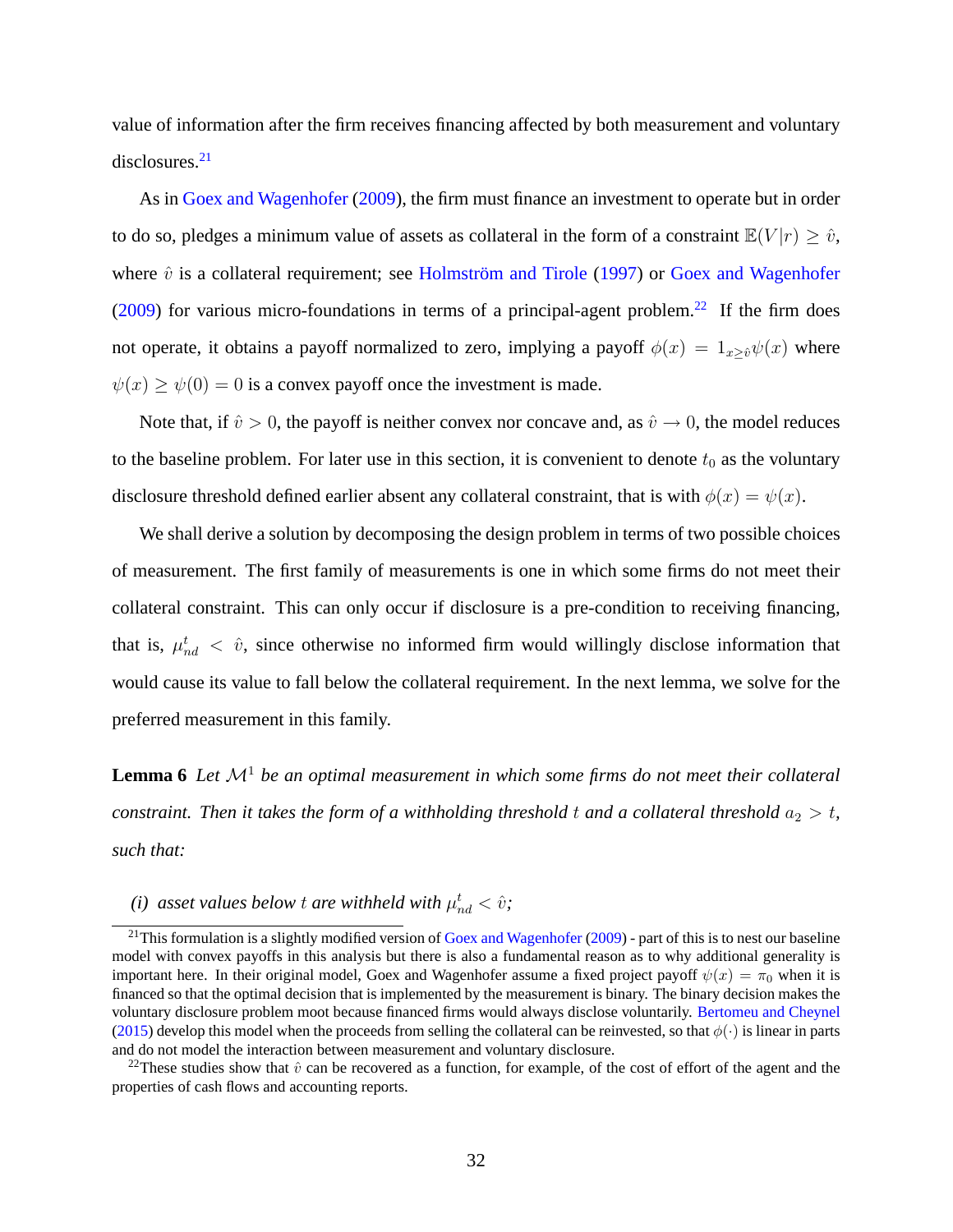<span id="page-32-0"></span>*(ii) asset values are reported in the form of an imprecise measurement*  $[t, a_2)$  *that exactly meets the collateral constraint*  $\mathbb{E}(V | V \in [t, a_2)) = \hat{v}$ *; and* 

#### *(iii)* asset values  $v \ge a_2$  are perfectly measured and disclosed.

A point of note is that the optimal choice of  $[t, a_2)$  is a function of the benefit of meeting the collateral constraint  $\psi(\hat{v})$  and the convexity of the function  $\psi(\cdot)$ . To be specific, the choice of the imprecise region  $[t, a_2)$  maximizes the expected value of the firm

$$
\sigma = (1 - q)(F(a_2) - F(t))\psi(\mathbb{E}(V|V \in [t, a_2)))
$$

$$
+ (1 - q) \int_{a_2}^{\overline{v}} f(x)\psi(x)dx,
$$
\n(7)

subject to the collateral constraint  $\mathbb{E}(V | V \in [t, a_2)) = \hat{v}$ .

If  $\psi(\cdot)$  is approximately linear to the right  $\hat{v}$ , we return to the type of measurements in the spirit of [Goex and Wagenhofer](#page-66-0) [\(2009](#page-66-0)) in which  $a_2 = \overline{v}$  is the preferred measurement to use when not all firms can meet their collateral constraints. At the other extreme, if  $\hat{v}$  is small, we return to the convex problem in proposition [1,](#page-20-0) and the optimal measurement features  $a_2$  nearly equal to t. Even in this case, however, the optimal choice  $a_2$  is never exactly equal to t, which rules out fully informative measurements of the form derived earlier.

We next consider a second family of measurements in which all firms meet their collateral constraints within the chosen measurement. Note that, for this to occur, withholding firms must achieve a posterior expectation  $\mu_{nd}^t \geq \hat{v}$ . We know that  $\mu_{nd}^t \in (\mu_{nd}^{t_0}, \mathbb{E}(V)]$ , so this equation can be met for some t if and only if the unconditional expected value of the asset  $\mathbb{E}(V)$  is greater than  $\hat{v}$ . We solve for the optimal measurement within this family in the next lemma.

**Lemma 7** *Let* M<sup>2</sup> *be an optimal measurement in which all firms are financed:*

- *(i) if*  $\hat{v} \le t_0$ *, the full-information measurement*  $\mathcal{M}^{FI}$  *is optimal*;
- (*ii*) if  $\hat{v} \in (\mu_{nd}^{t_0}, \mathbb{E}(V)]$ , there exists  $t > t_0$  given by  $\mu_{nd}^t = \hat{v}$  such that  $\mathcal{M}^2$  has two regions: all *asset values below* t *are withheld, and all asset values above* t *are disclosed;*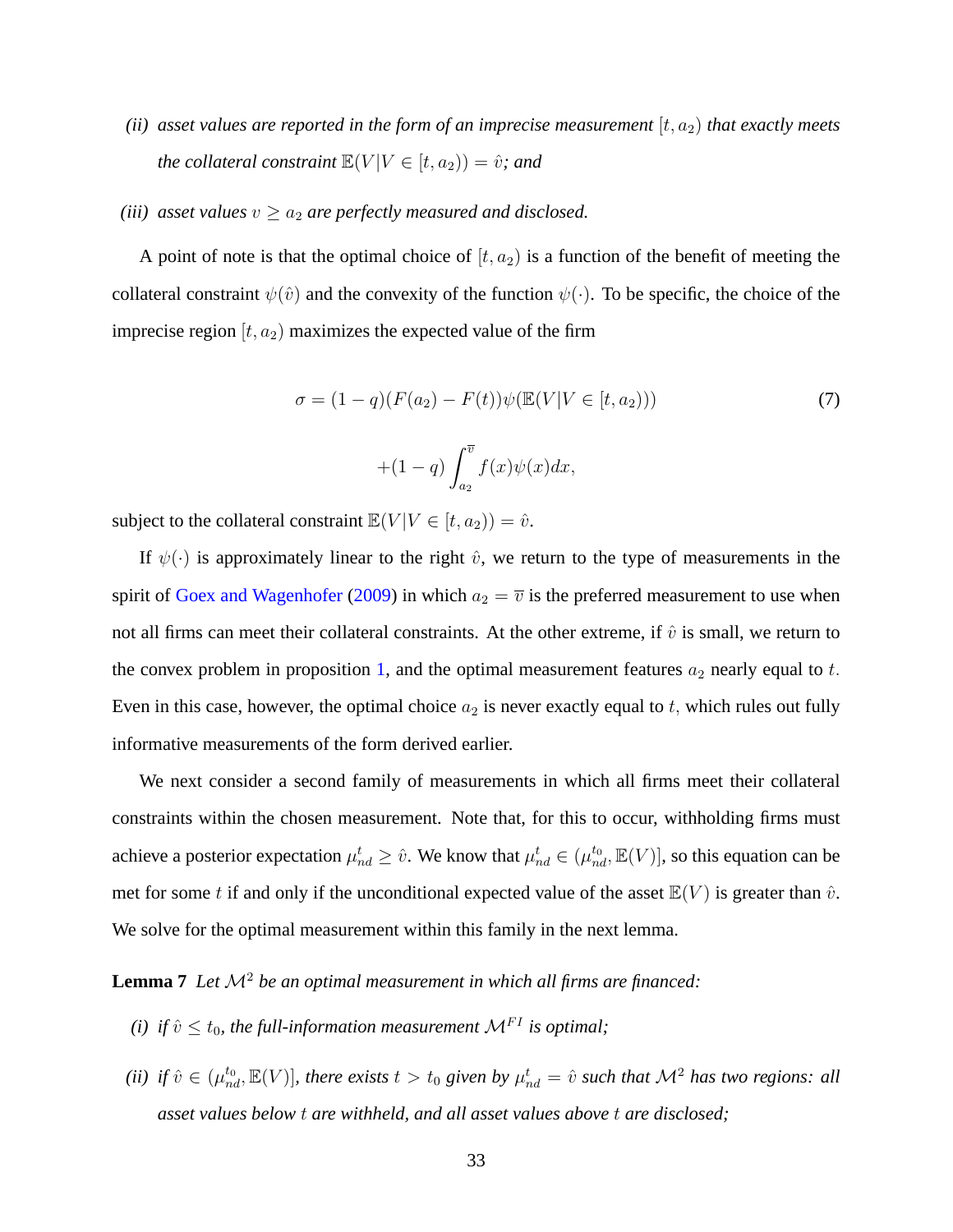#### <span id="page-33-0"></span>*(iii)* If  $\hat{v} \geq \mathbb{E}(V)$ *, there is no measurement in which all firms are financed.*

The setting in (i) is a special case of the model where the unconditional value of the collateral is sufficiently large so that strategic withholding would on its own imply a non-disclosure posterior expectation that would meet the collateral constraint. Note that the higher the probability that the measurement does not yield information, the greater the non-disclosure price and therefore the lower the collateral constraint can be. When this case occurs, the imprecision created by the voluntary disclosure problem entirely subsumes any additional amount of imprecision in the measurement. Hence, the firm can simply use a full-information measurement and let the manager strategically withhold information on an ex-post basis.

Part (ii) extends this argument to the richer setting in which a full-information measurement would have caused non-disclosing firms to shut down. To address the financing problem, the measurement pools uninformed firms and informed firms with  $v < t$  until the collateral requirement  $\mu_{nd}^t = \hat{v}$  is met. This requires, in turn, to set  $t > t_0$  and raises imprecision above the level that would have been implemented absent collateral requirements.

Extending the comparative static in (i), an increase in the probability to receive information will reduce  $\mu_{nd}^t$  as investors become skeptical. To compensate for this decrease, the reporting threshold  $t$  must increase. Put differently, precision in the measurement and in voluntary disclosure act as substitutes, with greater imprecision being implemented in response to a lower friction in the voluntary disclosure channel. Finally, in part (iii), if the unexpected value of the collateral  $\mathbb{E}(V)$ falls below  $\hat{v}$ , not all firms can be financed and a measurement in this family cannot be used.

When is it desirable to use each of the two types measurement? The next proposition develops a direct comparison of the two families of measurements as a function of the severity of the collateral problem and the probability of information endowment.

#### **Proposition 4** *The optimal measurement is as follows:*

*(i)* If  $\hat{v} < \mu_{nd}^{t_0}$ , a fully-informative measurement  $\mathcal{M}^{all}$  is an optimal measurement.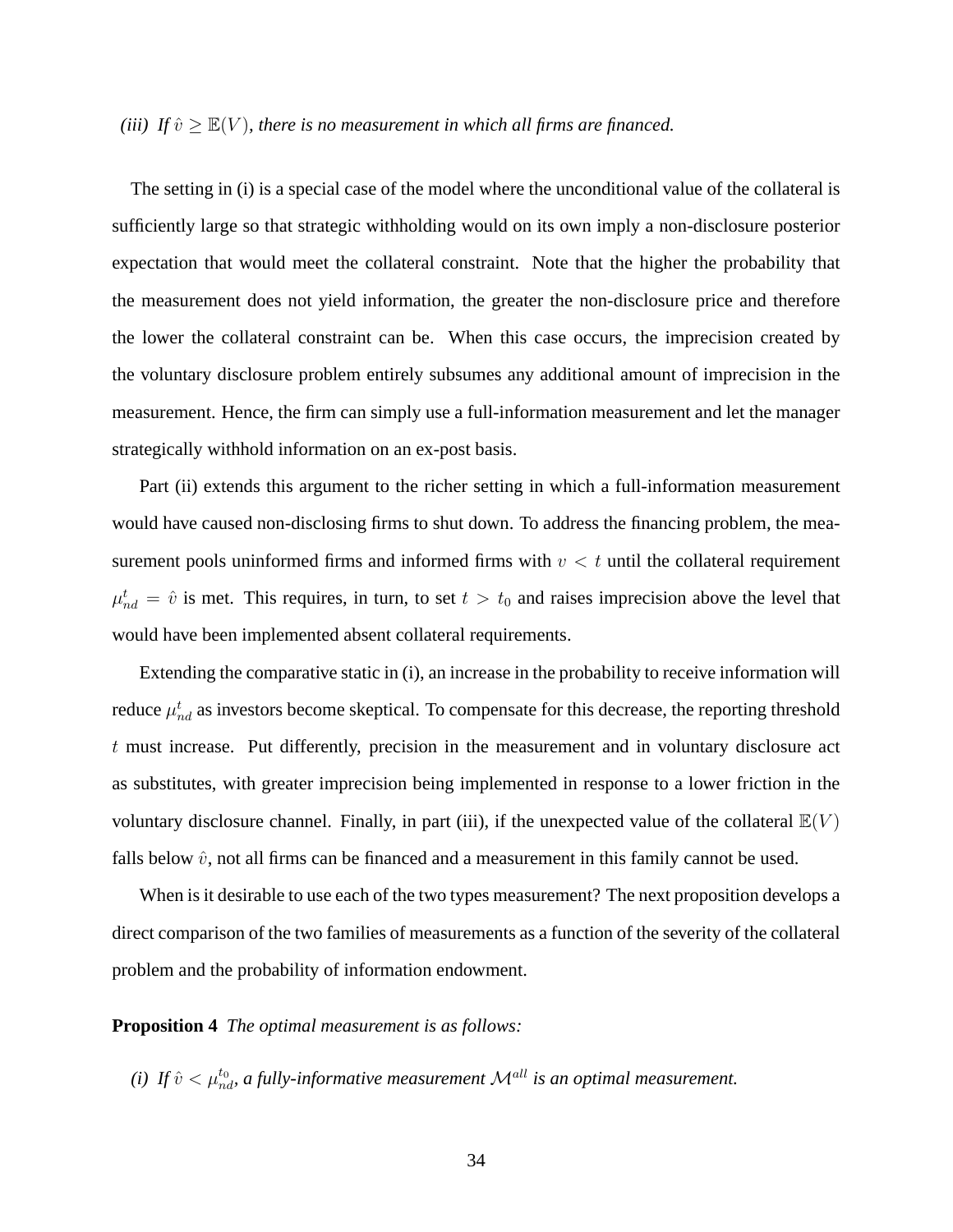*(ii) Otherwise, there exists*  $q_0 \in [0, 1]$  *such that if*  $q < q_0$ *, the optimal measurement has the form*  $\mathcal{M}^1$  in which non-disclosing firm cannot be financed and, if  $q \geq q_0$ , the optimal measurement *has the form* M<sup>2</sup> *in which all firms are financed.*

A few comments are helpful to interpret the proposition in practical terms. If the collateral constraint is sufficiently severe, the optimal measurement must focus on increasing the collateral above the minimum required collateral  $\hat{v}$ . In turn, this requires taking away financing from certain firms with  $v < \hat{v}$ . But the voluntary disclosure problem implies that such firms could have claimed to be uninformed, so that this type of solution to the financing problem involves denying financing to all uninformed firms, which can be particularly costly when assets are hard to measure and it is likely that the firm does not receive information.

If the collateral constraint is moderate or mild, it is possible to finance all firms by creating enough imprecision in the measurement but doing so comes with a trade-off because it removes useful information when firms are financed. There are, therefore, two possible options to design the measurement. One is to finance all firms and tolerate a relatively coarse measurements that includes uninformed firms and firms with  $v \leq \hat{v}$ . The other is to use a measurement in which non-disclosure firms do not receive financing but, conditional on being financed, firms report a precise measurement.

The main consideration required to select between the two types of measurements is the probability of receiving information. To explain this, note first that for all firms to be financed in  $\mathcal{M}^2$ , it must be that  $\mathbb{E}(v) \geq \hat{v}$  so that there is enough asset value in expectation. In turn, this implies that, in any setting in which we may elect  $\mathcal{M}^2$ , it will be the case that firms that do not receive verifiable information, whose expected asset value is  $\mathbb{E}(V)$  contribute to meeting the collateral constraint. The higher  $q$ , the higher the proportion of such firms in forming the non-disclosure expectation  $\mu_{nd}^t$  and thus the easier it will be to meet the collateral constraint in  $\mathcal{M}^2$ . By contrast, the higher q, the greater the fraction of non-disclosing firms that cannot invest in a measurement  $\mathcal{M}^1$ . So, considering both forces, environments with less information are conducive to measurements which favor coarse measurements for low asset values and more financing.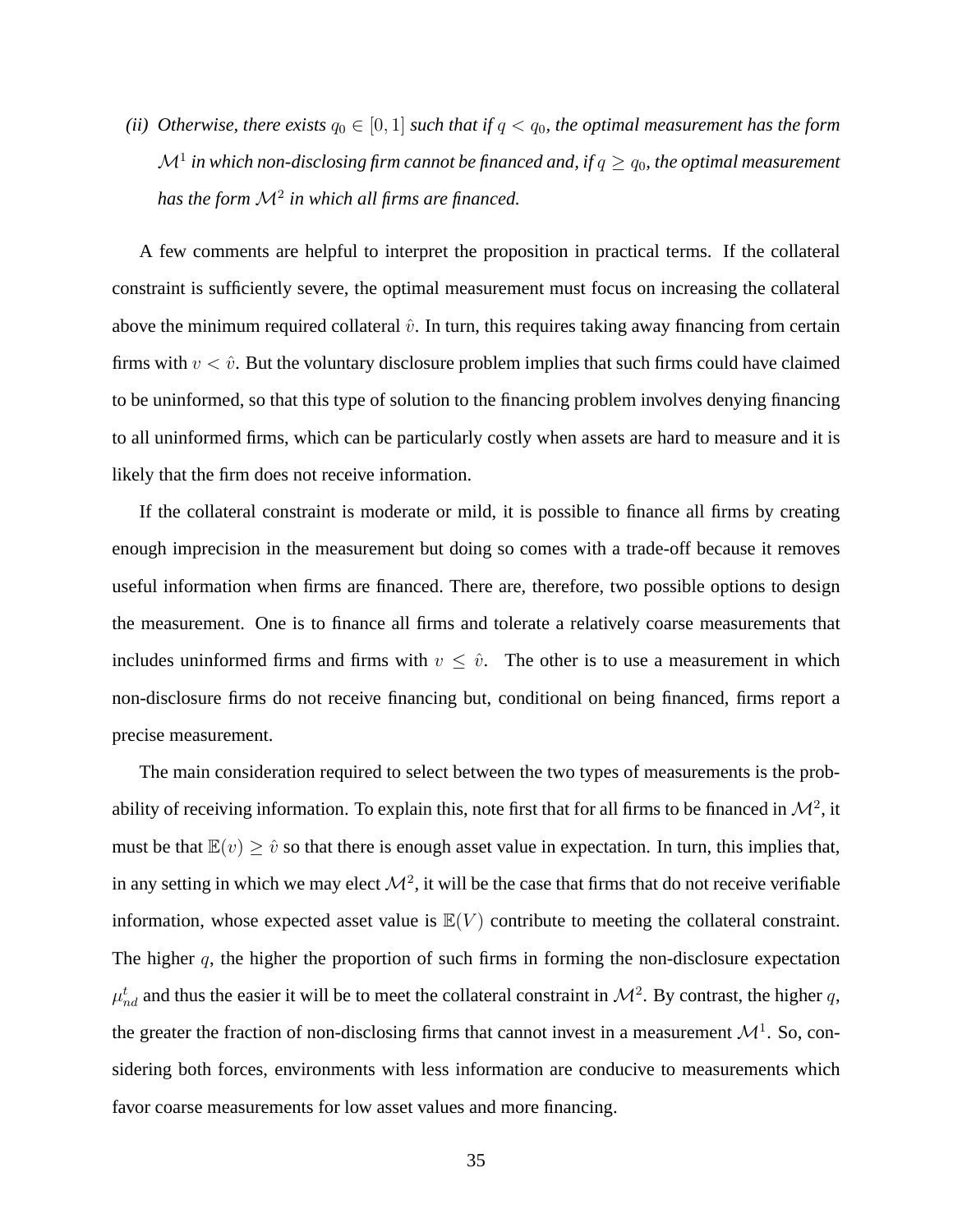# **5 Conclusion**

By and large, prior literature emphasizes either accounting measurements as ex-ante choices or the problem of strategic reporting over an otherwise external arrival of information. Yet, both problems are closely tied to each other, with the ex-ante design affecting incentives to withhold information. What can we say of the nature of measurements and voluntary disclosures when both are endogenously determined?

In our baseline model, there is uncertainty about whether objective information exists about a particular outcome and the firm designs a measurement system that may publicly provide information when objective information exists. As a broad example, an event may or may not have occurred or may be measurable, and the firm may design a measurement system that collects information about the event provided measurable information exists. In this environment, we find that the firm should perfectly measure its assets. There is a loss of information due to strategic withholding at the disclosure stage and suitably-designed measurements could certainly reduce the probability of withholding. But the price to pay to do so is too large in that the required imprecision required would destroy any possible use of this information.

We have shown this insight within a fairly generic version of the [Dye](#page-65-0) ([1985](#page-65-0)) and [Jung and](#page-67-0) [Kwon](#page-67-0) [\(1988](#page-67-0)) and an intuitive class of decision problems in which, after the report is observed, management makes the decision that maximizes post-report market prices. Yet we view it as a first benchmark to uncovering elements that would lead to imprecision becoming valuable in this setting. We study two empirically plausible extensions of the baseline model. First, as a function of private penalties imposed on management, some imprecision around the voluntary disclosure threshold always increases firm value. Second, if the firm bears collateral constraints, there is value in imprecision as a function of disclosure frictions. We can take these results as broad implications as to the nature of designing accounting rules, with attention to the voluntary nature of the process through which information flows to the market.

Applied questions may provide paths for continuing the research agenda discussed in this study, with the focus on non-convexities due to collateral measurements being one of many potential av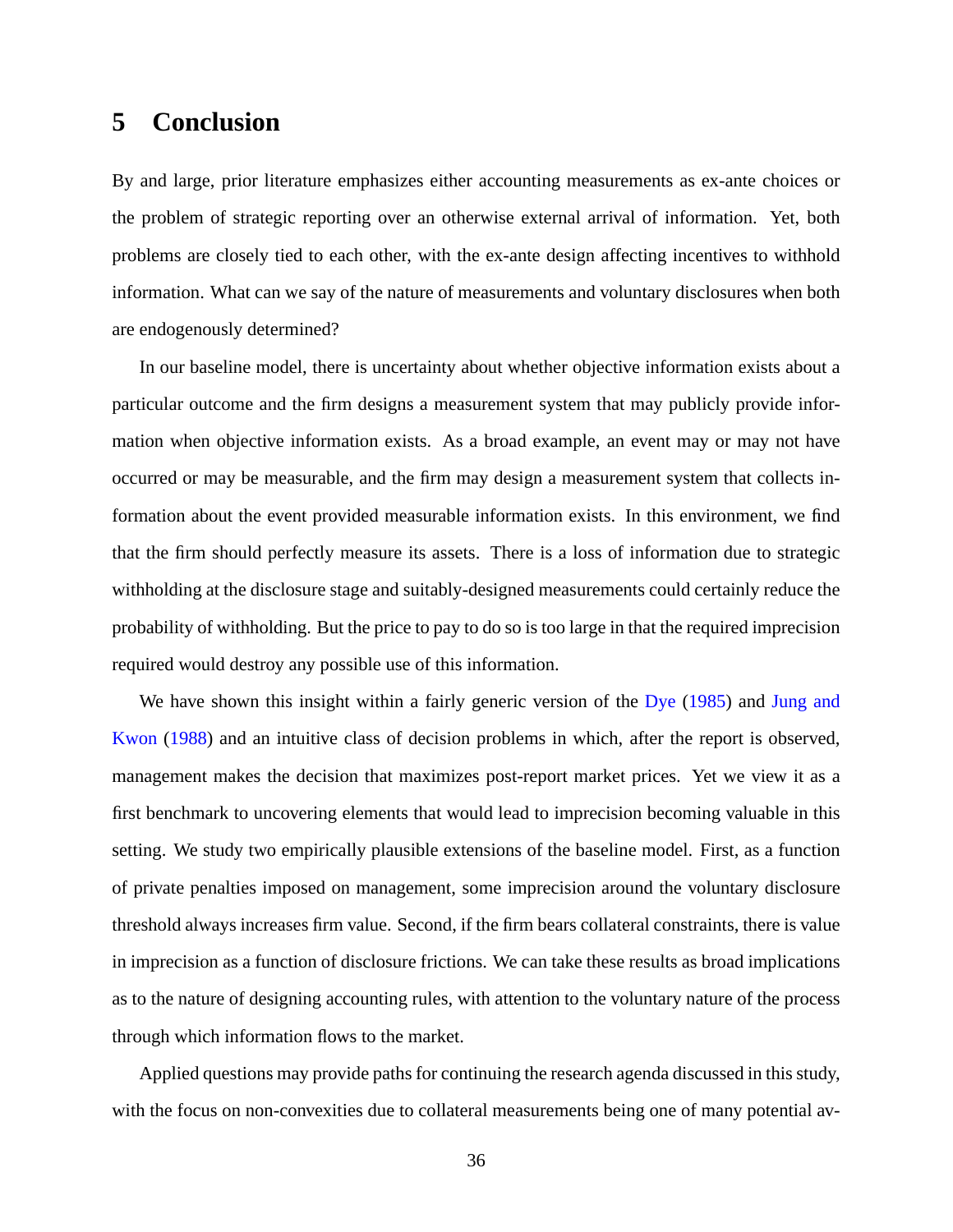enues. How do measurements and voluntary disclosures interact when the firm wishes to persuade an auditor to issue a favorable opinion? How does the firm select measurements to control information flows to the product market? We hope that these classic questions can be revisited from the perspective of a theory in which measurement and voluntary disclosures endogenously coexist.

# **Appendix**

# **A Proofs**

**Proof of Lemma [1](#page-47-0).** Let M be a measurement system. Recall that we restrict the attention to  $V_{FI}$  being an interval and, without loss of generality, set the withholding region  $[a_0, t]$  not to overlap with  $V_{FI}$ . We already know that asset values in  $[a_0, t]$  are withheld, so that  $V_{FI}$  must be either empty, must be the interval  $[t, a_2)$  or must be some interval  $[a_i, a_{i+1})$  with  $i \geq 2$ .

Suppose by contradiction that  $M$  does not have the form prescribed in Lemma [1.](#page-47-0) We construct an alternative measurement system  $\mathcal{M}' = (\mathcal{V}'_{FI}, (a'_i)_{i=0}^I)$ , with associated report  $R'$ . Let us set  $\mathcal{M}'$  to coincide with M except for  $\mathcal{V}_{FI}' = \mathcal{V}_{FI} \cup [a_2, \overline{v})$  $\mathcal{V}_{FI}' = \mathcal{V}_{FI} \cup [a_2, \overline{v})$  $\mathcal{V}_{FI}' = \mathcal{V}_{FI} \cup [a_2, \overline{v})$ , which implies (i) the requirement of (2) remains satisfied by M' and  $R'$  is more precise in the sense of Blackwell than r. By Jensen's inequality, this implies that

$$
\mathbb{E}(\phi(\mathbb{E}(V|R))) < \mathbb{E}(\phi(\mathbb{E}(V|R'))),
$$

and violates the optimality of M. It follows that any M with  $I \geq 3$  must be such that  $V_{FI} = [a_2, \overline{v})$ .

**Proof of Lemma [2.](#page-49-0)** Let M be an optimal measurement. We know that if the claim does not hold, we know from lemma [1](#page-47-0) that  $[t, a_2) \neq V_{FI}$  is a coarse interval and, from [\(2\)](#page-17-0), is such that  $\mu_{nd}^t \leq \mathbb{E}(V | V \in$  $[t, a_2)$ ).

Suppose by contradiction that  $\mu_{nd}^t > \mathbb{E}(V|V \in [t, a_2))$ . By continuity, there exists  $y < a_2$  such that  $\mu_{nd}^t$  >  $\mathbb{E}(V|V \in [t, y])$ . Consider a measurement M' which coincides with M except that the element of the partition  $[t, a_2)$  is replaced by two elements  $[t, y)$  and  $[y, a_2)$ . Note that the withholding region is unchanged, implying that  $\mu_{nd}^t$  remains unchanged and, by construction of y, ([2](#page-17-0)) is satisfied. However,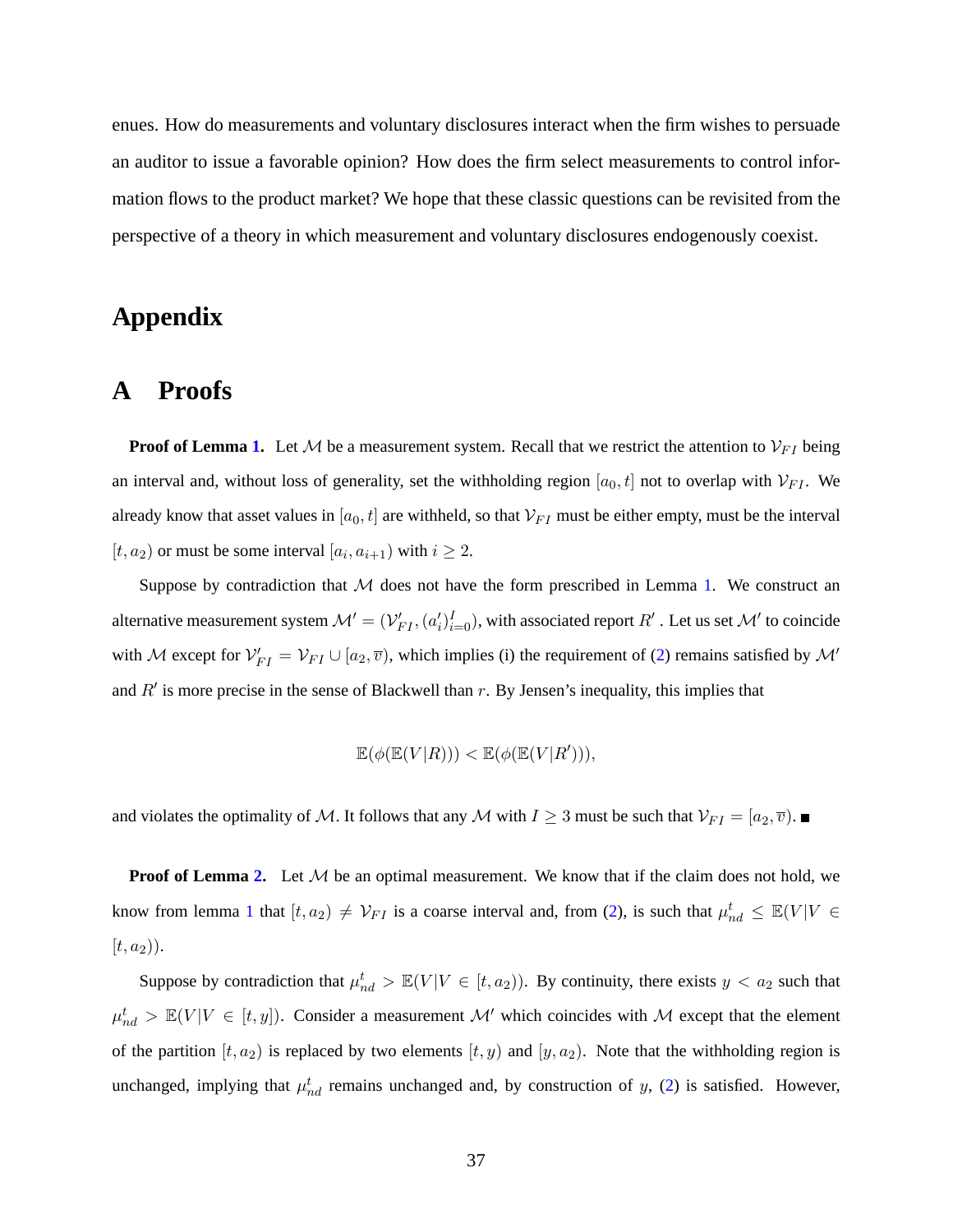$M'$  implies more precise information in the sense of Blackwell and, therefore, from Jensen's inequality,  $\mathbb{E}(\phi(\mathbb{E}(V|R'))) > \mathbb{E}(\phi(\mathbb{E}(V|R))),$  contradicting the optimality of  $\mathcal{M}$ .

**Proof of Lemma [3.](#page-53-0)** Let M be an optimal measurement. By contradiction, if the claim does not hold, we know from lemma [1](#page-47-0) that  $[t, a_2) \neq V_{FI}$  is a coarse interval and, from [\(2\)](#page-17-0), is such that  $\mu_{nd}^t \leq \mathbb{E}(V | V \in$  $[t, a_2)$ ).

Suppose by contradiction that  $\mu_{nd}^t > \mathbb{E}(V|V \in [t, a_2))$ . By continuity, there exists  $y < a_2$  such that  $\mu_{nd}^t$  >  $\mathbb{E}(V|V \in [t, y])$ . Consider a measurement M' which coincides with M except that the element of the partition  $[t, a_2)$  is replaced by two elements  $[t, y)$  and  $[y, a_2)$ . Note that the withholding region is unchanged, implying that  $\mu_{nd}^t$  remains unchanged and, by construction of y, ([2](#page-17-0)) is satisfied. However,  $\mathcal{M}'$  implies more precise information in the sense of Blackwell and, therefore, from Jensen's inequality,  $\mathbb{E}(\phi(\mathbb{E}(V|R'))) > \mathbb{E}(\phi(\mathbb{E}(V|R))),$  contradicting the optimality of  $\mathcal{M}$ .

It thus follows from the previous paragraph that  $\mu_{nd}^t = \mathbb{E}(V | V \in [t, a_2))$ . But, then, we can create a measurement M' by setting  $t' = a_1' = a_2$ , leaving all the other elements of the partition in M unchanged. We then know that

$$
\mu_{nd}^{t'} = \frac{q\mathbb{E}(V) + (1-q)F(a_2)\mathbb{E}(V|V \le a_2)}{q + (1-q)F(a_2)}
$$
  
\n
$$
= \frac{q + (1-q)F(t)}{q + (1-q)F(a_2)} \times \frac{q\mathbb{E}(V) + (1-q)F(t)\mathbb{E}(V|V \le t)}{q + (1-q)F(t)}
$$
  
\n
$$
+ \frac{(1-q)(F(a_2) - F(t))}{q + (1-q)F(a_2)} \times \mathbb{E}(V|V \in [t, a_2))
$$
  
\n
$$
= \frac{q + (1-q)F(t)}{q + (1-q)F(a_2)} \mu_{nd}^t + \frac{(1-q)(F(a_2) - F(t))}{q + (1-q)F(a_2)} \mu_{nd}^t = \mu_{nd}^t.
$$

To satisfy ([2](#page-17-0)) in M', we are left to compare  $\mu_{nd}^t$  and  $a_2$ ; however, since  $\mu_{nd}^t = \mathbb{E}(V|V \in [t, a_2))$ , we know that  $a_2 \ge \mu_{nd}^t$ . To conclude the proof, note that, by construction,  $\mathbb{E}(V|R)$  and  $\mathbb{E}(V|R')$  are always equal, hence,  $\mathcal{M}'$  yields the same payoffs as  $\mathcal{M}$ .

**Proof of Proposition [1](#page-20-0).** We have shown in lemma [3](#page-53-0) that we can restrict the analysis to measurements where  $V_{FI} = [t, \overline{v})$ . From ([2](#page-17-0)), it must hold that

$$
\mu_{nd}^{t} = \frac{q \mathbb{E}(V) + (1-q)F(t)\mathbb{E}(V|V \le t)}{q + (1-q)F(t)} \le t.
$$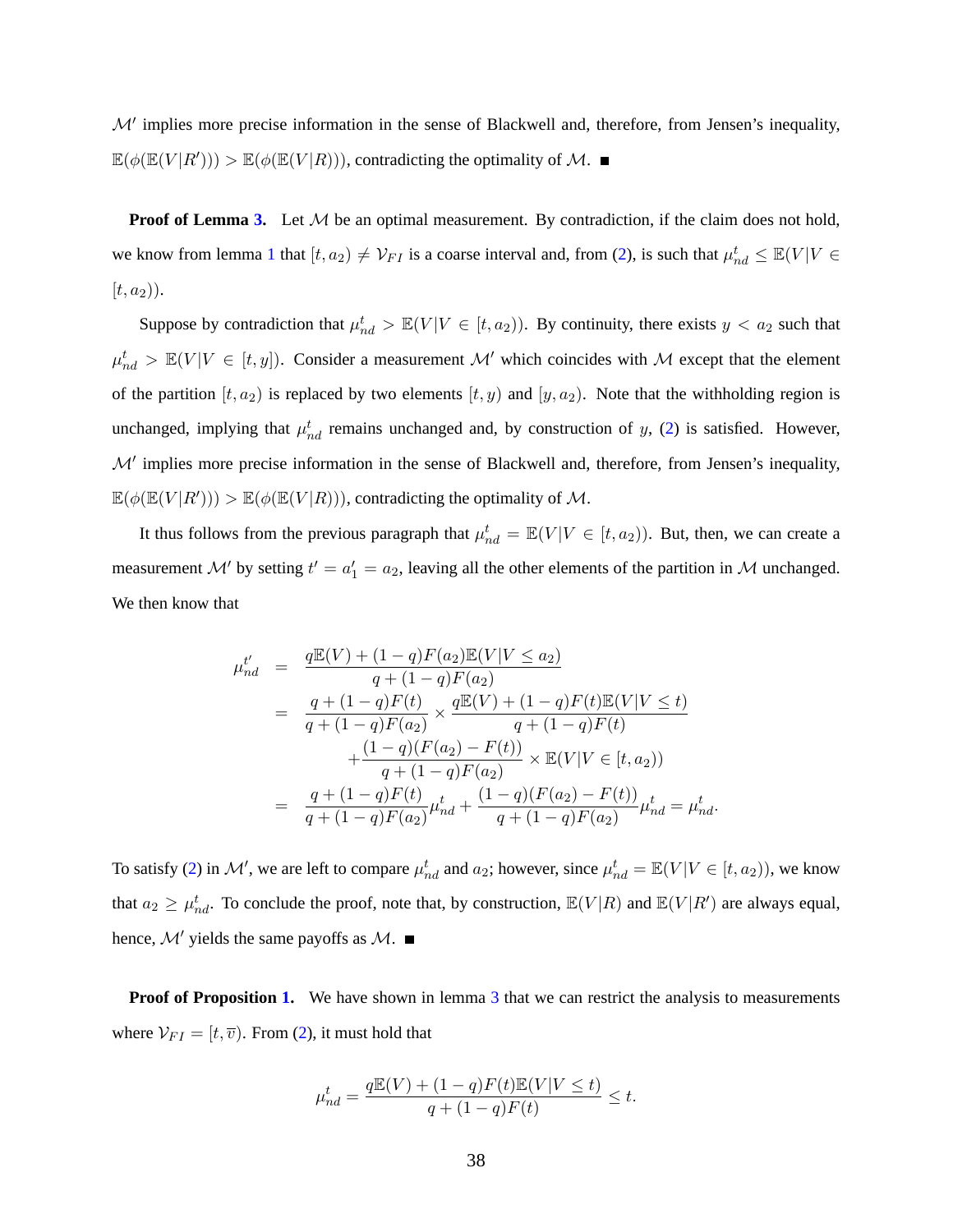<span id="page-38-0"></span>Integrating by parts as in [Jung and Kwon](#page-67-0) ([1988\)](#page-67-0) and rearranging terms, this inequality is rewritten as

$$
\psi(t) = (1 - p) \int_0^t F(v) dv - p(\mathbb{E}(V) - t) \ge 0.
$$
 (A.1)

Recall from earlier that this takes the form of an inequality because while a firm with  $v \ge t$  could withhold, the firm with  $v < t$  receives a message  $[0, t)$  from the measurement and would never do better than withhold. Differentiating this expression,

$$
\psi'(t) = (1 - p)F(t) + p > 0,
$$

and we also know from [Jung and Kwon](#page-67-0) ([1988](#page-67-0)) that  $\psi(t_0) = 0$ . So, (A.1) is satisfied if and only if  $t \ge t_0$ .

Having shown this, comparing a threshold  $t > t_0$  to  $t_0$ , we know that the latter is more precise in the sense of Blackwell, hence, it yields higher expected surplus. To conclude the argument, note that a fully informative measurement  $\mathcal{M}^{all}$  implies that equation ([2](#page-17-0)) must be satisfied at equality and implements  $t_0$ . This concludes the proof and establishes that  $\mathcal{M}^{all}$ , that is, full-information is optimal.

**Proof of Proposition [2.](#page-22-0)** For a given threshold  $t$ , the upper bound of the imprecise interval,  $a_2$ , satisfies the indifference condition for the marginal discloser, that is,

$$
\Gamma(t, a_2) \equiv \phi(\mathbb{E}(V|V \in [t, a_2))) - c - \phi(\mu_{nd}^t) = 0.
$$
 (A.2)

The expected firm value, denoted  $\Sigma$ , is given by

$$
\Sigma = (q + (1 - q)F(t))\phi(\mu_{nd}^t) + (1 - q)(F(a_2) - F(t))\phi(\mathbb{E}(V|V \in [t, a_2)))
$$
  
 
$$
+ (1 - q)\int_{a_2}^{\overline{v}} \phi(v)f(v)dv.
$$
 (A.3)

Taking the derivative of the expected firm value in  $(A.3)$  with respect to t yields

$$
\frac{\partial \Sigma}{\partial t} = (1-q)f(t)\phi(\mu_{nd}^t) + (q + (1-q)F(t))\frac{\partial \mu_{nd}^t}{\partial t}\phi'(\mu_{nd}^t) \n+ (1-q)(F(a_2) - F(t))\phi'\left(\mathbb{E}(V|V \in [t, a_2))\right)\frac{\partial \mathbb{E}(V|V \in [t, a_2))}{\partial t} \n+ (1-q)\left(\frac{\partial a_2}{\partial t}f(a_2) - f(t)\right)\phi(\mathbb{E}(V|V \in [t, a_2))) - (1-q)\frac{\partial a_2}{\partial t}\phi(a_2)f(a_2).
$$
\n(A.4)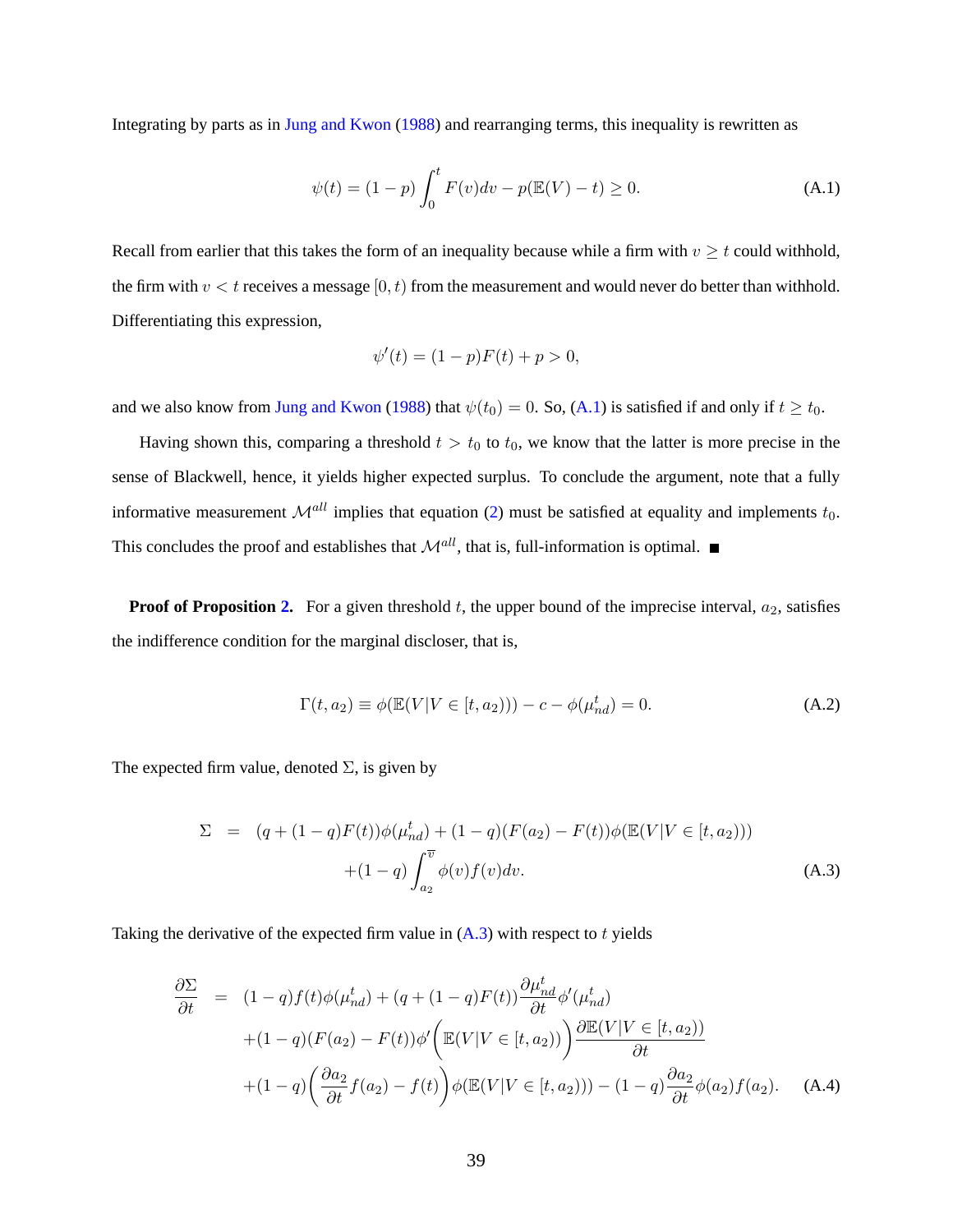<span id="page-39-0"></span>We obtain separately the following derivatives in  $(A.4)$  $(A.4)$ ,

$$
\frac{\partial \mathbb{E}(V|V \in [t, a_2))}{\partial t} = \left(\frac{\partial a_2}{\partial t} a_2 f(a_2) - tf(t)\right) / (F(a_2) - F(t))
$$

$$
-\left(\frac{\partial a_2}{\partial t} f(a_2) - f(t)\right) \int_t^{a_2} x f(x) dx / (F(a_2) - F(t))
$$

$$
= \left(\frac{\partial a_2}{\partial t} f(a_2)(a_2 - \mathbb{E}(V|V \in [t, a_2)))\right) / (F(a_2) - F(t))
$$

$$
-f(t)(t - \mathbb{E}(V|V \in [t, a_2))) / (F(a_2) - F(t)),
$$

$$
\frac{\partial \mu_{nd}^t}{\partial t} = \frac{(1-q) f(t)(t - \mu_{nd}^t)}{q + (1-q) F(t)}.
$$

Reinjecting the expressions above into [\(A.4](#page-38-0)) yields

$$
\frac{\partial \Sigma}{\partial t} = (1-q)f(t)\left(\phi'(\mu_{nd}^t)(t-\mu_{nd}^t) - (\phi(t) - \phi(\mu_{nd}^t))\right) \n+ (1-q)f(a_2)\frac{\partial a_2}{\partial t}\left(\phi'(\mathbb{E}(V|V \in [t, a_2)))(a_2 - \mathbb{E}(V|V \in [t, a_2))) - (\phi(a_2) - \phi(\mathbb{E}(V|V \in [t, a_2)))\right) \n+ (1-q)f(t)\left(\phi'(\mathbb{E}(V|V \in [t, a_2)))(\mathbb{E}(V|V \in [t, a_2)) - t) - (\phi(\mathbb{E}(V|V \in [t, a_2))) - \phi(t))\right), \quad (A.5)
$$

where we have subtracted  $(1 - q)f(t)\phi(t)$  in the first term and added it back in the third.

Using the implicit function theorem on  $\Gamma(t, a_2) = 0$  from [\(A.2](#page-38-0)), we find that the expression for  $\frac{\partial a_2}{\partial t}$  is

$$
\frac{\partial a_2}{\partial t} = -\frac{\partial \Gamma(t, a_2)}{\partial t} / \frac{\partial \Gamma(t, a_2)}{\partial a_2}
$$
\n
$$
= \frac{\frac{\phi'(\mu_{nd}^t)}{\phi'(\mathbb{E}(V|V \in [t, a_2)))} \frac{\partial \mu_{nd}^t}{\partial t} [F(a_2) - F(t)] - f(t)[\mathbb{E}(V|V \in [t, a_2)) - t]}{f(a_2)[a_2 - \mathbb{E}(V|V \in [t, a_2))]}.
$$
\n(A.6)

We first show that (A.5) evaluated at  $t = t_c$  is negative. As  $t \to t_c$ , the imprecise interval shrinks, that is,  $a_2 \rightarrow t$  because the lower and upper bounds of the imprecise interval both converge to  $t_c$ . Therefore, in this limit the third term of (A.5) converges to zero. Also the second term converges to zero, since  $\frac{\partial a_2}{\partial t}|_{t=t_c}$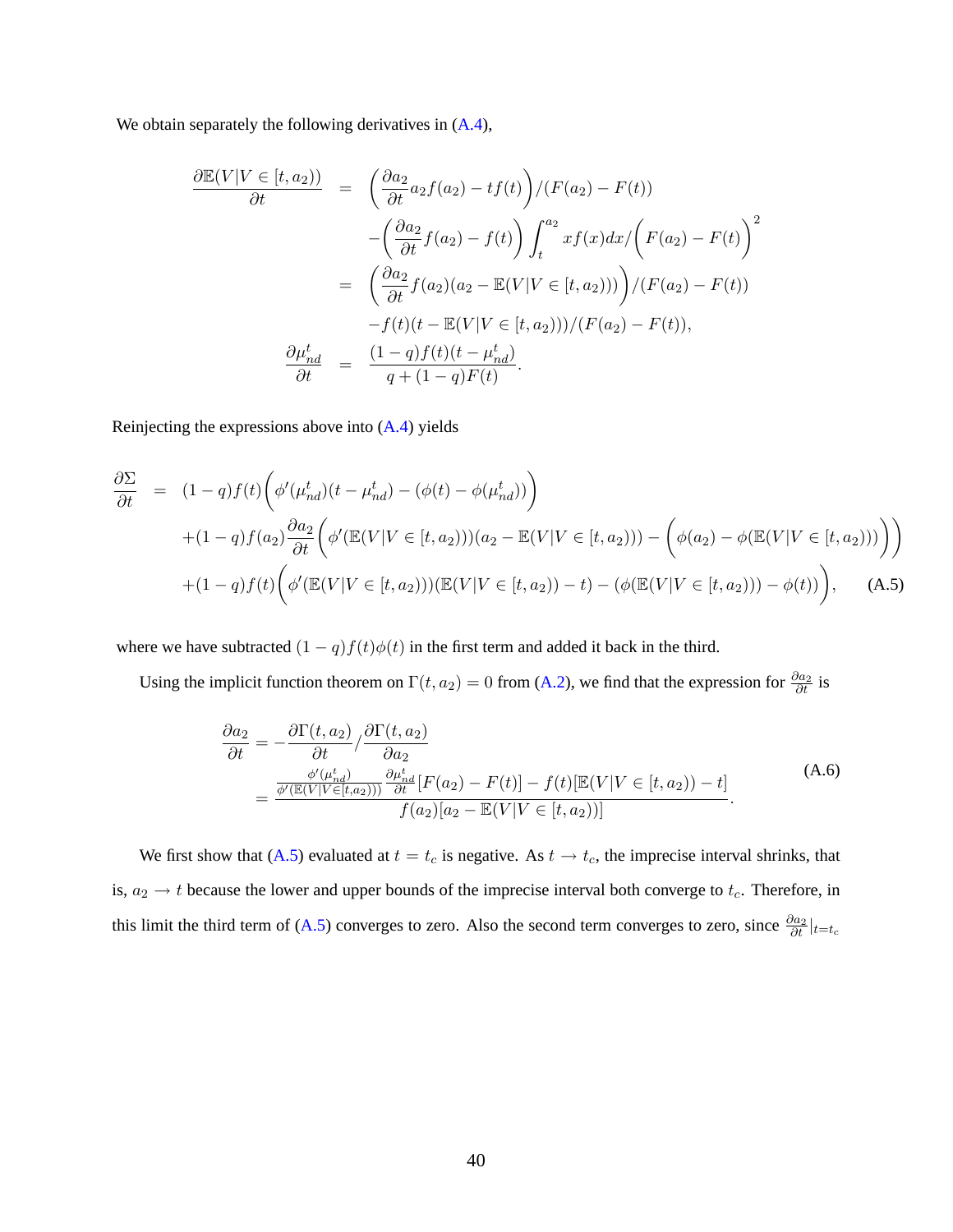is finite. $^{23}$  Only the first term is nonzero in the limit, hence

$$
\frac{\partial \Sigma}{\partial t}\Big|_{t=t_c} = (1-q)f(t_c)\bigg(\phi'(\mu_{nd}^{t_c})(t_c-\mu_{nd}^{t_c})-(\phi(t_c)-\phi(\mu_{nd}^{t_c}))\bigg).
$$

The indifference condition under perfect measurement,  $\phi(t_c) - c = \phi(\mu_{nd}^{t_c})$ , implies that  $t_c > \mu_{nd}^{t_c}$ , so by convexity of  $\phi(\cdot)$  we have  $\phi(t_c) > \phi(\mu_{nd}^{t_c}) + \phi'(\mu_{nd}^{t_c}) (t_c - \mu_{nd}^{t_c})$ . We conclude that

$$
\frac{\partial \Sigma}{\partial t}|_{t=t_c} < 0.
$$

As a result, setting  $t = t_c$  is not optimal and reducing  $t < t_c$  will increase the expected firm value.

After we have shown that precise measurement is suboptimal, there remains to argue that an optimal measurement exists. Setting  $t > t_c$  is suboptimal, as it both increases strategic withholding and reduces the set of perfectly measured asset values that are disclosed. Inspection of  $(A.5)$  $(A.5)$  shows that  $\frac{\partial \Sigma}{\partial t} > 0$  for all  $t \le t_0$ , so setting  $t \le t_0$  is also suboptimal. Taken together, these considerations imply that there exists a maximizer  $t^*$  in the interval  $(t_0, t_c)$ .

**Proof of Lemma [4](#page-53-0).** The non-disclosure price  $\mu_{nd}^t$  remains given by equation ([2](#page-17-0)) and, after applying the integration by parts from [Jung and Kwon](#page-67-0) [\(1988\)](#page-67-0), can be written as

$$
\mu_{nd}^t = \frac{q(\mathbb{E}(V) - tF(t)) + tF(t) - \int_0^t F(v)dv}{q + (1 - q)F(t)}.
$$

<sup>23</sup>The expression for  $\frac{\partial a_2}{\partial t}|_{t=t_c}$  can be derived as follows. First, note that

$$
\frac{F(a_2) - F(t)}{f(a_2)[a_2 - \mathbb{E}(V|t \le V \le a_2)]} = \frac{[F(a_2) - F(t)]^2}{f(a_2)\{a_2[F(a_2) - F(t)] - \int_t^{a_2} x f(x) \mathrm{d}x\}}
$$

and

$$
\frac{f(t)[\mathbb{E}(V|t\leq V\leq a_2)-t]}{f(a_2)[a_2-\mathbb{E}(V|t\leq V\leq a_2)]}=\frac{f(t)\left\{\int_t^{a_2}xf(x)\mathrm{d}x-t[F(a_2)-F(t)]\right\}}{f(a_2)\left\{a_2[F(a_2)-F(t)]-\int_t^{a_2}xf(x)\mathrm{d}x\right\}}.
$$

Second, by L'Hôpital's rule,

$$
\lim_{a_2 \to t} \frac{[F(a_2) - F(t)]^2}{f(a_2) \{a_2[F(a_2) - F(t)] - \int_t^{a_2} x f(x) dx\}} = \lim_{a_2 \to t} \frac{1}{f(a_2)} \lim_{a_2 \to t} \frac{2[F(a_2) - F(t)]f(a_2)}{F(a_2) - F(t)} = 2
$$

and

$$
\lim_{a_2 \to t} \frac{f(t) \left\{ \int_t^{a_2} x f(x) dx - t[F(a_2) - F(t)] \right\}}{f(a_2) \left\{ a_2 [F(a_2) - F(t)] - \int_t^{a_2} x f(x) dx \right\}} = \lim_{a_2 \to t} \frac{f(t)}{f(a_2)} \lim_{a_2 \to t} \frac{f(a_2)(a_2 - t)}{F(a_2) - F(t)} = \lim_{a_2 \to t} f(a_2) \lim_{a_2 \to t} \frac{a_2 - t}{F(a_2) - F(t)} = 1.
$$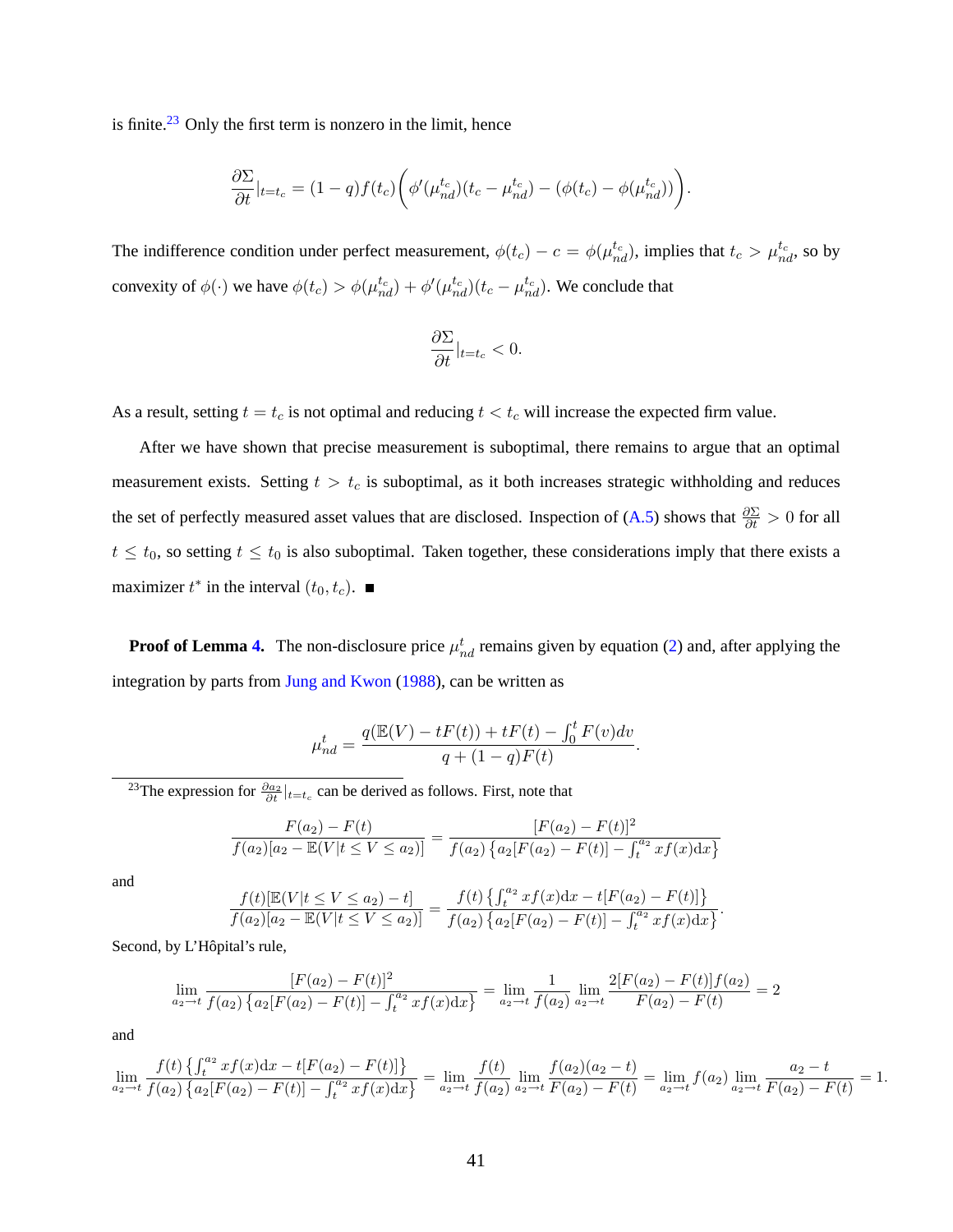The equilibrium must then be a solution to the indifference condition

$$
\phi(\mu_{nd}^t) - \theta = \phi(t),
$$

where the left-hand side is the payoff from withholding net of penalty and the right-hand side is the payoff to the marginal discloser. We show next the existence and uniqueness of the solution.

To show existence, evaluate first at  $t = t_0$  which implies that  $\mu_{nd}^t = t_0$  and, therefore,  $\phi(\mu_{nd}^t) - \theta < \phi(t)$ when  $t = t_0$ . Evaluate next at  $t = 0$ , in which case  $\mu_{nd}^t = \mathbb{E}(V)$ , which implies (by assumption) that  $\phi(t) - \theta > \phi(t)$  when  $t = 0$ . So, at least one solution exists with  $t_{\theta} \in (0, t_0)$ .

To show uniqueness, we first need to demonstrate that  $\mu_{nd}^t$  is concave in t, with minimum at  $t_0$ . This is a small elaboration on the claim in Proposition 1 of [Acharya, DeMarzo and Kremer](#page-64-0) [\(2011\)](#page-64-0) who show only the second part of this claim. To show this, rewrite ([2](#page-17-0)) after applying the standard integration by parts, to obtain

$$
\mu_{nd}^t = \frac{q(\mathbb{E}(V) - tF(t)) + tF(t) - \int_0^t F(v)dv}{q + (1 - q)F(t)},
$$

and differentiate in  $t$ ,

$$
\frac{\partial \mu_{nd}^t}{\partial t} = \frac{(1-q)f(t)[(1-q)\int_0^t F(v)dv - q(\mathbb{E}(V) - t)]}{(q + (1-q)F(t))^2}.
$$

The term in brackets defines the threshold  $t_0$  when set to zero and changes sign as t crosses  $t_0$ . In turn, this implies that  $\mu_{nd}^t$  is U-shaped in t, as claimed.

We conclude that  $\phi(\mu_{nd}^t)$  decreases for t on  $[0, t_0]$ , implying at most one solution for  $t_\theta$  on the interval  $(0, t_0)$ . We also know that  $\mu_{nd}^t > t$  for  $t \in (t_0, \overline{v})$  from the uniqueness of a solution to the standard [Jung](#page-67-0) [and Kwon](#page-67-0) [\(1988](#page-67-0)) model. Hence, the solution is unique and must be located somewhere in  $(0, t_0)$ .

**Proof of Proposition [3](#page-29-0).** The claim follows from the proof of Proposition [2](#page-22-0) by symmetric arguments. ■

**Proof of Lemma [6](#page-55-0).** We first show by contradiction that there must be an imprecise region  $[t, a_2)$  such that  $\mathbb{E}(V | V \in [t, a_2)) \ge \hat{v}$ . There are two cases to dismiss.

*Case 1.* There is an imprecise region  $[t, a_2)$  but it is such that  $\mathbb{E}(V | V \in [t, a_2)) < \hat{v}$  so that firms in this region do not meet the collateral constraint. But, then, we can define a payoff equivalent measurement with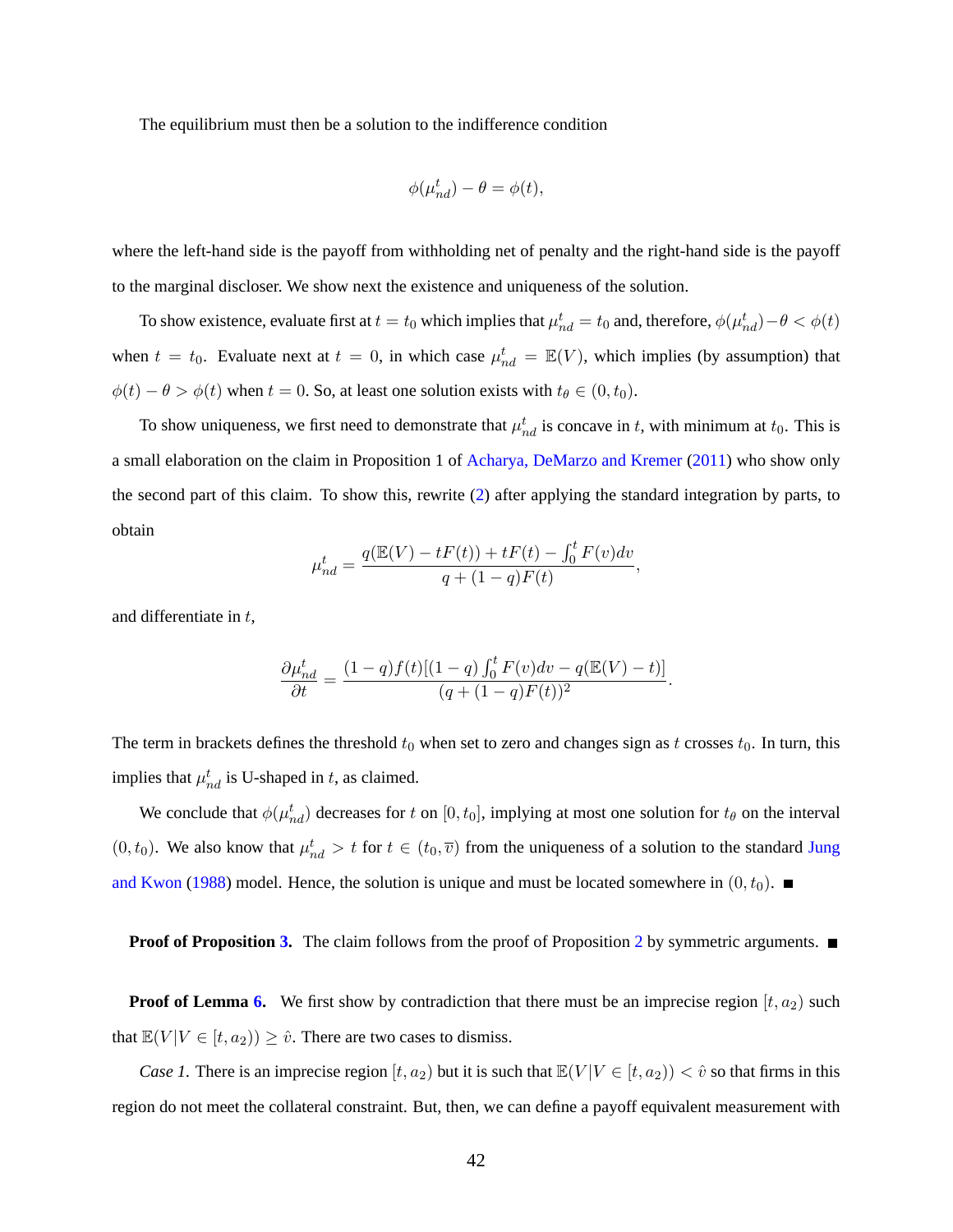a voluntary disclosure threshold set at  $t = a_2$ . We can repeat this argument if  $[a_2, a_3]$  has the same property. *Case 2.* Note that  $t > \hat{v}$  cannot be optimal since it yields lower expected firm value than setting  $t = \hat{v}$  (all firms achieve the same payoff, except those with  $x \in [\hat{v}, t)$  which now meet the collateral constraint). We are left to improve over a measurement such that  $t = \hat{v}$  and  $\mathcal{V}_{FI} = [\hat{v}, \overline{v})$ .<sup>24</sup>

We take the derivative on the objective function  $(7)$  with respect to t. It yields

$$
(1-q)\left(f(a_2)\frac{\partial a_2}{\partial t} - f(t)\right)\psi(\hat{v}) - (1-q)f(a_2)\psi(a_2)\frac{\partial a_2}{\partial t}.
$$
\n(A.7)

As  $t \uparrow \hat{v}$ ,  $a_2 \downarrow \hat{v}$ , the derivative simplifies to:

$$
-(1-q)f(\hat{v})\psi(\hat{v})<0
$$
\n(A.8)

which confirms that for t set sufficiently close to  $\hat{v}$ , the imprecise region  $[t, a_2)$  will increase the expected value of the firm.

We then know from Case 1 and 2 that there exists an imprecise region [t, a<sub>2</sub>); further, because  $\mathbb{E}(V | V \in$  $[t, a_2)$ ) >  $\hat{v}$ , it must be that  $a_2 > \hat{v}$  and therefore  $\phi(\cdot)$  is convex for any  $v \ge a_2$ . A direct application of Jensen's inequality implies that setting  $V_{FI} = [a_2, \overline{v}]$  is preferred to any other choice in the measurement.

We are left to show that  $\mathbb{E}(V | V \in [t, a_2)) = \hat{v}$ . Suppose not, and for expositional purposes, let us denote  $M = \mathbb{E}(V | V \in [t, a_2))$ . Differentiating the total surplus  $\Sigma$  in ([7](#page-32-0)) with respect to  $a_2$ ,

$$
\frac{\partial \Sigma}{a_2} = f(a_2)[\Psi(M) - \Psi(a_2) + (a_2 - M)\Psi'(M)].
$$

We know from the convexity of  $\phi(\cdot)$  on  $y \geq M$  that

$$
\Psi'(M) < \frac{\Psi(a_2) - \Psi(M)}{a_2 - M}.
$$

which implies that this derivative is negative and the expected value would be increased by decreasing  $a_2$ , a contradiction.

<sup>&</sup>lt;sup>24</sup>To be rigorous, we do not claim that this measurement would be feasible (it could be that  $\mu_{nd}^t > \hat{v}$ ) but, ignoring this constraint, it is an upper bound on any measurement with the form given in case 2. Hence, by showing that some imprecision does better than this measurement, we know that case 2 cannot be optimal either.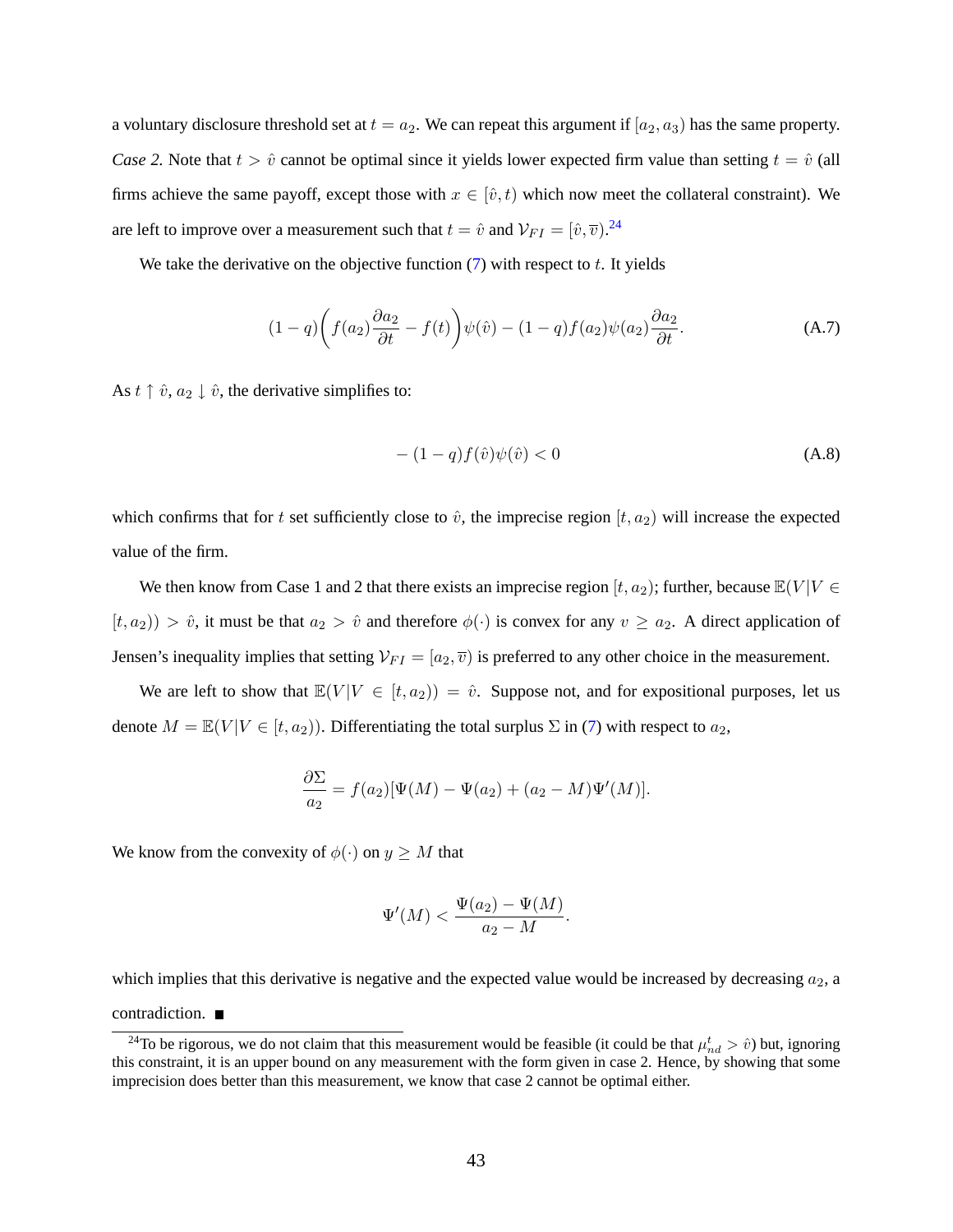**Proof of Lemma [7.](#page-56-0)** For part (i), we can solve a relaxed problem with  $\phi(x) = \psi(x)$ , ignoring the collateral constraint. This relaxed problem yields an upper bound on the expected firm value achievable in the problem with  $\hat{v} > 0$ . We know from Proposition [1](#page-20-0) that the solution to this problem is the full-information  $\mathcal{M}^{all}$  and implies a posterior expectation conditional on withholding given by  $t_0$ . Hence, this measurement would meet the collateral constraint conditional on withholding in the original problem.

To show part (ii), note that we need  $\mu_{nd}^t \geq \hat{v}$ . We have shown in the proof of lemma [4](#page-53-0) that  $\mu_{nd}^t$  is U-shaped with minimum at  $t_0$  and equals  $\mathbb{E}(V)$  at  $t = 0$  or, in the limit when  $t \to \overline{v}$ . Hence, the condition can be rewritten as either  $t \le b_0$  or  $t \ge b_1$ , where  $b_0 \le t_0 \le b_1$ . We also know from the proof of lemma [3](#page-53-0) that two measurements with threshold t, t' such that  $t < t_0 < t'$  and  $\mu_{nd}^t = \mu_{nd}^{t'}$  yield the same expected firm value, so we can, without loss of generality, restrict the analysis to  $t \geq b_1$ . An optimal measurement should then prescribe full-information for any asset values  $v \ge t$ . If  $t > b_1$ , that is  $\mu_{nd}^t > \hat{v}$  is not binding, reducing t would be feasible and increase the full-information region. In turn, from the convexity of  $\phi(\cdot)$ and applying Jensen's inequality, this will increase expected firm value. It follows that  $\mu_{nd}^t = \hat{v}$  is binding.

The proof for part (iii) follows from the law of iterated expectation: for all firms to be financed, it must hold that  $\mathbb{E}(V|R) \geq \hat{v}$  for any equilibrium report R, which implies  $\mathbb{E}(\mathbb{E}(V|R)) = \mathbb{E}(V) \geq \hat{v}$ .

**Proof of Proposition [4](#page-33-0).** The proof of (i) follows directly from the proof of Lemma [7](#page-56-0) (i) given that  $\mathcal{M}^{all}$ solves the relaxed problem in which the collateral constraint is ignored.

For (ii), we know from Lemma [7](#page-56-0) (iii) that only a measurement of the form  $\mathcal{M}^1$  is feasible when  $\hat{v}$  >  $\mathbb{E}(V)$ , so let us focus on the case  $\hat{v} \leq \mathbb{E}(V)$ . We denote  $\Sigma_1$  as the expected firm value with a measurement of the form  $\mathcal{M}^1$  with disclosure threshold  $t_1$ , and  $\Sigma_2$  as the expected firm value with a measurement of the form  $\mathcal{M}^2$  with disclosure threshold  $t_2$ . Letting  $\Delta = \Sigma_1 - \Sigma_2$ . Rewriting:

$$
\Delta = (1-q)\left(F(a_2) - F(t_1)\right)\psi(\hat{v}) + (1-q)\int_{a_2}^{\overline{v}} \psi(v)f(v)dv
$$

$$
-(q + (1-q)F(t_2))\psi(\hat{v}) - (1-q)\int_{t_2}^{\overline{v}} \psi(v)f(v)dv.
$$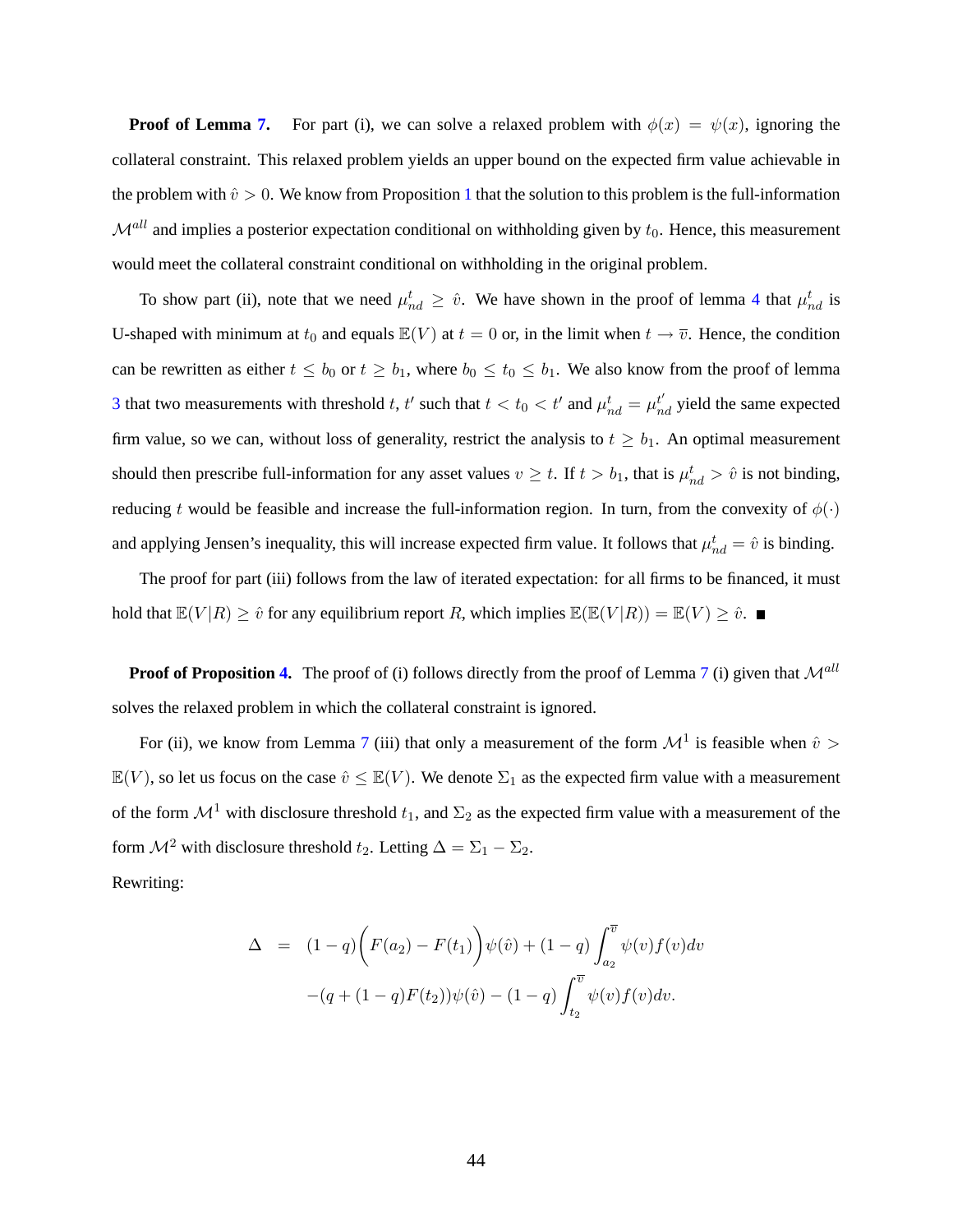<span id="page-44-0"></span>Differentiating with respect to  $q$ ,

$$
\frac{\partial \Delta}{\partial q} = -\left(F(a_2) - F(t_1)\right)\psi(\hat{v}) - \int_{a_2}^{\overline{v}} \psi(v)f(v)dv - \left(1 - F(t_2)\right)\psi(\hat{v}) \n+ \int_{t_2}^{\overline{v}} \psi(v)f(v)dv + (1 - q)\frac{\partial t_2}{\partial q}\psi(t_2)f(t_2).
$$
\n(A.9)

Applying the implicit function theorem,

$$
\frac{\partial t_2}{\partial q} = -\frac{\partial H(t_2)/\partial q}{\partial H(t_2)/\partial t_2},\tag{A.10}
$$

where  $H(t_2) = \mu_{nd}^{t_2} - \hat{v}$ . Further,

$$
\frac{\partial H(t_2)}{\partial q} = \frac{F(t_2)\mathbb{E}(V) - \int_0^{t_2} vf(v)dv}{\left(q + (1 - q)F(t_2)\right)^2} > 0
$$

and

$$
\frac{\partial H(t_2)}{\partial t_2} = \frac{(1-q)f(t_2)(t_2 - \mu_{nd}^{t_2})}{q + (1-q)F(t_2)} > 0.
$$

Hence,  $\frac{\partial t_2}{\partial q} < 0$ . Moreover, when  $\Delta = 0$ ,

$$
\int_{a_2}^{\overline{v}} \psi(v) f(v) dv = \frac{1}{1-q} (q + (1-q)F(t_2)) \psi(\hat{v}) \n+ \int_{t_2}^{\overline{v}} \psi(v) f(v) dv - \left( F(a_2) - F(t_1) \right) \psi(\hat{v}).
$$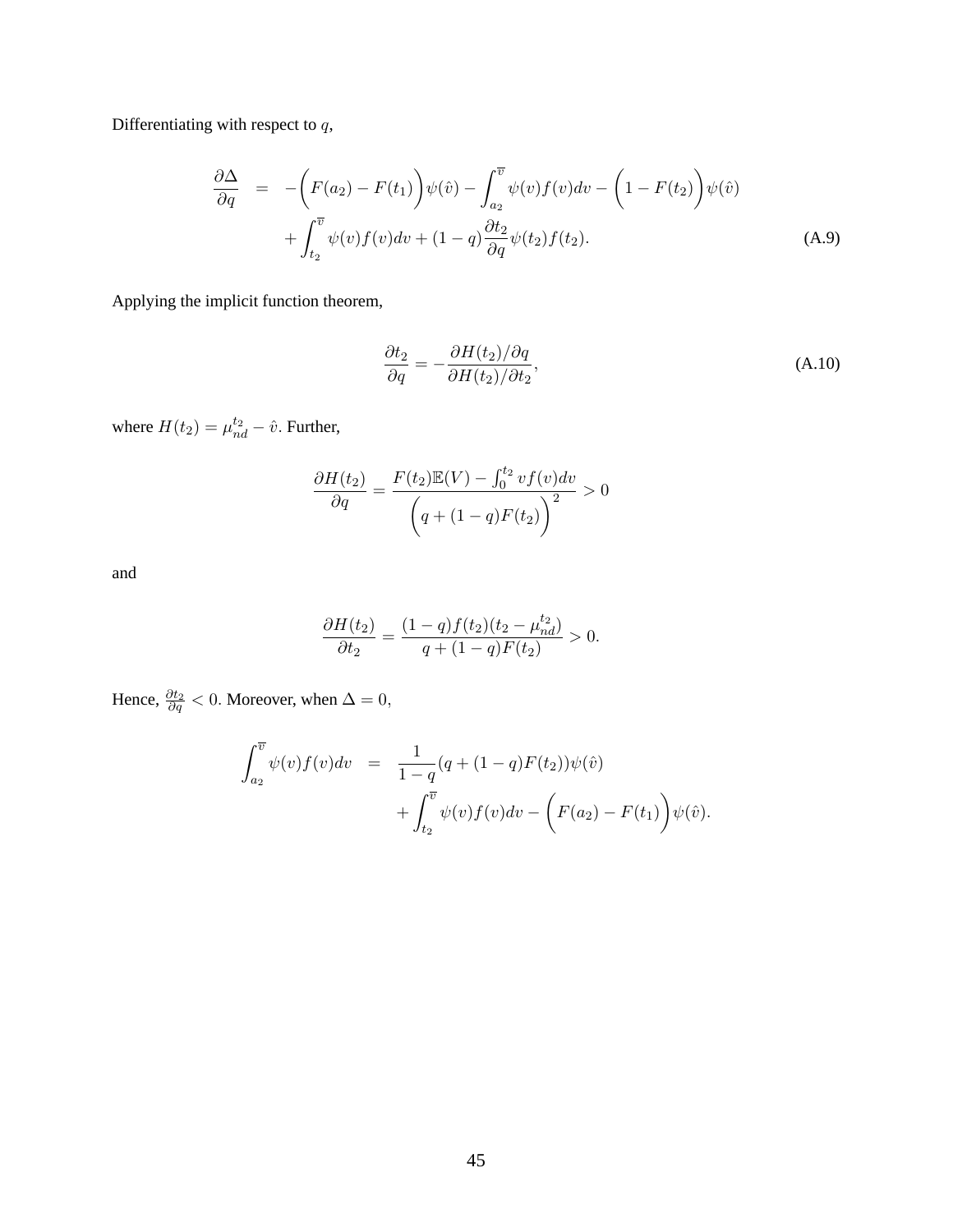<span id="page-45-0"></span>Substituting the above expression in [\(A.9](#page-44-0)) yields:

$$
-\left(F(a_2) - F(t_1)\right)\psi(\hat{v}) - \frac{1}{1-q}(q + (1-q)F(t_2))\psi(\hat{v})
$$
  

$$
-\int_{t_2}^{\overline{v}} \psi(v)f(v)dv + \left(F(a_2) - F(t_1)\right)\psi(\hat{v})
$$
  

$$
-\left(1 - F(t_2)\right)\psi(\hat{v}) + \int_{t_2}^{\overline{v}} \psi(x)f(x)dx + (1-q)\frac{\partial t_2}{\partial q}\psi(t_2)f(t_2)
$$
  

$$
= -\frac{1}{1-q}(q + (1-q)F(t_2))\psi(\hat{v}) - \left(1 - F(t_2)\right)\psi(\hat{v}) + (1-q)\frac{\partial t_2}{\partial q}\psi(t_2)f(t_2) < 0.
$$

It then follows that increasing q makes  $\mathcal{M}^2$  more desirable relative to  $\mathcal{M}^1$ .

# **B Optimality of partitional measurements**

#### **B.1 Formal definition of the optimization problem**

In this Appendix, we show how an optimal measurement in the models of [Verrecchia](#page-68-0) [\(1983](#page-68-0)), [Dye](#page-65-0) ([1985](#page-65-0)) and [Jung and Kwon](#page-67-0) [\(1988](#page-67-0)) simplify to a convex-partitional measurement with coarseness only at the marginal discloser. The proof involves many steps. For this reason, we first highlight the proof method.

Technically speaking, the problem under consideration is one of Bayesian persuasion, but with a constraint determined by the voluntary disclosure decision occurring after the design of the measurement system. Absent the issue of incentive compatibility for the firm's disclosure, the regulator problem boils down to the choice of a distribution of posterior means  $G$  such that the distribution of the asset value,  $F$ , is a mean-preserving spread of G. Due to convexity of the payoff function, the regulator would optimally select  $G^* = F$ , to maximize the ex ante expectation of firm value.

A complication arises when the firm has control over whether to disclose information, as the regulator must anticipate the consequences of the choice of  $G$  on the voluntary disclosure subgame. Namely, even though the firm (probabilistically) observes information generated by  $G$ , the market only sees the information that the firm elects to disclose. Therefore, the regulator's ex ante expectation of firm value should *not* be taken with respect to the measurement system  $G$ , but instead with respect to another distribution, denoted  $H_G$ , which is distribution of posterior means in the disclosure subgame (the subscript "G" in  $H_G$  represents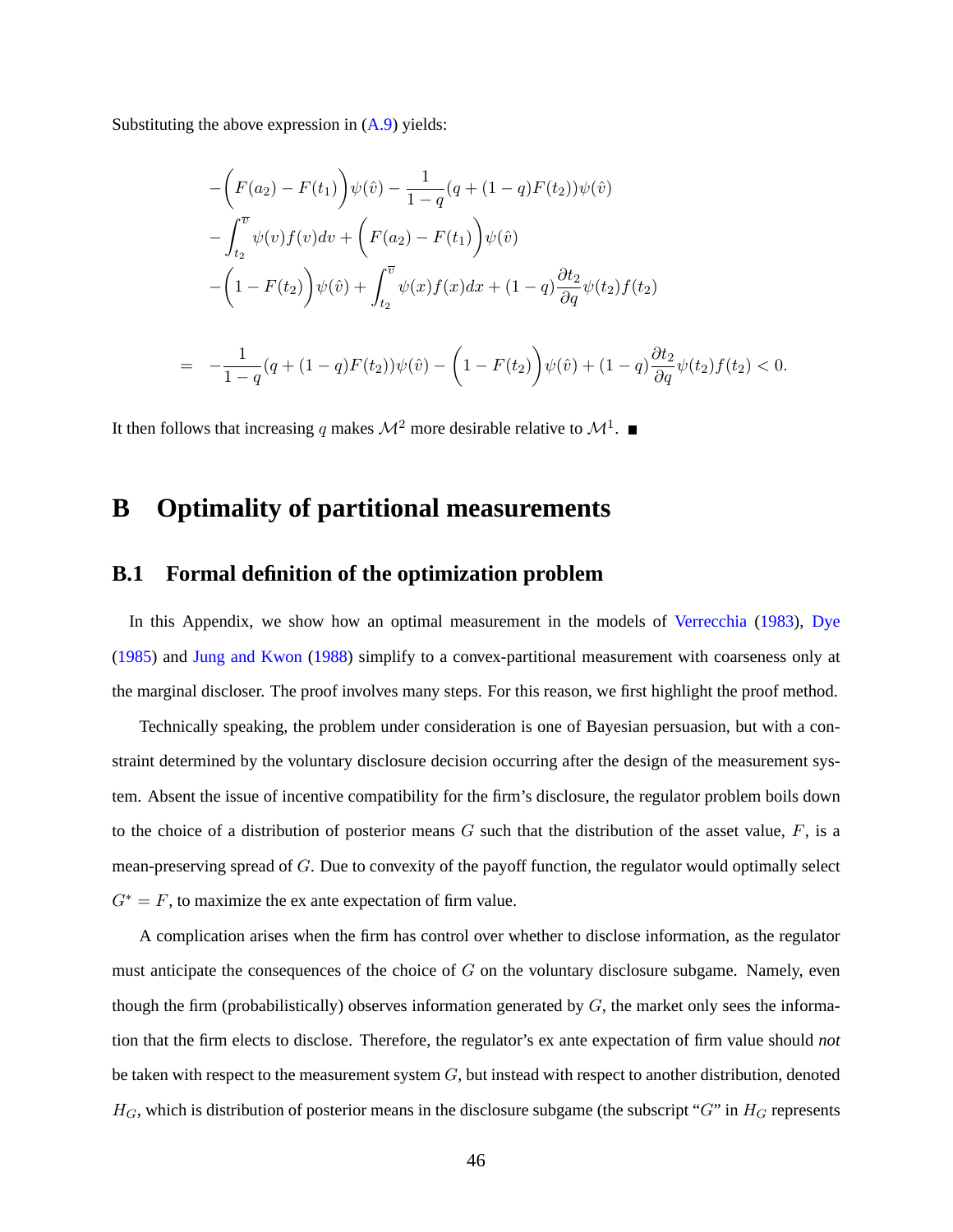<span id="page-46-0"></span>the fact that the subgame distribution of posteriors is a function of what measurement system the regulator imposes).

Specifically, we can compute  $H_G$  as follows. First, let

$$
\mathcal{D}_G \equiv \{ x \in \text{supp } G : \phi(x) - c \ge \phi(\mu(nd; G)) \}
$$

denote the disclosure region, that is, the realizations of  $X$  (in the support of  $G$ ) such that the manager prefers disclosure over nondisclosure for a given nondisclosure expectation  $\mu(nd; G)$ . Further, let  $N\mathcal{D}_G \equiv$ supp  $G \setminus \mathcal{D}_G$  denote the strategic nondisclosure region, that is, the complement of the disclosure region in the support of G. Given the disclosure and nondisclosure regions, the market's rational posterior expectation of the asset value conditional on nondisclosure is

$$
\mu(nd; G) = \frac{q\mathbb{E}(V) + (1-q)\mathbb{P}(\mathcal{N}\mathcal{D}_G)\mathbb{E}(X|X \in \mathcal{N}\mathcal{D}_G)}{q + (1-q)\mathbb{P}(\mathcal{N}\mathcal{D}_G)}.
$$
 (B.11)

The expectation  $\mu(nd; G)$  is a convex combination of the prior mean,  $\mathbb{E}(V)$ , and the expectation conditional on nondisclosure,  $\mathbb{E}(X|X \in \mathcal{ND}_G)$ . The weight on the conditional on the prior mean is the posterior probability that no verifiable information exists, given by the prior probability of no verifiable information, q, divided by the total probability of nonstrategic and strategic withholding,  $q + (1 - q)\mathbb{P}(\mathcal{N}\mathcal{D}_G)$ .

Second, note that if there exists a type x in the support of  $G$  that prefers disclosure over nondisclosure (i.e., such that  $\phi(x) - c \ge \phi(\mu(nd; G))$ ), then all types  $x' > x$  also prefer disclosure over nondisclosure. Thus, an equilibrium is characterized by a marginal discloser, denoted  $\hat{x}(G)$ , such that all types  $x \geq \hat{x}(G)$ disclose and all  $x < \hat{x}(G)$  withhold. If the disclosure region  $\mathcal{D}_G$  is empty, we set  $\hat{x}(G) = \overline{v}$ .

With this notation, the distribution of posterior means as is observed by the market is

$$
H_G(x) = \begin{cases} 0 & \text{if } x \in [0, \mu(nd; G)) \\ q + (1-q) \mathbb{P}(\mathcal{N}\mathcal{D}_G) & \text{if } x \in [\mu(nd; G), \hat{x}(G)) \\ q + (1-q) \mathbb{P}(X \le x) & \text{if } x \in [\hat{x}(G), \overline{v}] \end{cases}
$$
(B.12)

<sup>&</sup>lt;sup>25</sup>By the law of iterated expectations, we can write  $\mathbb{E}(X|X \in \mathcal{ND}_G)$  in place  $\mathbb{E}(V|X \in \mathcal{ND}_G)$ , as X is the posterior expectation of the asset value (i.e.,  $\mathbb{E}(V|X) = X$ ). Also, we write  $\int_{N\mathcal{D}_G} x dG(x) = \mathbb{P}(N\mathcal{D}_G)\mathbb{E}(X|X \in$  $N \mathcal{D}_G$ ) because at an optimum the set of strategic withholders is nonempty as per Lemma [B.4](#page-53-0) in the Appendix.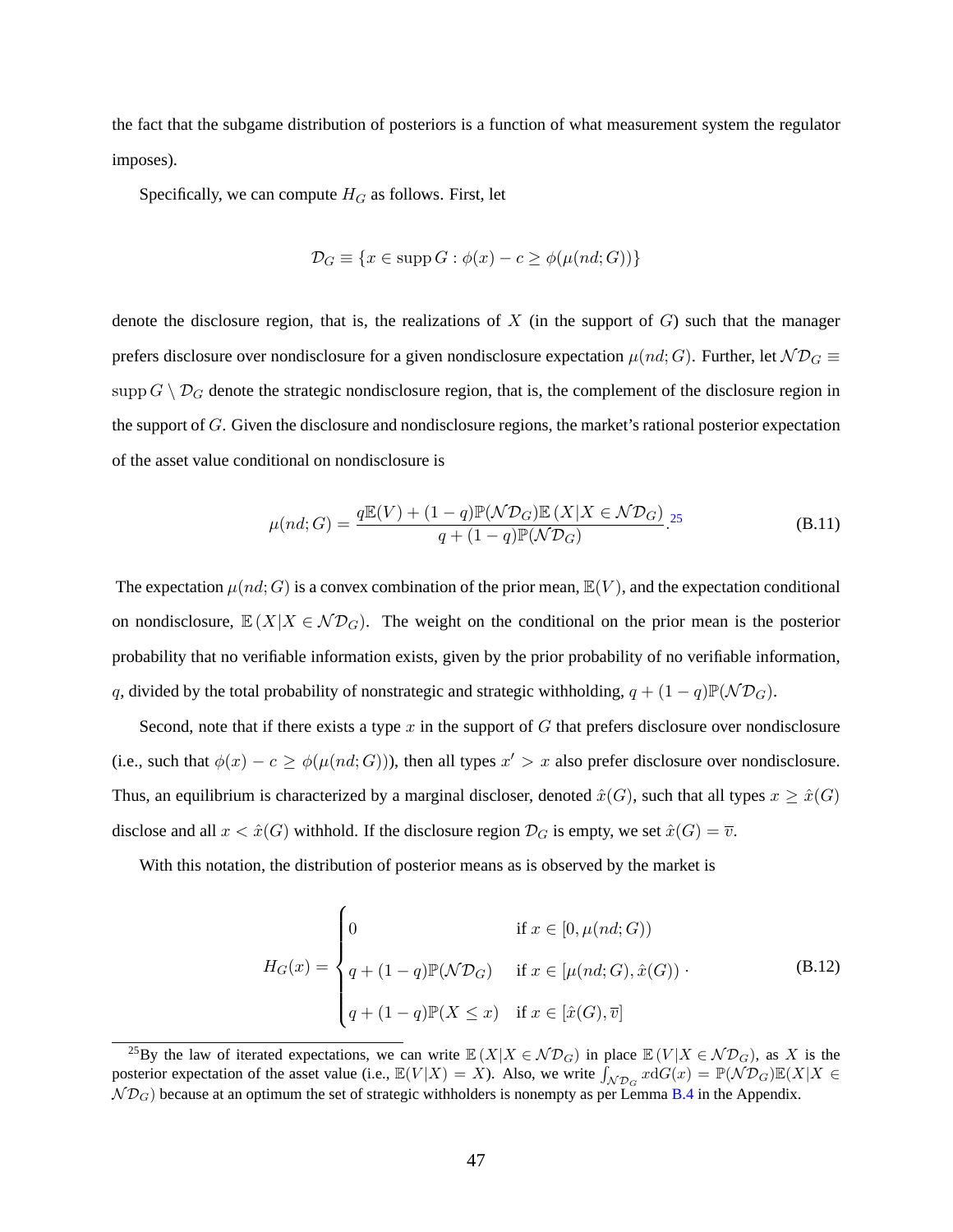<span id="page-47-0"></span>The expression in  $(B.12)$  $(B.12)$  necessitates a few comments. Recall that  $H_G$  is a distribution function, and so it measures the probability that the posterior mean  $X \leq x$ . As such,  $H_G$  equals zero for all values less than the nondisclosure expectation, because none of these values (even if they are on the support of  $G$ ) are disclosed in equilibrium. At  $x = \mu(nd; G)$ , the distribution has a discrete jump, because the nondisclosure expectation realizes when the firm has no verifiable information (with probability  $q$ ) and when the firm is strategically withholding (with probability  $(1 - q)\mathbb{P}(\mathcal{N}\mathcal{D}_G)$ ). The distribution then stays constant until x reaches the lowest value in the support of G such that disclosure is preferred over nondisclosure. From that point on,  $H_G$  (weakly) increases with x until the upper bound of the support, where  $H_G$  equals one because all informed lower types either withhold or disclose.

The following Lemma combines the previous discussion with Definitions [1](#page-12-0) and [2](#page-13-0) to provide a mathematical formulation of optimal measurements.

**Lemma B.1** *A measurement* G∗ *is optimal if it solves*

$$
\max_{G} \int_{0}^{\overline{v}} \phi''(x)S(x; H_G)dx
$$
  
s.t.  

$$
[MPS] S(x; G) \leq S(x; F) \text{ for all } x \in [0, \overline{v}], \text{ with equality for } x = \overline{v}
$$
  

$$
[BP] \mu(nd; G) \text{ is given by (B.11) and } H_G \text{ is given by (B.12),}
$$

*where*  $S(x;G) \equiv \int_0^x G(y) dy$ .

The objective function is obtained by integrating by parts twice the unconditional expectation of firm value taken with respect to the distribution  $H_G.^{26}$  The label  $[MPS]$  for the first constraint stands for "meanpreserving spread", as is states a necessary and sufficient condition for  $F$  to be a mean-preserving spread of  $G<sup>27</sup>$  The second constraint is labeled [BP] as a mnemonics for "Bayesian plausibility", and summarizes

$$
\int_0^{\overline{x}} \phi(x) dH_G(x) = \overline{v} - \int_0^{\overline{v}} \phi'(x) H_G(x) dx = \overline{v} - \phi'(\overline{v}) S(\overline{v}; H_G) + \int_0^{\overline{v}} \phi''(x) S(x; H_G) dx.
$$

Then, we observe that the first two terms,  $\overline{v} - \phi'(\overline{v})S(\overline{v}; H_G)$ , are independent of G, because  $H_G$  is a mean-preserving spread of F and so  $S(\overline{v}; H_G) = S(\overline{v}; F)$ . Hence, only the last term is relevant for optimization purposes.

<sup>27</sup>Equality of the means is implied by the condition  $S(\overline{v}; G) = S(\overline{v}; F)$ . This fact can be seen by integrating by parts the unconditional expectation,  $\int_0^{\overline{v}} x \, dG(x) = \overline{v} - S(\overline{v}; G)$ .

<sup>26</sup>The steps are as follows,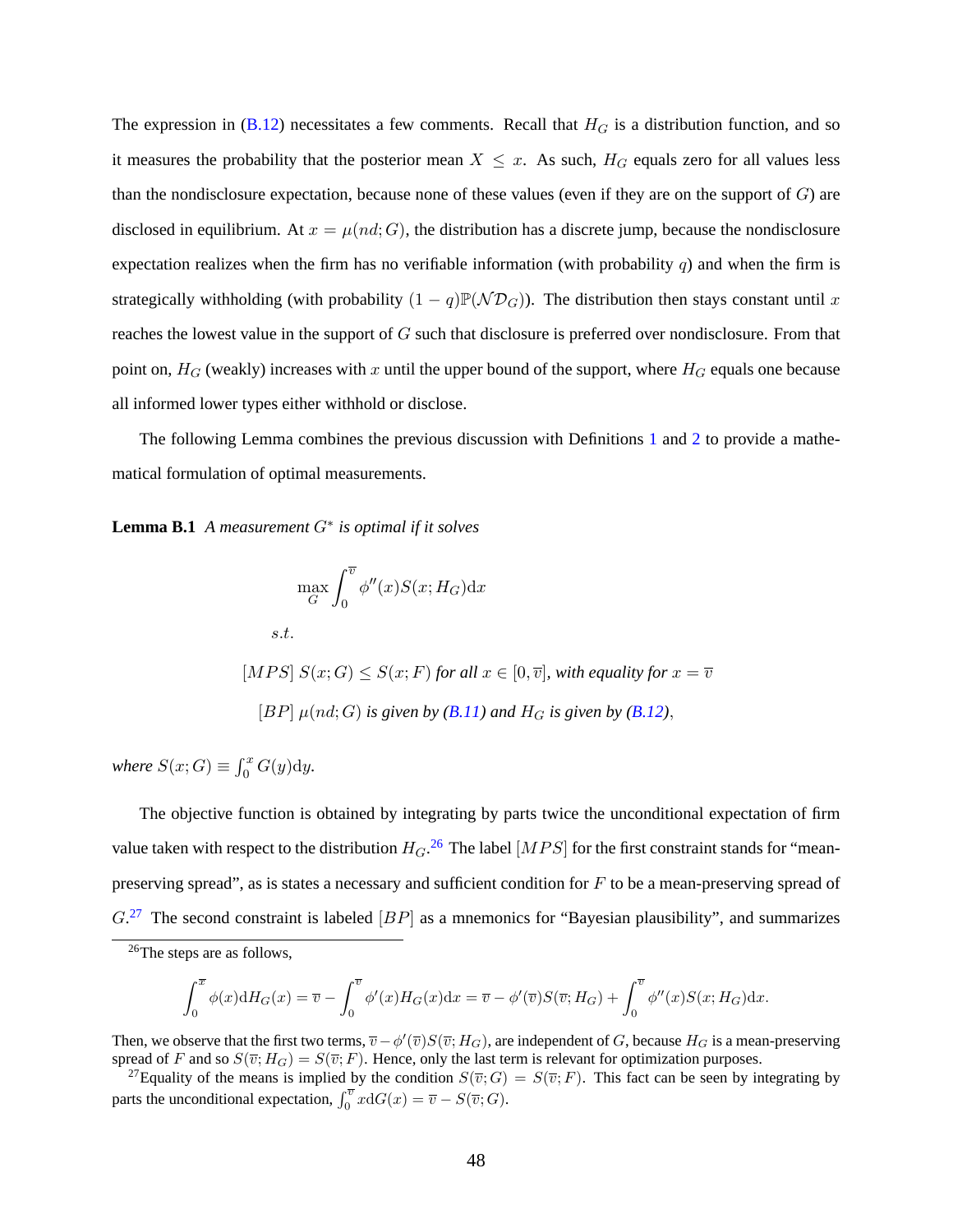<span id="page-48-0"></span>the equilibrium of the disclosure subgame. We name this constraint as such because the unconditional expectation with respect to  $H_G$  equals the unconditional expectation of the asset value,  $\mathbb{E}(V)$ .

#### **B.2 Characterization of the equilibrium in the disclosure subgame**

Given our relatively unusual setting for the voluntary disclosure subgame, we say a few words on the equilibrium derivation when the posterior mean follows a generic distribution G.

Since the distribution  $G$  of posterior means might feature discrete jumps in correspondence with values that have positive probability mass, integrals in the analysis are to be intepreted as Lebesgue-Stieltjes integrals.<sup>28</sup> We specify whether the limits of integration are included or excluded, unless it makes no difference. We use  $G(x<sub>-</sub>)$  to denote the left limit of G at a point x. The right limit of G at a point x is simply  $G(x)$ , because distribution functions are right-continuous.

Let  $\hat{x}$  be the marginal discloser. The equilibrium nondisclosure price must equal

$$
\mu(nd; G) = \frac{q\mathbb{E}(V) + (1-q)\int_{[0,\hat{x})} x dG(x)}{q + (1-q)G(\hat{x}_{-})}
$$
\n
$$
= \frac{q\mathbb{E}(V) + (1-q)\left[\hat{x}G(\hat{x}_{-}) - S(\hat{x};G)\right]}{q + (1-q)G(\hat{x}_{-})} \equiv \Upsilon(\hat{x}; G),
$$
\n(B.13)

where the second line uses integration by parts for distribution functions. The function  $\Upsilon(\hat{x}; G)$  in (B.13) is the expectation of asset value conditional on nondisclosure and is obtained as follows: with probability q the firm has no verifiable information, so the expected asset value in this event is the unconditional mean  $\mathbb{E}(V)$ ; with probabiltiy  $(1-q)G(\hat{x}_-)$  the firm is withholding information, so the expected asset value is conditional on the event  $X < \hat{x}$  (with strict inequality because the marginal discloser discloses). A marginal discloser  $\hat{x}$  is part of an equilibrium if  $\phi(\hat{x}) - c \geq \phi(\Upsilon(\hat{x}; G))$  (implying that all types greater than  $\hat{x}$  disclose) and  $\phi(x) - c < \phi(\Upsilon(\hat{x}; G))$  for all  $x < \hat{x}$  in the support of G (implying that all types smaller than  $\hat{x}$  withhold).

If there are multiple equilibria in the voluntary disclosure subgame, we select the equilibrium with the highest ex ante expectation of firm value. Analogous equilibrium selection criteria are common in the disclosure literature (e.g., [Kamenica and Gentzkow](#page-67-0), [2011;](#page-67-0) [Hart, Kremer and Perry](#page-66-0), [2017](#page-66-0); [Rappoport,](#page-68-0) [2017\)](#page-68-0). Lemma [B.2](#page-49-0) below identifies the subgame equilibrium that maximizes the ex ante firm value as the one with

 $^{28}$ We cannot restrict the attention to only distribution of posterior means that admit a density because partitional signal structures imply a distribution that is not absolutely continuous, since it features non-zero mass at certain points (e.g., all states within an interval yield the same posterior).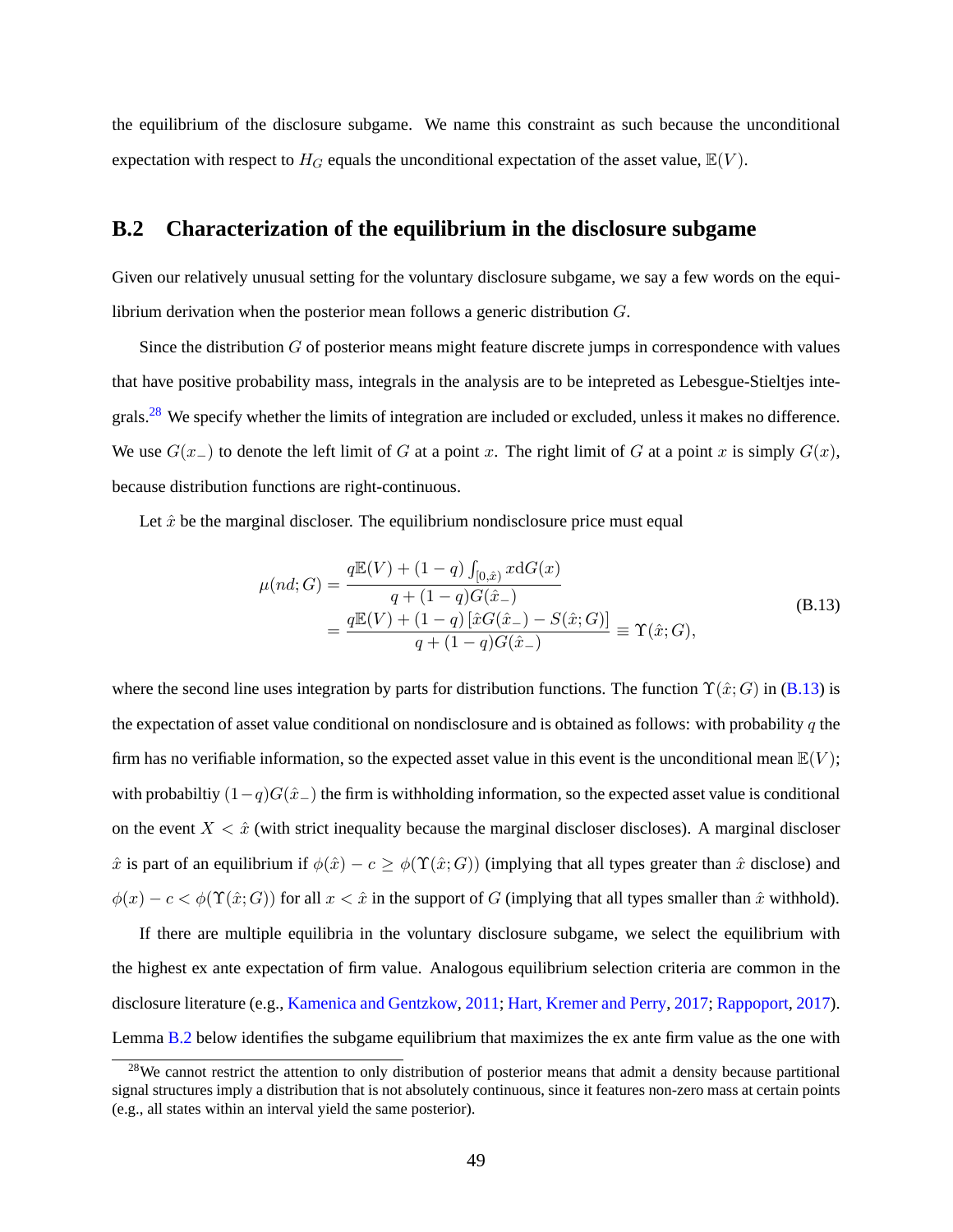<span id="page-49-0"></span>the lowest marginal discloser.

**Lemma B.2** *Fix the distribution of posterior means* G *and the disclosure cost* c*. Let*

$$
\mathcal{X}_{+} \equiv \{ x \in \mathrm{supp}\, G : \phi(x) - c \geq \phi(\Upsilon(x; G)) \}.
$$

- *(i) If*  $X_+$  *is empty, then nondisclosure by all types is the only equilibrium of the voluntary disclosure subgame.*
- *(ii) If*  $\mathcal{X}_+$  *is nonempty, then an equilibrium exists where the treshold type is*  $\hat{x}_c = \min \mathcal{X}_+$ *. Moreover, among all equilibria, ex ante firm value is maximal in this equilibrium.*

**Proof of Lemma B.2.** In part (i), the disclosure cost is so high that no type has an incentive to separate from the nondisclosing types (namely, the set  $\mathcal{X}_+$  is empty). Hence, the unique equilibrium outcome is nondisclosure by all types.

In part (ii), some types have an incentive to separate. We prove part (ii) in a series of steps. Step 1 below argues that  $\min \mathcal{X}_+$  exists. Step 2 shows that the threshold identified in this way is part of a subgame equilibrium for the case  $c = 0$ . Step 3 generalizes Step 2 to the case  $c > 0$ . Step 4 argues that in all other equilibria (which may or may not exist), ex ante firm value is lower than in the equilibrium with marginal discloser  $\hat{x}_c = \min \mathcal{X}_+$ .

*Step 1.* min  $\mathcal{X}_+$  exists.

*Proof of Step 1.* Suppose not. Then, for any  $x \in \mathcal{X}_+$  there exists an  $x' \in \mathcal{X}_+$  such that  $x' < x$ . Therefore, it is possible to construct a decreasing sequence  $\{x_n\}$  in  $\mathcal{X}_+$ . Such a sequence must converge to a limit because  $x \ge 0$  implies that  $X_+$  is bounded from below. Call  $\hat{x}$  the limit of this sequence. For a minimum not to exist, we must have  $\hat{x} \notin \mathcal{X}_+$ . However,  $\hat{x} \in \text{supp } G$  because the support of a random variable is a closed set. Also, we now argue that  $\phi(\hat{x}) - c \geq \phi(\Upsilon(\hat{x}; G))$ , which together with  $\hat{x} \in \text{supp } G$ implies the contradiction that the limit  $\hat{x} \in \mathcal{X}_+$ . To show that the inequality holds in the limit, first observe that the left-hand side,  $\phi(x_n) - c$ , converges to  $\phi(\hat{x}) - c$ . Second, observe that  $\Upsilon(x_n; G)$  converges to

$$
\tilde{\Upsilon}(\hat{x};G) \equiv \frac{q\mathbb{E}(V) + (1-q)\left[\hat{x}G(\hat{x}) - S(\hat{x};G)\right]}{q + (1-q)G(\hat{x})} = \frac{q\mathbb{E}(V) + (1-q)\int_{[0,\hat{x}]} x dG(x)}{q + (1-q)G(\hat{x})},
$$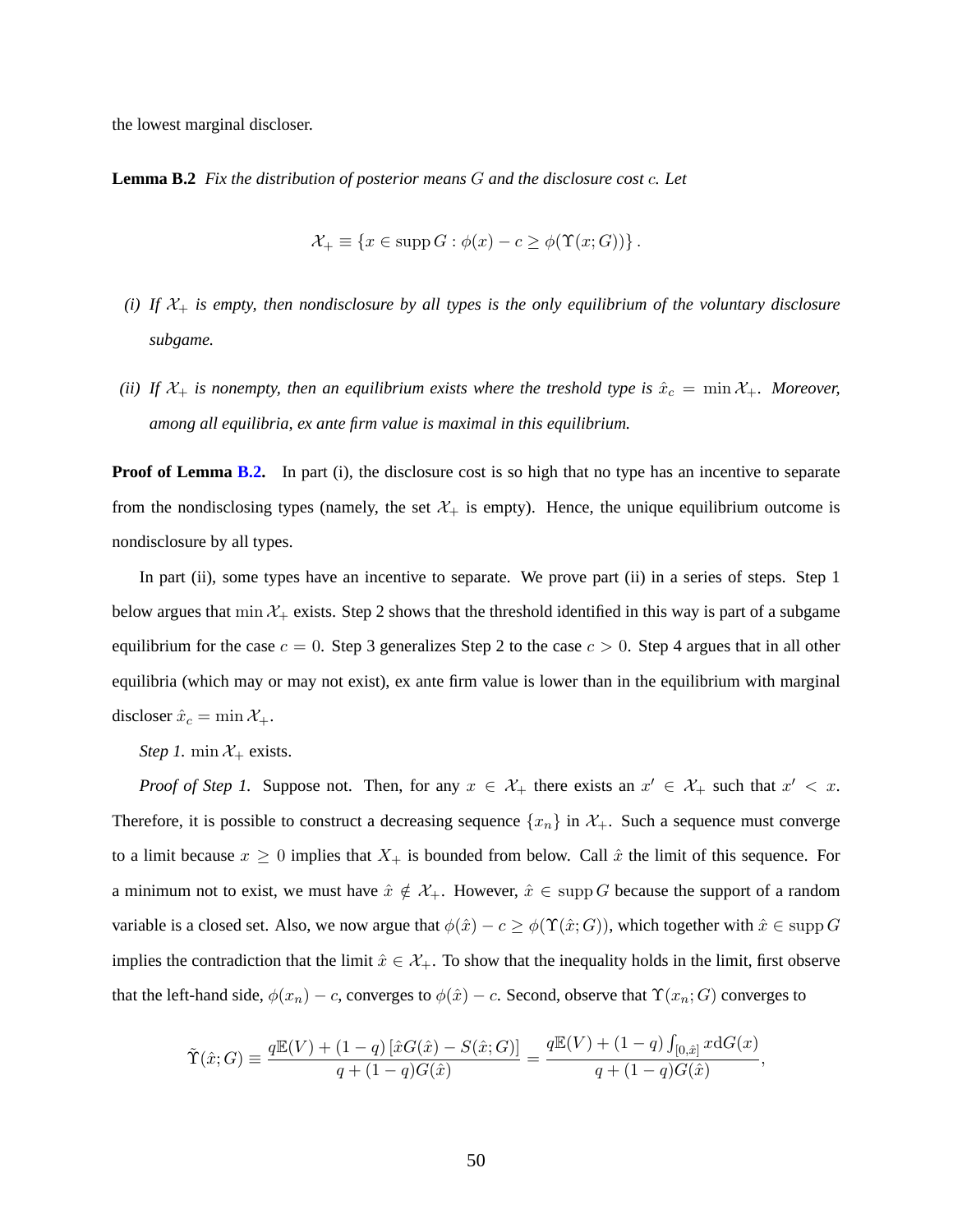which is the expectation conditional on the firm being uninformed or informed with  $X \leq \hat{x}$ .<sup>29</sup> The inclusion of  $X = \hat{x}$  in the conditional expectation is what differentiates  $\tilde{\Upsilon}(\hat{x}; G)$  from  $\Upsilon(\hat{x}; G)$ . Since inequalities are preserved in the limit, we have  $\phi(\hat{x}) - c \geq \phi(\tilde{\Upsilon}(\hat{x}; G))$ . From the latter inequality, we have  $\hat{x} \geq \tilde{\Upsilon}(\hat{x}; G)$ , which in turn implies  $\tilde{\Upsilon}(\hat{x}; G) \geq \Upsilon(\hat{x}; G)$ , as we are removing from the conditional expectation  $\tilde{\Upsilon}(\hat{x}; G)$  a realization,  $\hat{x}$ , which is greater that the expectation itself.<sup>30</sup> Overall,  $\phi(\hat{x}) - c \geq \phi(\tilde{\Upsilon}(\hat{x}; G)) \geq \phi(\Upsilon(\hat{x}; G))$ and so we reach the contradiction that  $\hat{x} \in \mathcal{X}_{+}$ .

*Step 2.* The threshold  $\hat{x}_0 = \min \mathcal{X}_+$  is part of an equilibrium when  $c = 0$ .

*Proof of Step 2.* Since  $\hat{x}_0$  (weakly) prefers disclosure over nondisclosure, all  $x > \hat{x}_0$  strictly prefer disclosure. There remains to check that all types  $x < \hat{x}_0$  prefer nondisclosure over disclosure. When  $c = 0$ , the condition  $\phi(x) - c < \phi(\Upsilon(\hat{x}_0; G))$  is equivalent to  $x < \Upsilon(\hat{x}_0; G)$  (because  $\phi$  is strictly increasing). By contradiction, suppose that there existed a type  $x < \hat{x}_0$  such that  $x \ge \Upsilon(\hat{x}_0; G)$ . Then, we would have  $\Upsilon(x; G) \leq \Upsilon(\hat{x}_0; G)$ , because we are removing from the conditional expectation  $\Upsilon(\hat{x}_0; G)$  the types  $(x, \hat{x}_0)$ , which are greater than the expectation itself.<sup>31</sup> As a consequence,  $x \geq \Upsilon(\hat{x}_0; G) \geq \Upsilon(x; G)$ , contradicting the fact that  $x \notin \mathcal{X}_+$ . We conclude that  $x < \Upsilon(\hat{x}_0; G)$  for all types  $x < \hat{x}_0$ .

*Step 3.1.*  $x < \Upsilon(x; G)$  for all  $x < \hat{x}_0$  (if there are any such types).

*Proof of Step 3.1.* We know from the proof of Step 2 that  $x < \Upsilon(\hat{x}_0; G)$  for all types  $x < \hat{x}_0$ . Hence,  $\Upsilon(x;G) \geq \Upsilon(\hat{x}_0;G)$ , because we are removing from the conditional expectation  $\Upsilon(\hat{x}_0;G)$  the types in  $[x, \hat{x}_0)$ , which are lower than the expectation itself. So,  $x < \Upsilon(\hat{x}_0; G) \leq \Upsilon(x; G)$ .

*Step 3.2.* When  $c > 0$ , all types  $x < \hat{x}_0$  (if there are any) prefer nondisclosure over disclosure. Further,  $\hat{x}_c \geq \hat{x}_0.$ 

$$
\tilde{\Upsilon}(\hat{x}; G) = \frac{\left[q + (1 - q)G(\hat{x}_-)\right]\Upsilon(\hat{x}; G) + (1 - q)\left[G(\hat{x}) - G(\hat{x}_-)\right]\hat{x}}{q + (1 - q)G(\hat{x})} \ge \Upsilon(\hat{x}; G)
$$

if and only if  $\hat{x} \geq \Upsilon(\hat{x}; G)$ , as is the case.

 $31$ The latter claim follows from the fact that the inequality

$$
\Upsilon(x;G) = \frac{[q + (1-q)G(\hat{x}_0)] \Upsilon(\hat{x}_0;G) - (1-q) \int_{[x,\hat{x}_0)} y dG(y)}{q + (1-q)G(x_-)} \leq \Upsilon(\hat{x}_0;G)
$$

boils down to  $\int_{[x,\hat{x}_0)} [\Upsilon(\hat{x}_0;G) - y] dy \leq 0$ , which holds because  $y \geq \Upsilon(\hat{x}_0;G)$  for all  $y \in [x,\hat{x}_0)$ .

<sup>&</sup>lt;sup>29</sup>Convergence of  $\Upsilon(x; G)$  to  $\tilde{\Upsilon}(\hat{x}; G)$  as  $x \downarrow \hat{x}$  follows from  $G(\hat{x}) \leq G(x_-) \leq G(x)$  (because  $x > \hat{x}$  and G is nondecreasing) and  $G(x) \downarrow G(\hat{x})$  (because G is right-continuous). Hence,  $\lim_{x \downarrow \hat{x}} G(x_-) = G(\hat{x})$ .

<sup>&</sup>lt;sup>30</sup>Formally, if the point  $\hat{x}$  has no probability mass (i.e.,  $G(\hat{x}) - G(\hat{x}_-) = 0$ ), then adding the type  $x = \hat{x}$  to the conditional expectation  $\Upsilon(\hat{x}; G)$  is immaterial, and so  $\Upsilon(\hat{x}; G) = \Upsilon(\hat{x}; G)$ . Conversely, if there is probability mass on the point  $\hat{x}$  (i.e.,  $G(\hat{x}) - G(\hat{x}_-) > 0$ ), then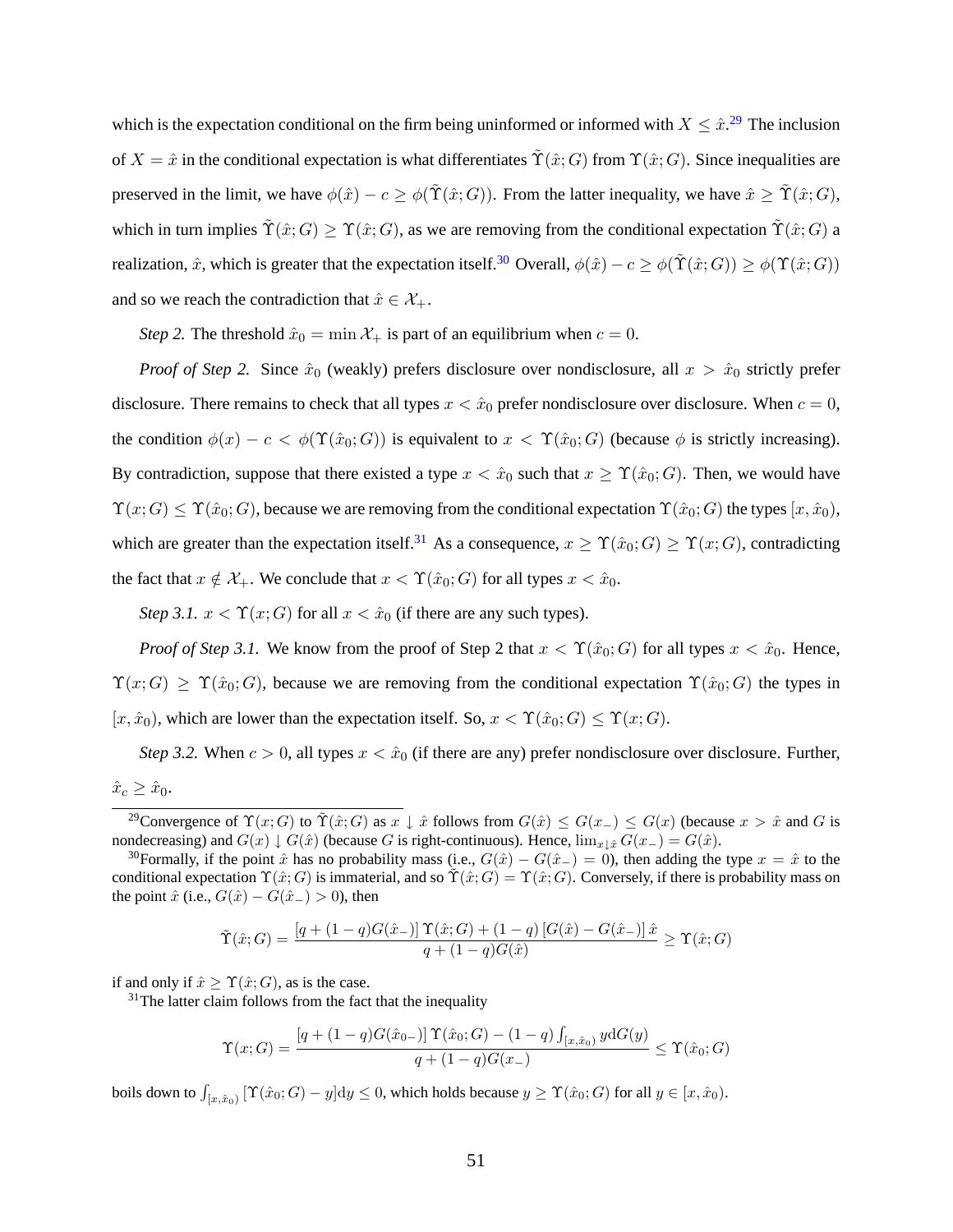*Proof of Step 3.2.* From Step 3.1, we know that  $x < \Upsilon(x; G)$  and so  $\phi(x) - c < \phi(\Upsilon(x; G))$ . Thus,  $x \notin \mathcal{X}_+$  for all  $x < \hat{x}_0$  and we must have  $\hat{x}_c \geq \hat{x}_0$ .

*Step 3.3.*  $x > \Upsilon(x; G)$  for all  $x > \hat{x}_0$  (if there are any such types).

*Proof of Step 3.3.*  $\Upsilon(x; G)$  is obtained by adding to the conditional expectation  $\Upsilon(\hat{x}_0; G)$ , which is smaller than x, the types in  $[\hat{x}_0, x)$ , which are also smaller than x. In particular, we have

$$
\Upsilon(x;G) = \frac{\left[q + (1-q)G(\hat{x}_{0-})\right]\Upsilon(\hat{x}_0;G) + (1-q)\int_{[\hat{x}_0,x)} y dG(y)}{q + (1-q)G(x-)} < x
$$

if and only if

$$
[q + (1-q)G(\hat{x}_{0-})] [x - \Upsilon(\hat{x}_0)] + (1-q) \int_{[\hat{x}_0, x)} (x-y) dG(y) > 0.
$$

The inequality above holds because  $x > \hat{x}_0 \geq \Upsilon(\hat{x}_0; G)$ .

*Step 3.4.* The threshold  $\hat{x}_c = \min \mathcal{X}_+$  is part of an equilibrium when  $c > 0$ .

*Proof of Step 3.4.* By Steps 3.1 and 3.2, it suffices to check that all types  $x \in [\hat{x}_0, \hat{x}_c)$  (if there are any) prefer nondisclosure over disclosure. These types withhold because  $\phi(x)-c < \phi(\Upsilon(x;G)) \leq \phi(\Upsilon(\hat{x}_c;G)).$ The first inequality follows from  $x \notin \mathcal{X}_+$ . The second inequality from Step 3.3, because  $\Upsilon(\hat{x}_c; G)$  is obtained by adding to the conditional expectation  $\Upsilon(x; G)$  the types  $[x, \hat{x}_c]$ , which are greater than the expectation itself. Therefore,  $\Upsilon(\hat{x}_c; G) \geq \Upsilon(x; G)$ .

*Step 4.* Across all equilibria, the greatest ex ante firm value is achieved in the equilibrium with marginal discloser  $\hat{x}_c$ .

*Proof of Step 4.* Suppose that there is another equilibrium with threshold  $\hat{x} > \hat{x}_c$ . Consider the event  $X \geq \hat{x}$ . The probability of this event,  $\int_{[\hat{x}, \overline{v}]} dH(x) = (1 - q)[1 - G(\hat{x}_-)],$  and the distribution of  $X|X \geq \hat{x}$ are the same in both equilibria. These facts have two consequences. First, the expected firm value conditional on this event,  $\int_{[\hat{x},\bar{v}]} \phi(x) d \frac{H(x)}{(1-q)[1-G(\hat{x}-)]}$ , is the same in both equilibria. Second, the expected asset value conditional on the complement event,  $\int_{[0,\hat{x})} x d \frac{H(x)}{q+(1-q)G(\hat{x}_-)}$ , is the same in both equilibria.<sup>32</sup> The distribution of  $X|X < \hat{x}$  in the equilibrium with threshold  $\hat{x}_c$  is a mean-preserving spread of the distribution of  $X|X < \hat{x}$  in the equilibrium with threshold  $\hat{x}$ , because the latter distribution is degenerate at the nondisclosure expectation (all types  $x < \hat{x}$  withhold in that equilibrium). Since firm value is convex in the

<sup>&</sup>lt;sup>32</sup>The claim exploits the law of iterated expectations, by which  $\mathbb{E}(X|X < \hat{x}) = [\mathbb{E}(V) - \mathbb{P}(X \ge \hat{x})\mathbb{E}(X|X \ge$  $\hat{x})$ ]/[1 –  $\mathbb{P}(X \geq \hat{x})$ ].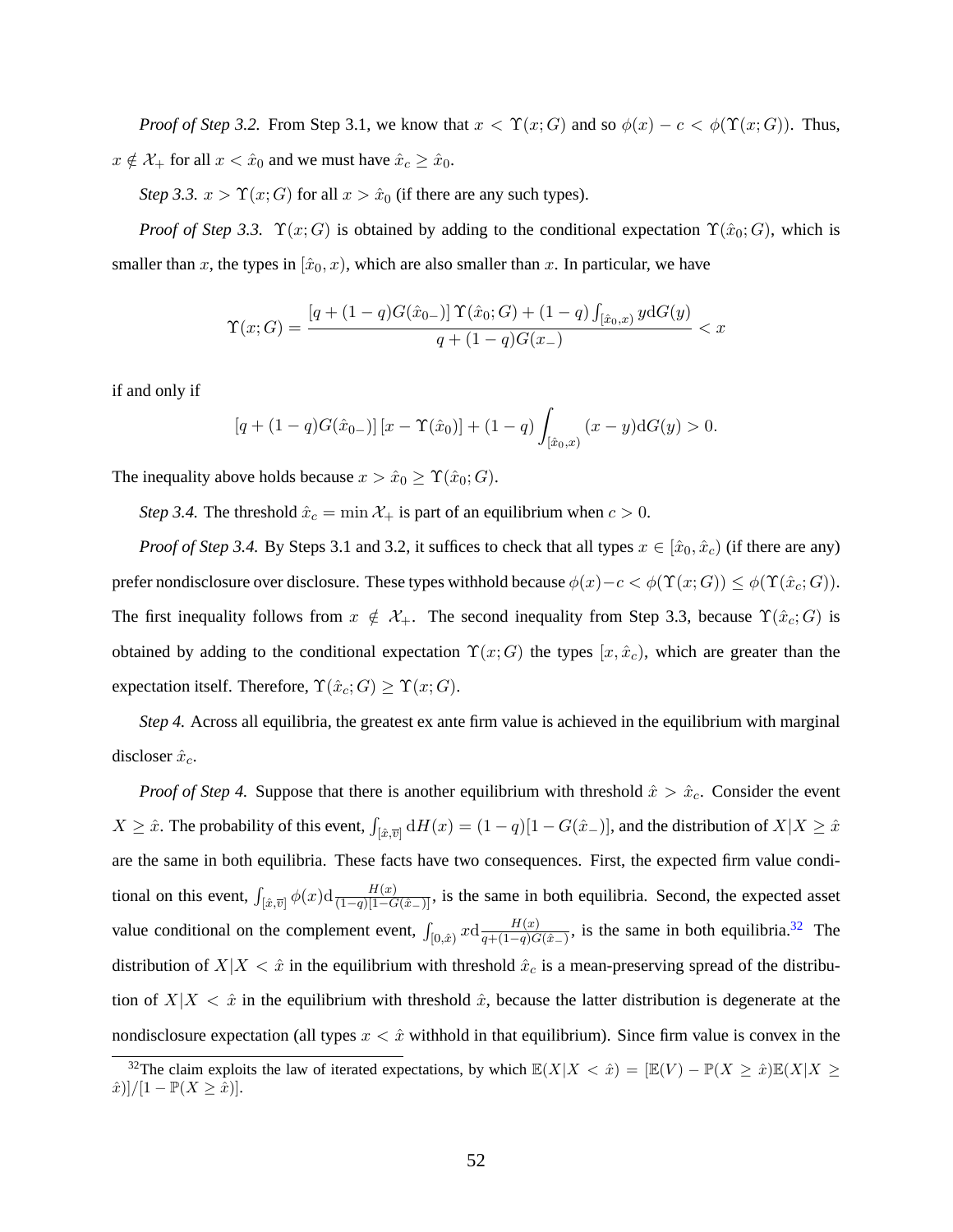<span id="page-52-0"></span>posterior mean, the ex ante expected firm value is greater in the equilibrium with threshold  $\hat{x}_c$  than in the one with threshold  $\hat{x}$ . ■

#### **B.3 A partitional representation**

Next, we reduce the complexity of the choice by showing the optimality of a single imprecise interval  $[t, a_2]$ . That is, if  $V \notin [t, a_2]$ , then the manager can credibly convey the exact realization of the asset value (i.e., the verifiable signal is  $X = V$ ). By constrast, if  $V \in [t, a_2]$ , then the manager can credibly convey only the fact that the realized asset value belongs to that interval (i.e., the verifiable signal is  $X = \mathbb{E}[V | t \le V \le a_2]$ ).

**Proposition 5** Fix the disclosure cost  $c \ge 0$ . If  $G^*$  is an optimal measurement, then there exist  $t^* \le \hat{x}^* \le a_2^*$ *such that:*

- *(i)*  $\hat{x}^* = \mathbb{E}[V|t^* \leq V \leq a_2^*];$
- (*ii*)  $\mu(nd; G^*) = \frac{q \mathbb{E}(V) + (1-q)F(t^*)\mathbb{E}[V|V < t^*]}{q + (1-q)F(t^*)}$ ;
- *(iii)*  $\phi(\hat{x}^*) c = \phi(\mu(nd; G^*))$ *; and*
- *(iv) the equilibrium distribution of posterior means in the disclosure subgame is*

$$
H_{G^*}(x) = \begin{cases} 0 & \text{if } x \in [0, \mu(nd; G^*)) \\ q + (1-q)F(t^*) & \text{if } x \in [\mu(nd; G^*), \hat{x}^*) \\ q + (1-q)F(a_2^*) & \text{if } x \in [\hat{x}^*, a_2^*] \\ q + (1-q)F(x) & \text{if } x \in (a_2^*, \overline{v}] \end{cases}
$$
(B.14)

The distribution of posterior means in  $(B.14)$  is determined as follows. Starting from  $(B.12)$  $(B.12)$  $(B.12)$ , plug in the specific values for  $\mathbb{P}(\mathcal{N}\mathcal{D}_{G^*})$  and  $\mathbb{P}(X \leq x)$  that apply in the case with an imprecise interval. First, we have that  $\mathbb{P}(\mathcal{N}\mathcal{D}_{G^*}) = F(t^*)$ , because the probability of strategic withholding is the probability of the

<sup>&</sup>lt;sup>33</sup>As for the costless disclosure case of Proposition [1](#page-20-0), note how Proposition 5 does not specify what the measurement system should be for realizations  $x < t^*$ . The reason is that these values are withheld in equilibrium and, consequently, they do not belong to the support of the distribution of posterior means as are observed by the market,  $H_{G^*}$ . Hence, there are multiple optimal measurements that agree on  $x \geq t^*$  but differ on  $x < t^*$ . For example, an optimal measurement can feature either perfect measurement of  $x < t^*$  or a mass point at  $\mathbb{E}(V|V < t^*)$ .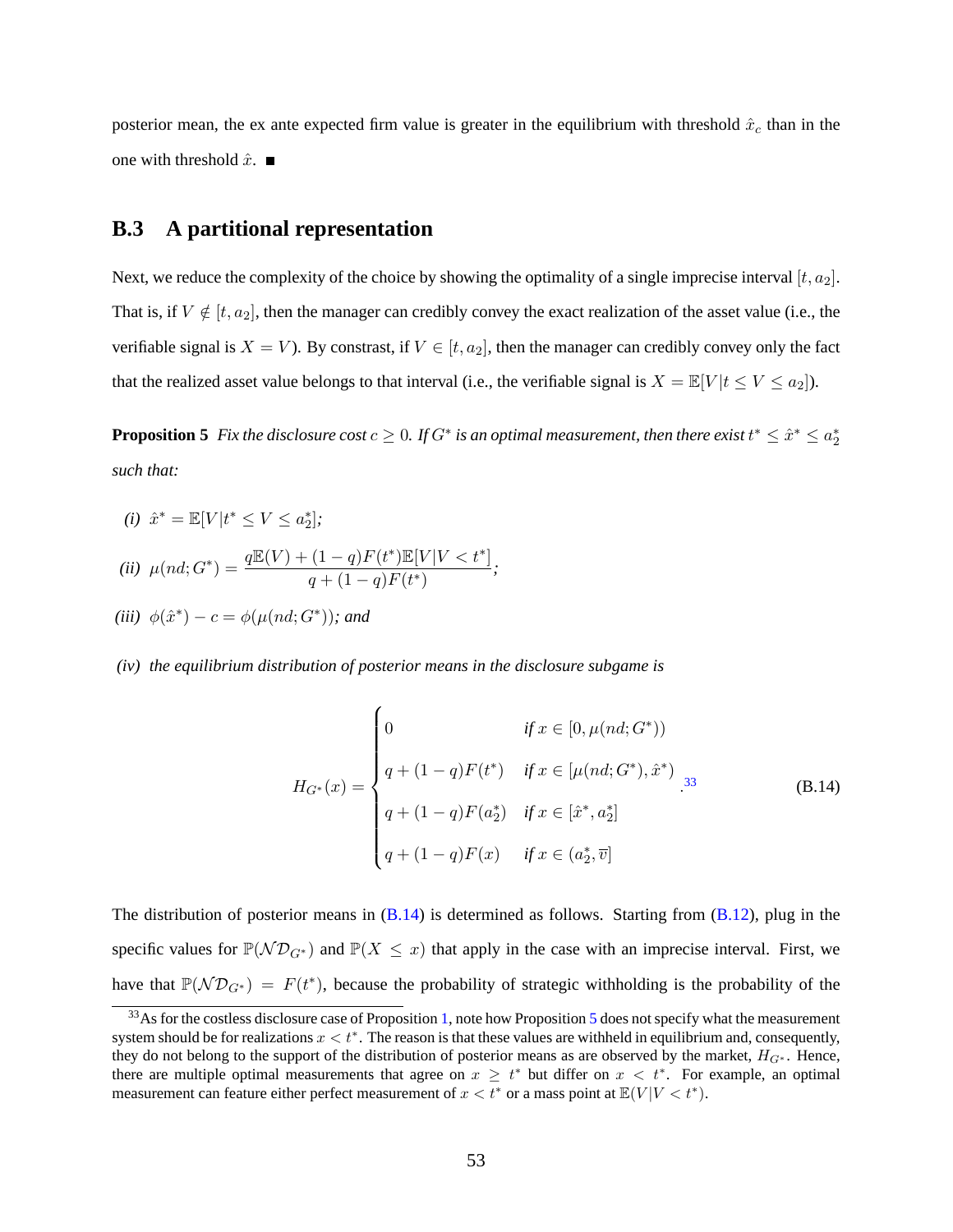<span id="page-53-0"></span>realized value being less than the lower bound of the imprecise interval. Second,  $\mathbb{P}(X \leq x) = F(a_2^*)$  for all  $x \in [\hat{x}^*, a_2^*]$ , because all realized values in  $[t^*, a_2^*]$  are pooled together. Last,  $\mathbb{P}(X \le x) = F(x)$  for  $x \in (a_2^*, \overline{v}]$ , because above the upper bound of the imprecise interval the measurement is precise and the sender discloses his signal.

#### **B.3.1 Preliminary observations**

We prove this Proposition relying on several lemmas. Let  $G^*$  be an optimal measurement. An initial observation is that  $G^*$  must induce disclosure by a positive mass of types. This statement is formalized in the following Lemma B.3.

**Lemma B.3** At the optimum, the disclosure region,  $D_{G^*}$ , is nonempty. Therefore, part (ii) of Lemma [B.2](#page-49-0) *applies and the marginal discloser is*  $\hat{x}^* = \min \mathcal{X}_+$ .

**Proof of Lemma B.3.** If G<sup>∗</sup> were such that (almost) all informed types chose nondisclosure, the distribution of posterior means  $H_{G^*}$  would be degenerate at  $x = \mathbb{E}(V)$ . By constrast, if the regulator chose perfect measurement (i.e.,  $G = F$ ), types close to the upper bound  $\overline{v}$  would disclose, because  $\phi(\overline{v}) - c > \phi(\mathbb{E}(V))$ (our working assumption throughout) and  $\phi(\mathbb{E}(V)) \geq \phi(\mu(nd; F))$  (as  $\mu(nd; F)$ ) is a convex combination between the prior mean,  $\mathbb{E}(V)$ , and an expectation truncated from above). Therefore, the equilibrium distribution of posterior means under perfect measurement,  $H_F$ , would be nondegenerate and, as such, would be a mean-preserving spread of  $H_{G^*}$ . Since the objective function is convex, the ex ante expected firm value is strictly greater under  $H_F$  than under  $H_{G^*}$ , so  $G^*$  cannot be an optimal measurement. ■

A second observation is that  $G^*$  must induce strategic withholding by a positive mass of types, as stated by Lemma B.4 below.

**Lemma B.4** *At the optimum, the strategic withholding region,*  $N\mathcal{D}_{G^*}$ *, has positive mass. Therefore,*  $\int_{\mathcal{N}\mathcal{D}_{G^*}} x \mathrm{d}G^*(x) = \mathbb{P}(\mathcal{N}\mathcal{D}_{G^*})\mathbb{E}(X|X \in \mathcal{N}\mathcal{D}_{G^*}).$ 

**Proof of Lemma B.4.** By contradiction, suppose that  $\mathbb{P}(\mathcal{N}\mathcal{D}_{G^*}) = 0$ . Then,  $\mu(nd; G^*) = \mathbb{E}(V)$ . Since almost all types disclose,  $\phi(x) - c \ge \phi(\mathbb{E}(V))$ , and thus also  $x \ge \mathbb{E}(V)$ , for almost all x. By the law of iterated expectations,  $G^*$ , and so also  $H_{G^*}$ , are degenerate at  $x = \mathbb{E}(V)$ . As we have seen in the proof of Lemma B.3, the regulator would strictly prefer perfect measurement  $G = F$  to  $G^*$ , so  $G^*$  is not optimal. ■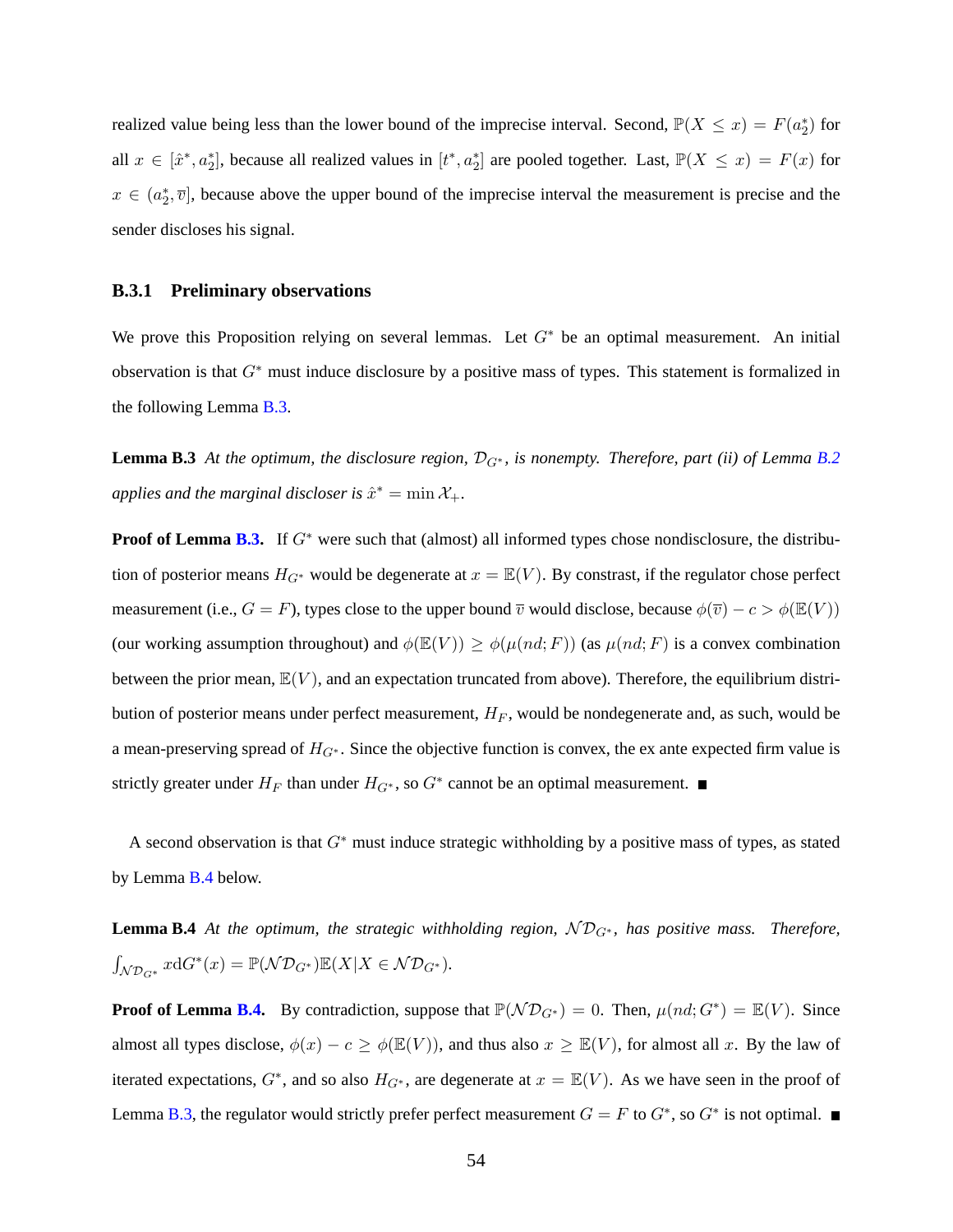<span id="page-54-0"></span>A third observation is that there must exist a  $t = \max\{x \in \mathcal{V} : x \leq \hat{x}^* \text{ and } S(x; G^*) = S(x; F)\}\,$ because this set is compact (as  $S(x; G)$  is continuous in x) and nonempty (as  $S(0; G^*) = S(0; F)$ ). Also, there must exist an  $a_2 = \min\{x \in \mathcal{V} : x \geq \hat{x}^* \text{ and } S(x; G^*) = S(x; F)\}\$ , because this set is compact and nonempty (as  $S(\overline{v}; G^*) = S(\overline{v}; F)$  by the [MPS] constraint). The following Lemma B.5 describes some useful properties of t and  $a_2$  that are implied by the equality  $S(x; G^*) = S(x; F)$ . We know from Lemma 3 in [Dworczak and Martini](#page-65-0) ([2018](#page-65-0)) that such x satisfies  $G(x) = F(x)$ . On top of that, we show that G must be continuous at x (i.e.,  $G(x_+) = G(x)$ ).

**Lemma B.5** *Suppose that the distribution* F *is a mean-preserving spread of* G. If  $x \in V$  *is such that*  $S(x;G) = S(x;F)$ , then  $G(x_{-}) = G(x) = F(x)$ .

**Proof of Lemma B.5.** If  $x = \overline{v}$ , then because both F and G are distributions we must have  $G(\overline{v}) = F(\overline{v}) =$ 1. So, suppose for the remainder of the proof that  $x \in [0, \overline{v})$ . We make two observations:

- First, we argue that if  $x \in [0, \overline{v})$ , then  $G(x) \leq F(x)$ . By contradiction, suppose that  $G(x) > F(x)$ . For  $z > x$ ,  $S(z; G) = S(x; G) + \int_x^z G(y) dy$  and  $S(z; F) = S(x; F) + \int_x^z F(y) dy$ . Since  $S(x; G) = S(x; F)$ ,  $S(z;F) - S(z;G) = \int_x^z [F(y) - G(y)] dy$ . Because F and G are right-continuous and  $G(x) > F(x)$ , there exists a  $z > x$  such that  $S(z; F) - S(z; G) < 0$ , contradicting the fact that F is a mean-preserving spread of G. Thus, it must be  $G(x) \leq F(x)$ .
- Second, we argue that if  $x \in (0, \overline{v})$ , then  $G(x_{-}) \ge F(x)$ . For  $z < x$ ,  $S(z; G) = S(x; G) \int_{z}^{x} G(y) dy$  and  $S(z; F) = S(x; F) - \int_z^x F(y) dy$ . Since  $S(x; G) = S(x; F)$ ,  $S(z; F) - S(z; G) = \int_z^x [G(y) - F(y)] dy$ . Suppose, by contradiction, that  $G(x<sub>-</sub>) < F(x)$ . Then, by continuity of F there would exist a  $z < x$  such that  $S(z; F) - S(z; G) < 0$ , contradicting the fact that F is a mean-preserving spread of G. Thus, it must be  $G(x_-\geq F(x)$ .

If  $x = 0$ ,  $F(0) = 0$ , by the first observation  $0 \le G(0) \le F(0) = 0$ , hence  $G(0) = 0 = F(0)$  and the proof is concluded. If  $x > 0$ , by the first observation we have  $G(x) \leq F(x)$ , while by the second observation we have  $G(x) \ge G(x_{-}) \ge F(x)$ . Hence,  $G(x) = G(x_{-}) = F(x)$ .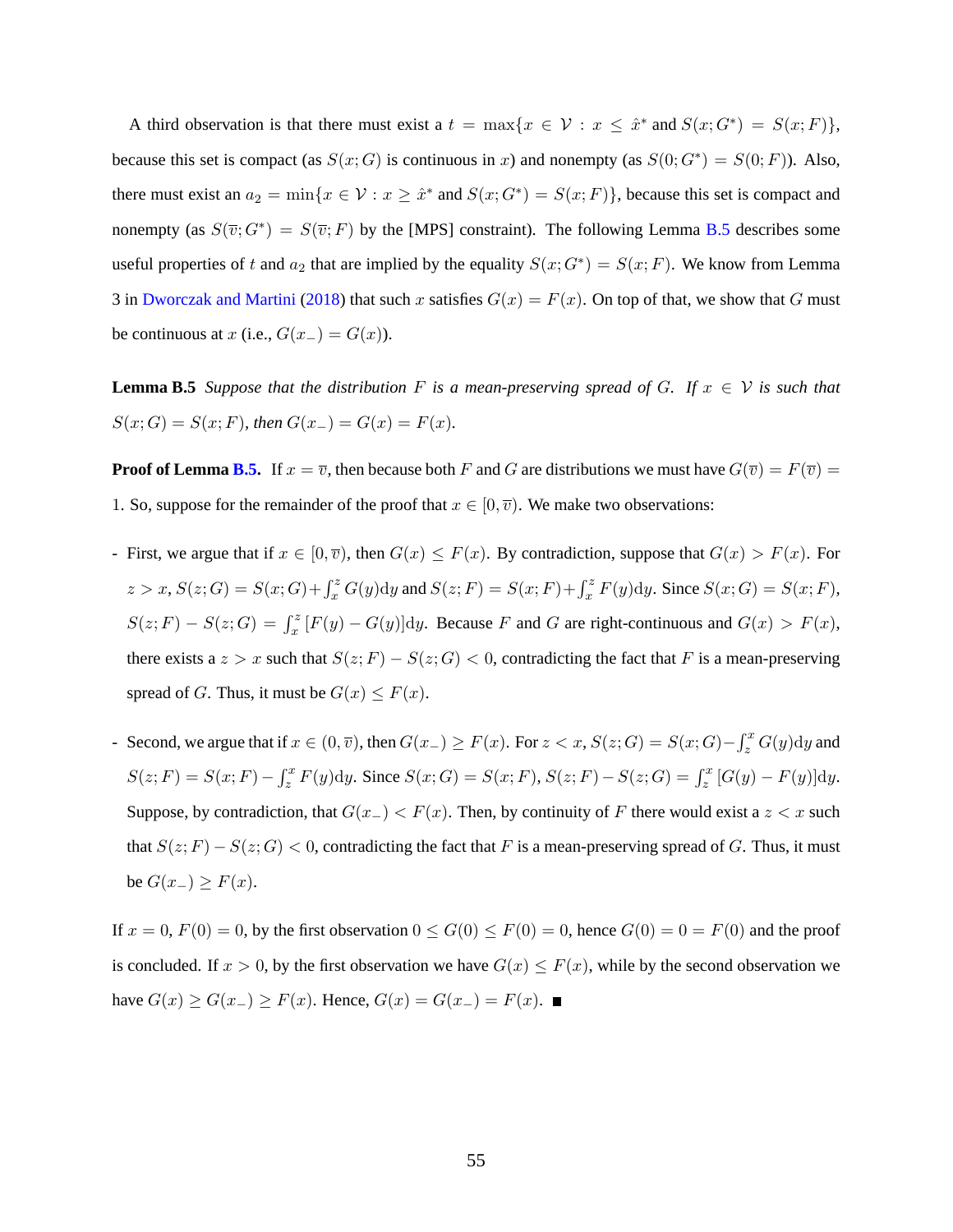<span id="page-55-0"></span>For future reference, note that using the notation  $\mathbb{P}(\mathcal{N}\mathcal{D}_{G^*}) = G^*(\hat{x}_{-}^*)$  and  $\mathbb{P}(X \leq x) = G(x)$ , the equilibrium distribution of posterior means in  $(B.12)$  $(B.12)$  can be rewritten as

$$
H_{G^*}(x) = \begin{cases} 0 & \text{if } x \in [0, \mu(nd; G)) \\ q + (1 - q)G^*(\hat{x}_{-}^*) & \text{if } x \in [\mu(nd; G), \hat{x}^*) \\ q + (1 - q)G^*(x) & \text{if } x \in [\hat{x}^*, \overline{v}] \end{cases}
$$
(B.15)

#### **B.3.2 Overview of the proof of Proposition [5](#page-52-0)**

The objective is to show that  $G^*$  is a partitional measurement with imprecise interval  $[t, a_2]$ , where the end points of this interval are defined as above. We summarize below the steps involved in the proof:

- *Step 1.* Lemma B.6 shows that the optimal measurement must involve perfect measurement of all  $V > a_2$ . Equivalently, the distributions of the signal  $X|X > a_2$  and of the asset value  $V|V > a_2$  must coincide.
- *Step 2.* We argue that, of all the values in the interval  $[t, a_2]$ , only  $x = \mathbb{E}(V | t \le V \le a_2)$  is in the support of the optimal measurement. Namely:
	- *Step 2.1.* Lemma [B.7](#page-56-0) shows that  $G^*(\hat{x}^*) = G^*(a_2) = F(a_2)$ , so the c.d.f.  $G^*$  is flat on  $[\hat{x}^*, a_2]$ ;
	- *Step 2.2.* Lemma [B.8](#page-58-0) shows that  $G^*(\hat{x}^*) = G^*(t) = F(t),^{34}$  so  $G^*$  is flat on  $[t, \hat{x}^*)$ ;
	- *Step 2.3.* Lemma [B.9](#page-62-0) shows that the marginal discloser is  $\hat{x}^* = \mathbb{E}(V | t \le V \le a_2)$ .
- *Step 3.* Lemma [B.10](#page-62-0) shows that the marginal discloser must be exactly indifferent between disclosure and nondisclosure.

#### **B.3.3 The lemmas that imply Proposition [5](#page-52-0)**

At this point, we proceed to state and prove the lemmas mentioned above.

**Lemma B.6**  $G^*(x) = F(x)$  *for all*  $x \in [a_2, \overline{v}].$ 

<sup>&</sup>lt;sup>34</sup>We use  $G(x_+)$  to denote the left limit of G at point x.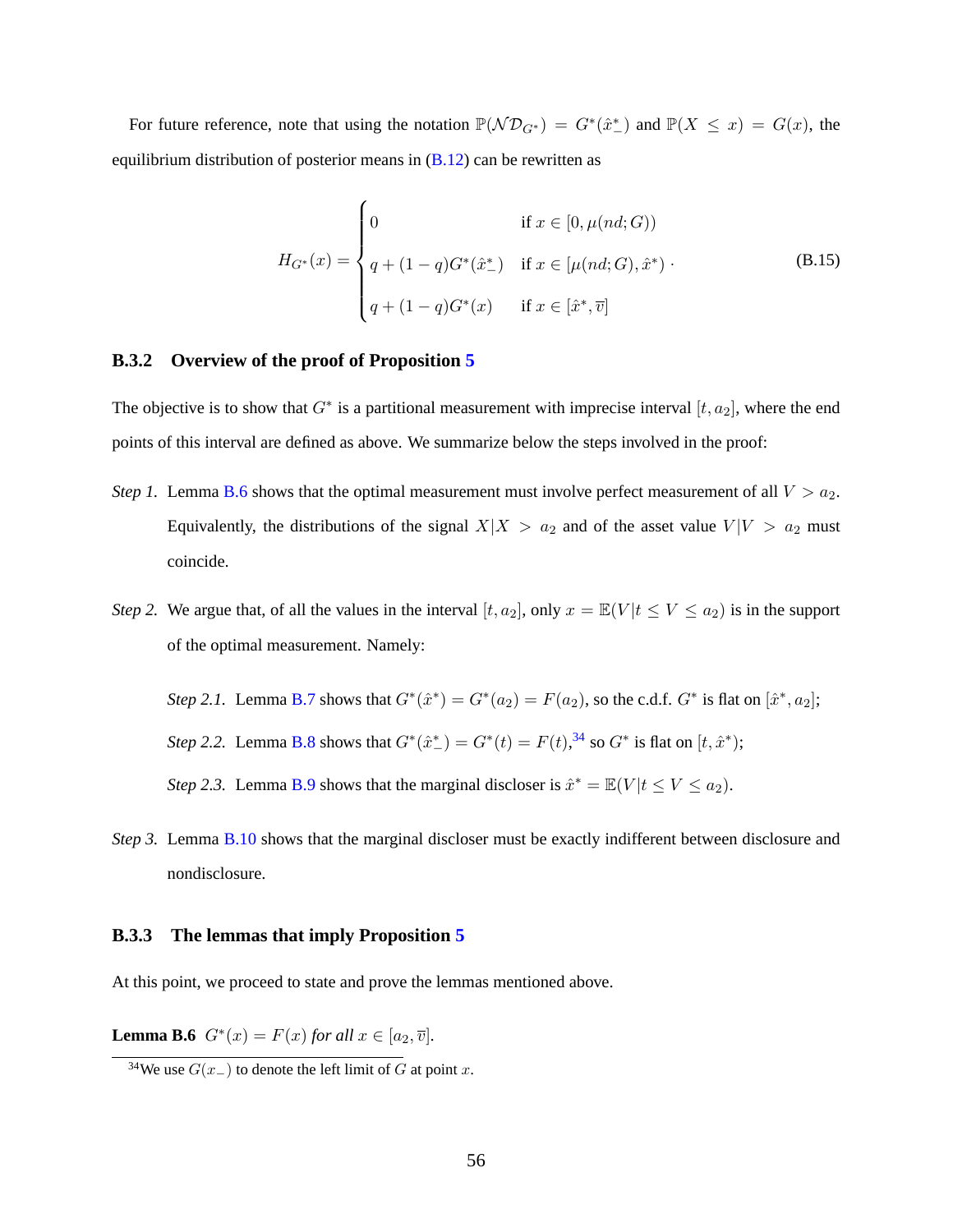<span id="page-56-0"></span>**Proof of Lemma [B.6.](#page-55-0)** If  $a_2 = \overline{v}$ , then  $G^*(a_2) = F(a_2) = 1$  and the proof is concluded. So, suppose instead that  $a_2 < \overline{v}$ . By Lemma [B.5](#page-54-0), if F is a mean-preserving spread of G and  $S(x;G) = S(x;F)$  for some x, then  $G(x) = F(x)$ . Thus, we have  $G<sup>*</sup>(a<sub>2</sub>) = F(a<sub>2</sub>)$  and there remains to verify the claim on the lemma for  $x \in (a_2, \overline{v}]$ .

Recall that we denote by  $H_G$  the c.d.f. of the posterior mean when the measurement system is  $G$ . The [BP] constraint and [\(B.15](#page-55-0)) imply that  $[q + (1-q)G(\hat{x}_-)]\mu(nd; G) = qE(V) + (1-q)[\hat{x}G(\hat{x}_-) - S(\hat{x}; G)].$ Hence, the integral of the c.d.f.  $H_G$  takes the form

$$
S(x; H_G) = \begin{cases} 0 & \text{if } x \in [0, \mu(nd; G)) \\ q(x - \mathbb{E}(V)) + (1 - q) [(x - \hat{x})G(\hat{x}_-) + S(\hat{x}; G)] & \text{if } x \in [\mu(nd; G), \hat{x}) \\ q(x - \mathbb{E}(V)) + (1 - q)S(x; G) & \text{if } x \in [\hat{x}, \overline{v}] \end{cases}
$$
(B.16)

Further, by Lemma [5](#page-52-0) and  $(B.16)$ , the value of the objective function in equilibrium is

$$
\int_0^{\overline{v}} \phi''(x) S(x; H_{G^*}) dx = \int_0^{a_2} \phi''(x) S(x; H_{G^*}) dx + \int_{a_2}^{\overline{v}} \phi''(x) \left[ q(x - \mathbb{E}(V)) + (1 - q)S(x; G) \right] dx.
$$
\n(B.17)

The [MPS] constraint imposes the inequality  $S(x; G^*) \leq S(x; F)$ . To maximize the second term in the right-hand side of (B.17), the distributions of  $X|X > a_2$  and  $V|V > a_2$  must be the same, so that  $S(x; G)$  =  $S(x; F)$  for all  $x \in (a_2, \overline{v}]$ .

**Lemma B.7**  $G^*(\hat{x}^*) = F(a_2)$ .

**Proof of Lemma B.7.** If  $a_2 = \hat{x}^*$ , then  $G^*(\hat{x}^*) = G^*(a_2) = F(a_2)$  (the second equality by Lemma [B.6\)](#page-55-0), which concludes the proof. If instead  $a_2 > \hat{x}^*$ , suppose by contradiction that  $F(a_2) > G^*(\hat{x}^*)$ . Then, let  $a_2 \equiv \max\{\hat{x}^*, F^{-1}(G^*(\hat{x}^*))\}.$  We argue that the following measurement system strictly improves the exante firm value,

$$
G^{**}(x) = \begin{cases} G^{*}(x) & \text{if } x \in [0, \hat{x}^{*}) \\ F(a'_{2}) & \text{if } x \in [\hat{x}^{*}, a'_{2}] \\ F(x) & \text{if } x \in (a'_{2}, \overline{v}) \end{cases},
$$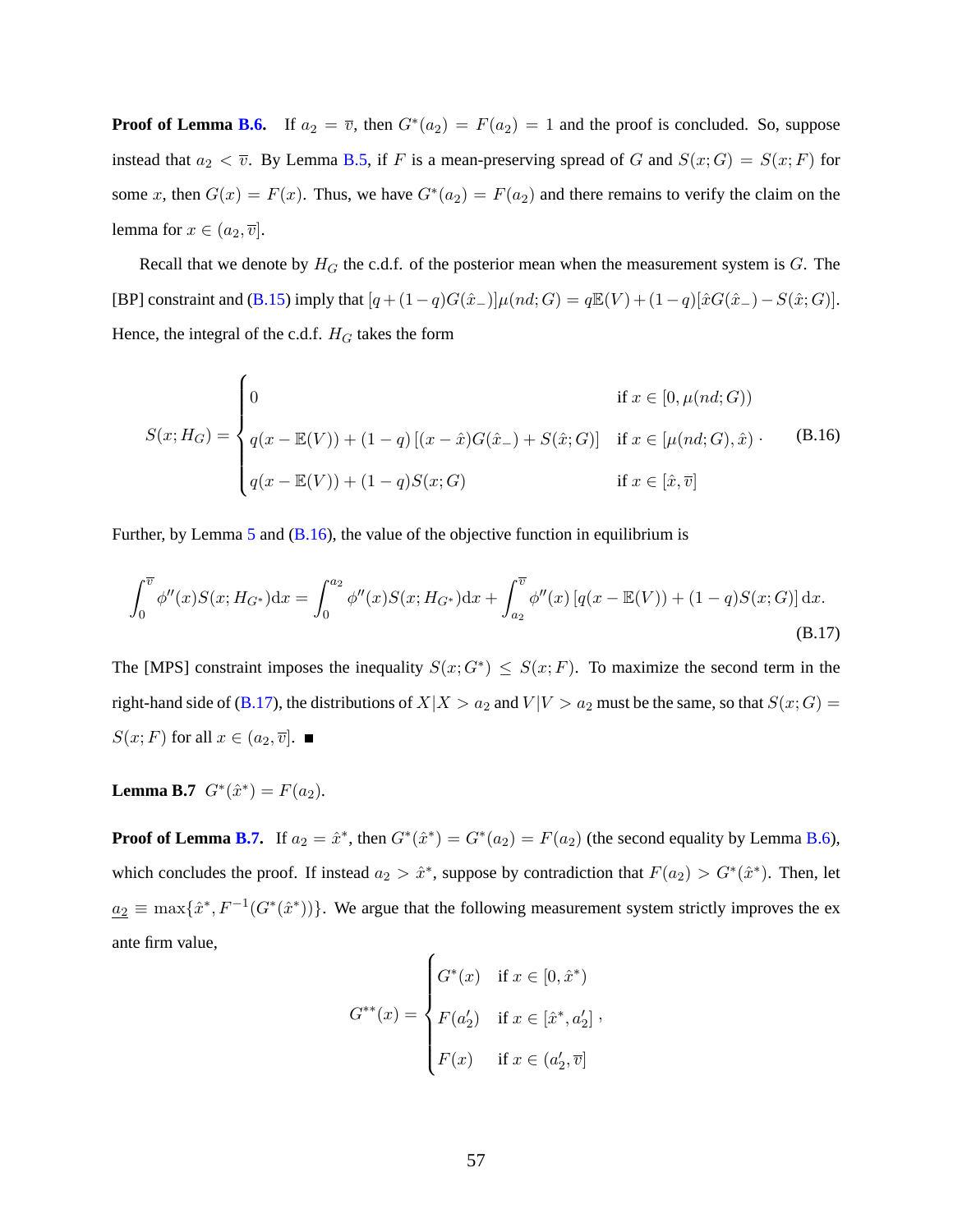where  $a'_2 \in (\underline{a_2}, a_2)$  solves

$$
S(a'_2; G^{**}) = S(a'_2; F). \tag{B.18}
$$

The condition  $a'_2 > a_2$  guarantees that both  $a'_2 > \hat{x}^*$  and  $F(a'_2) > G^*(\hat{x}^*)$ , so that the c.d.f.  $G^{**}$  is nondecreasing. Also, note that  $S(a_2; G^{**}) = S(\hat{x}^*; G^*) + \int_{\hat{x}^*}^{a_2} F(a_2') dx$ . Existence of a solution  $a_2'$  to (B.18) is established as follows:

- If  $\underline{a_2} = \hat{x}^*$ , then (B.18) evaluated at  $a'_2 = \underline{a_2}$  becomes  $S(\hat{x}^*; G^*) < S(\hat{x}^*; F)$  by the definition of  $a_2$ being the smallest  $x \geq \hat{x}^*$  such that  $S(x; G^*) = S(x; F)$ . If  $\underline{a_2} = F^{-1}(G^*(\hat{x}^*))$ , then (B.18) evaluated at  $a'_2 = a_2$  becomes  $S(\hat{x}^*; G^*) + \int_{\hat{x}^*}^{a_2} G^*(\hat{x}^*) dx < S(a_2; F)$ , because  $S(\hat{x}^*; G^*) + \int_{\hat{x}^*}^{a_2} G^*(\hat{x}^*) dx \le$  $S(\hat{x}^*; G^*) + \int_{\hat{x}^*}^{\hat{a}_2} G^*(x) dx = S(\underline{a_2}; G^*)$  (as  $G^*$  is nondecreasing) and  $S(\underline{a_2}; G^*) < S(\underline{a_2}; F)$  (by the definition of  $a_2$ ). In either case, when evaluated at  $a'_2 = \underline{a_2}$ , the left-hand side of (B.18) is strictly smaller than the right-hand side.
- By contrast, when evaluated at  $a'_2 = a_2$ , equation (B.18) becomes  $S(\hat{x}^*; G^*) + \int_{\hat{x}^*}^{a_2} F(a_2) dx > S(a_2; F)$ , because  $S(\hat{x}^*; G^*) + \int_{\hat{x}^*}^{a_2} F(a_2) dx = S(a_2; G^*) + \int_{\hat{x}^*}^{a_2} [F(a_2) - G^*(x)] dx > S(a_2; G^*)$  (as  $G^*(x) \le$  $F(a_2)$  for  $x \le a_2$ , with strict inequality in a neighborhood to the right of  $\hat{x}^*$  due to  $G^*(\hat{x}^*) < F(a_2)$ and  $G^*$  being right-continuous) and  $S(a_2; G^*) = S(a_2; F)$  (by the definition of  $a_2$ ). Therefore, when evaluated at  $a'_2 = a_2$ , the left-hand side of (B.18) is strictly larger than the right-hand side.
- Continuity implies existence of a  $a'_2 \in (a_2, a_2)$  satisfying (B.18).

We need to verify that  $G^{**}$  satisfies the [MPS] condition, so that it is a feasible measurement system:

- For  $x \in [0, \hat{x}^*]$ ,  $G^*$  and  $G^{**}$  coincide, so  $S(x; G^{**}) = S(x; G^*) \leq S(x; F)$ , because  $G^*$  satisfies [MPS].
- For  $x \in (\hat{x}^*, a_2')$ , we have  $S(x; G^{**}) = S(a_2'; G^{**}) \int_x^{a_2'} F(a_2') dy \leq S(a_2'; F) \int_x^{a_2'} F(y) dy = S(x; F)$ if and only if  $\int_x^{a'_2} [F(y) - F(a'_2)] dy \le 0$  (because  $S(a'_2; G^{**}) = S(a'_2; F)$  by definition of  $a'_2$ ). The inequality holds because  $F$  is increasing.
- For  $x \in [a'_2, \overline{v}]$ ,  $S(x; G^{**}) = S(a'_2; G^{**}) + \int_{a'_2}^x F(y) dy = S(a'_2; F) + \int_{a'_2}^x F(y) dy = S(x; F)$ . In particular,  $S(\overline{v}; G^{**}) = S(\overline{v}; F)$ , which implies equality of means.

Finally, we show that the objective function in Lemma [5](#page-52-0) is strictly greater when evaluated at  $G^{**}$  than at  $G^*$ . For this purpose, it suffices to show that  $S(x; H_{G^*}) \leq S(x; H_{G^{**}})$  for all  $x \in V$ , with strict inequality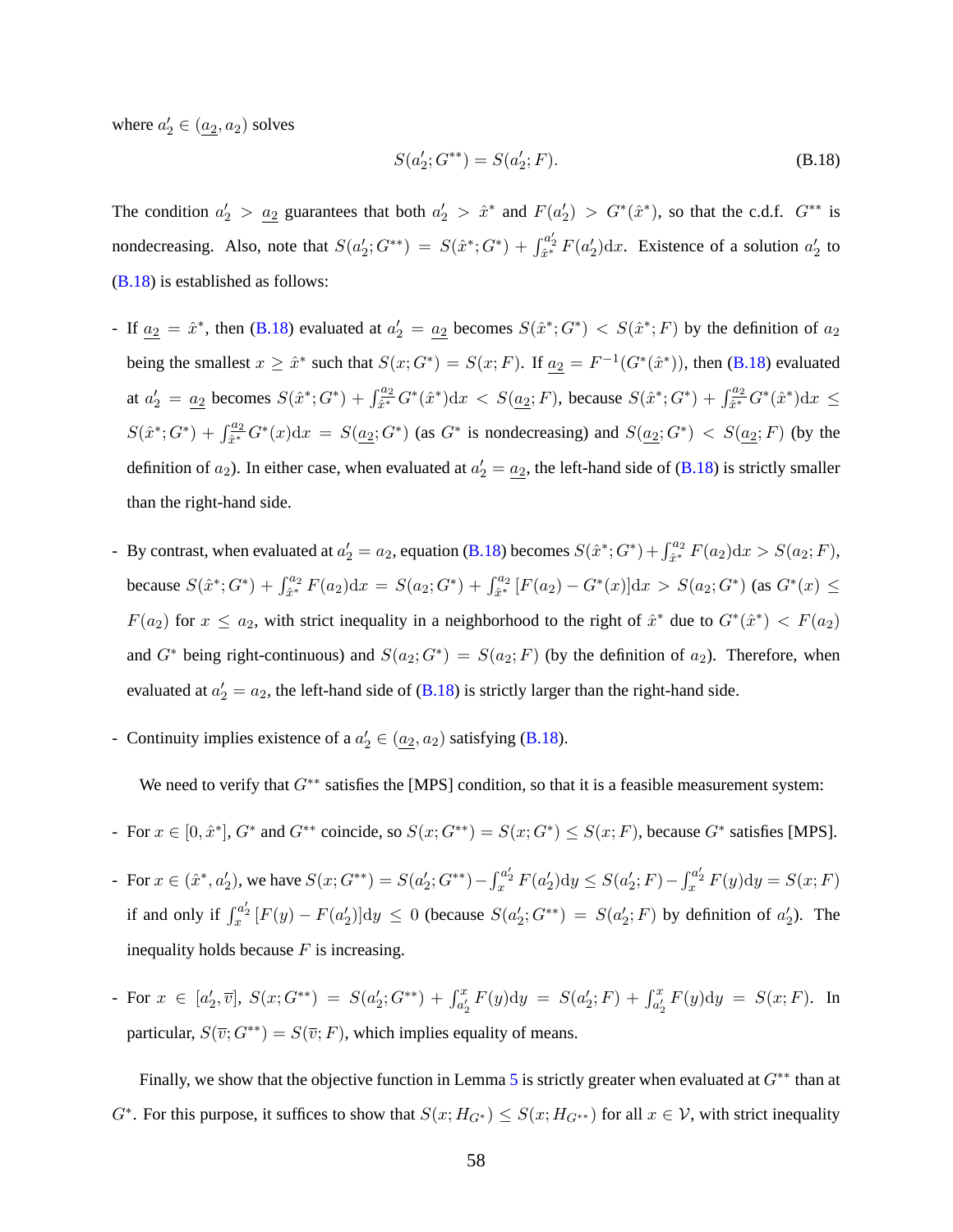<span id="page-58-0"></span>on a subset of positive Lebesgue measure.

- For  $x \in [0, \hat{x}^*]$ ,  $G^*$  and  $G^{**}$  coincide. Hence, by equation [\(B.13](#page-48-0)) we have  $\mu(nd; G^*) = \mu(nd; G^{**})$  and by equation [\(B.16\)](#page-56-0) we have  $S(x; H_{G^*}) = S(x; H_{G^{**}})$ .
- For all  $x > \hat{x}^*$  we have  $S(x; H_G) = q(x \mathbb{E}(V)) + (1 q)S(x; G)$  by equation ([B.13\)](#page-48-0). Therefore, the inequality to check is  $S(x; G^{**}) \geq S(x; G^*)$ .
- For  $x \in (\hat{x}^*, a_2'), S(x; G^{**}) S(x; G^*) = \int_{\hat{x}^*}^x [F(a_2') G^{*}(y)] dy$ . This difference is nonnegative if  $G^*(x) \le F(a_2')$ . If instead  $G^*(x) > F(a_2')$ , then  $G^*(y) > F(a_2')$  for all  $y > x$  and so  $S(x; G^{**})$  –  $S(x;G^*)\geq S(a_2';G^{**})-S(a_2';G^*)$ . By the definition of  $a_2', S(a_2';G^{**})-S(a_2';G^*)=S(a_2';F)$  $S(a_2'; G^*)$ . By the definition of  $a_2$ ,  $S(a_2'; F) - S(a_2'; G^*) > 0$ . Hence,  $S(x; G^{**}) \geq S(x; G^*)$  for all  $x \in (\hat{x}^*, a'_2).$
- For  $x \in [a'_2, a_2)$ ,  $S(x; G^{**}) = S(x; F) > S(x; G^*)$ .
- For  $x \in [a_2, \overline{v}]$ , by Lemma [B.6](#page-55-0) we have  $S(x; G^{**}) = S(x; G^*) = S(x; F)$ .

Overall, we have shown that if  $F(a_2) > G<sup>*</sup>(\hat{x}<sup>*</sup>)$ , then there is another measurement system,  $G<sup>**</sup>$ , that satisfies [MPS] and strictly increases ex ante firm value relative to  $G^*$ . Therefore, such a  $G^*$  cannot be optimal.

**Lemma B.8**  $G^*(\hat{x}^*_-) = G^*(t) = F(t)$ .

**Proof of Lemma B.8.** Lemma [B.5](#page-54-0) implies  $G^*(t) = F(t)$ . If  $t = \hat{x}^*$ , Lemma B.5 also directly implies the claim  $G^*(t) = G^*(\hat{x}^*)$ . Suppose instead that  $t < \hat{x}^*$ . By way of contradiction, further suppose that  $F(t) < G^*(\hat{x}_{-}^*)$ . Then, let  $\bar{t} \equiv \min\{\hat{x}^*, F^{-1}(G^*(\hat{x}_{-}^*))\}$ . We now show that the following measurement system strictly increases the ex ante firm value,

$$
G^{**}(x) = \begin{cases} F(x) & \text{if } x \in [0, t') \\ F(t') & \text{if } x \in [t', \hat{x}^*) \\ G^*(x) & \text{if } x \in [\hat{x}^*, \overline{v}] \end{cases}
$$

where  $t' \in (t, \overline{t})$  solves

$$
S(\hat{x}^*; G^{**}) = S(\hat{x}^*; G^*).
$$
 (B.19)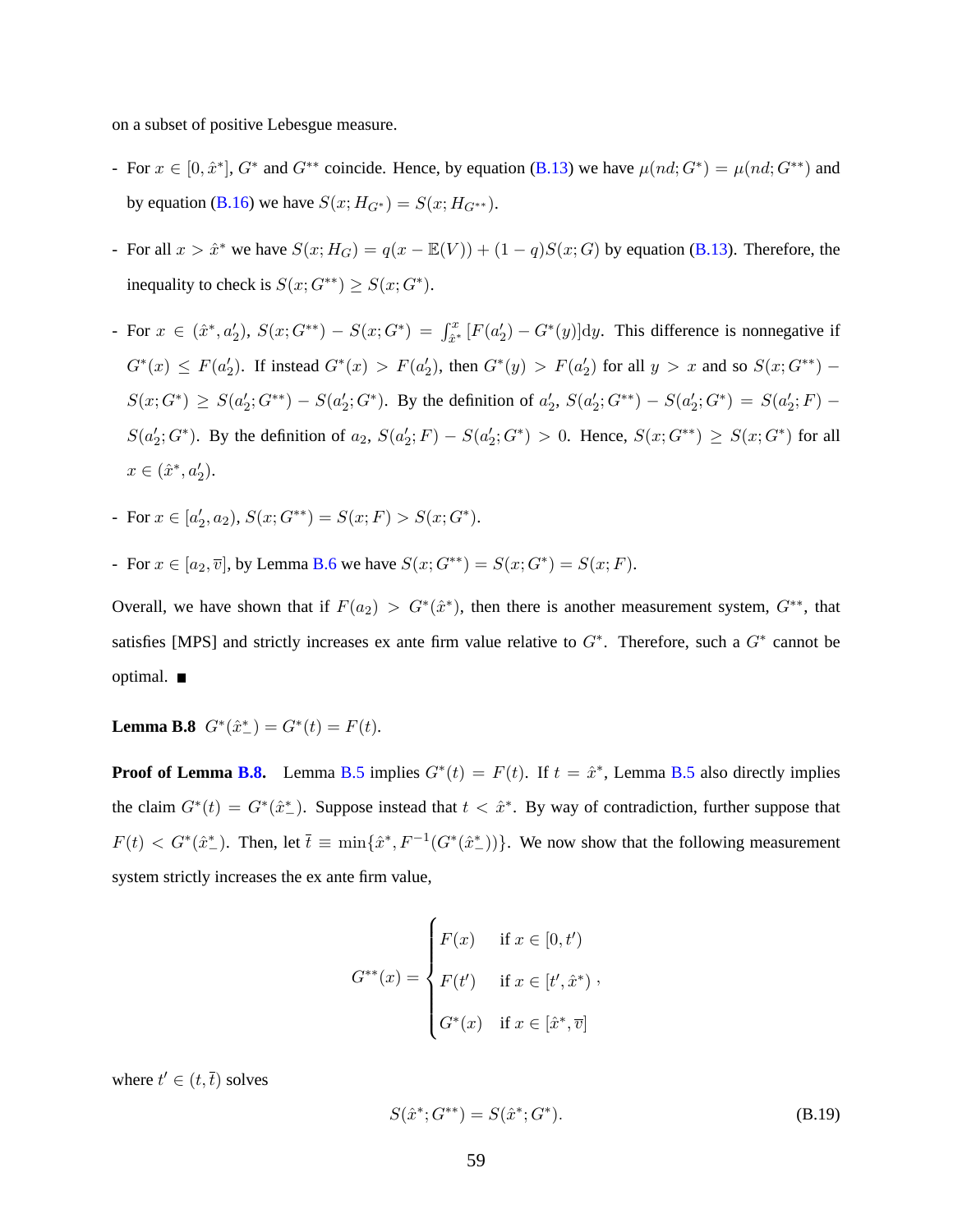The condition  $t' < \bar{t}$  guarantees that both  $t' < \hat{x}^*$  and  $F(t') < G^*(\hat{x}^*_-)$ , so that the c.d.f.  $G^{**}$  is nondecreasing. Also, note that  $S(\hat{x}^*; G^{**}) = S(t'; F) + \int_{t'}^{\hat{x}^*} F(t') dx$ . Existence of a solution  $t'$  to ([B.19\)](#page-58-0) is established as follows:

- When evaluated at  $t' = t$ , equation [\(B.19](#page-58-0)) becomes  $S(t; F) + \int_t^{\hat{x}^*} F(t) dx < S(\hat{x}^*; G^*)$ , because  $S(t; F) +$  $\int_t^{\hat{x}^*} F(t) dx = S(t; G^*) + \int_t^{\hat{x}^*} F(t) dx$  (by the definition of t being such that  $S(t; F) = S(t; G^*)$ ) and  $S(t;G^*) + \int_t^{\hat{x}^*} F(t) dx < S(\hat{x}^*;G^*) = S(t;G^*) + \int_t^{\hat{x}^*} G^*(x) dx$ . The latter inequality holds if and only if  $\int_t^{\hat{x}^*} [G^*(x) - F(t)] dx > 0$ , which is satisfied because  $G^*(x) \ge G^*(t) = F(t)$  for  $x > t$  (by Lemma [B.5\)](#page-54-0), with strict equality in a neighborhood to the left of  $\hat{x}^*$  (because we are assuming, by contradiction, that  $F(t) < G^*(\hat{x}_{-}^*)$ ).
- If  $\bar{t} = \hat{x}^*$ , then ([B.19](#page-58-0)) evaluated at  $t' = \bar{t}$  becomes  $S(\hat{x}^*; F) > S(\hat{x}^*; G^*)$  by the definition of t being the greatest  $x \leq \hat{x}^*$  such that  $S(x; F) = S(x; G^*)$ . If  $\overline{t} = F^{-1}(G^*(\hat{x}^*))$ , then [\(B.19](#page-58-0)) evaluated at  $t' = \bar{t}$  becomes  $S(\bar{t}; F) + \int_{\bar{t}}^{\hat{x}^*} G^*(\hat{x}^*) dx > S(\hat{x}^*; G^*)$ , because  $S(\bar{t}; F) + \int_{\bar{t}}^{\hat{x}^*} G^*(\hat{x}^*) dx \ge S(\bar{t}; F) +$  $\int_{\bar{t}}^{\hat{x}^*} G^*(x) dx$  (because  $G^*$  is nondecreasing) and  $S(\bar{t}; F) > S(\hat{x}^*; G^*) - \int_{\bar{t}}^{\hat{x}^*} G^*(x) dx = S(\bar{t}; G^*)$  (by the definition of t). In either case, when evaluated at  $t' = \bar{t}$ , the left-hand side of [\(B.19](#page-58-0)) is strictly greater than the right-hand side.
- Continuity implies existence of a  $t' \in (t, \bar{t})$  satisfying [\(B.19](#page-58-0)).

We need to verify that  $G^{**}$  satisfies the [MPS] condition, so that it is a feasible measurement system:

- For  $x \in [0, t']$ ,  $G^{**}$  and F coincide, so  $S(x; G^{**}) = S(x; F)$ .
- For  $x \in (t', \hat{x}^*)$ , we have  $S(x; G^{**}) = S(t'; G^{**}) + \int_{t'}^{x} F(t') dy \leq S(t; F) + \int_{t'}^{x} F(y) dy = S(x; F)$  if and only if  $\int_{t'}^{x} [F(t') - F(y)] dy \le 0$  (because  $S(t'; G^{**}) = S(t'; F)$ ). The inequality holds because F is increasing.
- For  $x \in [\hat{x}^*, \overline{v}]$ ,  $S(x; G^{**}) = S(\hat{x}^*; G^{**}) + \int_{\hat{x}^*}^x G^*(y) dy = S(\hat{x}^*; G^*) + \int_{\hat{x}^*}^x G^*(y) dy = S(x; G^*)$ , because  $S(\hat{x}^*; G^*) = S(\hat{x}^*; G^{**})$  by ([B.19](#page-58-0)). We have  $S(x; G^{**}) = S(x; G^*) \leq S(x; F)$  because  $G^*$ satisfies [MPS].
- Equality of the means is satisfied because  $S(\overline{v}; G^{**}) = S(\overline{v}; G^*)$ , and  $G^*$  has the same mean as F.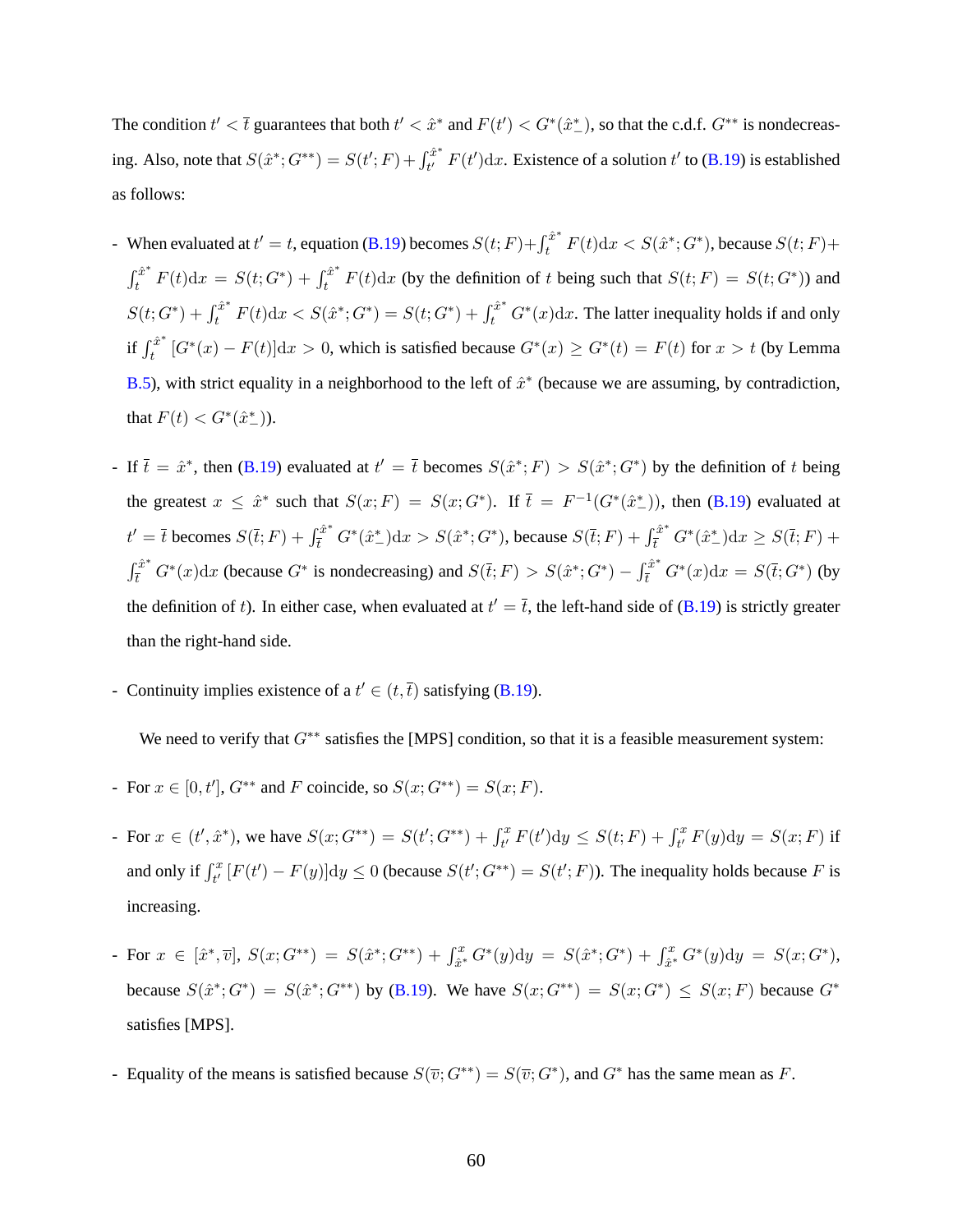<span id="page-60-0"></span>Last, we show that the objective function in Lemma [5](#page-52-0) is strictly greater when evaluated at  $G^{**}$  than at  $G^*$ . We consider separately two cases: when  $\phi(t') - c < \phi(\Upsilon(t';F))$  and when  $\phi(t') - c \geq \phi(\Upsilon(t';F))$ .

*Proof for Case*  $\phi(t') - c < \phi(\Upsilon(t';F))$ . In this case, under the measurement  $G^{**}$  there exists an equilibrium with threshold  $\hat{x}^*$  and nondisclosure expectation

$$
\mu(nd; G^{**}) = \frac{q\mathbb{E}(V) + (1-q)[\hat{x}^*G^{**}(\hat{x}^*) - S(\hat{x}^*; G^{**})]}{q + (1-q)G^{**}(\hat{x}^*)}
$$
  
= 
$$
\frac{q\mathbb{E}(V) + (1-q)[\hat{x}^*F(t') - S(t'; F) - (\hat{x}^* - t')F(t')]}{q + (1-q)F(t')} = \Upsilon(t'; F),
$$

where the second equality uses the definition of  $G<sup>**</sup>$ . This combination of marginal discloser and nondisclosure expectation constitutes an equilibrium of the disclosure subgame for the following reasons:

- Notice that  $\Upsilon(t'; F) \leq \mu(nd; G^*)$ , because

$$
\begin{split} \Upsilon(t';F) &= \frac{q \mathbb{E}(V) + (1-q)[\hat{x}^* F(t') - S(\hat{x}^*; G^*)]}{q + (1-q)F(t')} \\ &\le \frac{q \mathbb{E}(V) + (1-q)[\hat{x}^* G^*(\hat{x}_-^*) - S(\hat{x}^*; G^*)]}{q + (1-q)G^*(\hat{x}_-^*)} = \mu(nd; G^*), \end{split}
$$

where the equality follows from [\(B.19\)](#page-58-0) and the inequality from  $F(t') < G^*(\hat{x}_{-}^*)$ .<sup>35</sup>

- Types  $x \geq \hat{x}^*$  strictly prefers disclosure, because  $\phi(\hat{x}^*) - c \geq \phi(\mu(nd; G^*))$  (as  $\hat{x}^*$  weakly preferred disclosure under measurement  $G^*$ ) and  $\mu(nd; G^*) \ge \Upsilon(t'; F)$  (from the previous observation).

- Values  $x \in (t', \hat{x}^*)$  are not in the support of  $G^{**}$ .

- Types  $x \le t'$  strictly prefer nondisclosure by the assumption for this case.

For future reference, note that in this equilibrium the distribution of posterior means from the market's perspective is

$$
\hat{H}_{G^{**}}(x) \equiv \begin{cases}\n0 & \text{if } x \in [0, \Upsilon(t'; F)) \\
q + (1 - q)F(t') & \text{if } x \in [\Upsilon(t'; F), \hat{x}^*) \\
q + (1 - q)G^*(x) & \text{if } x \in [\hat{x}^*, \overline{v}]\n\end{cases}
$$
\n(B.20)

Using [\(B.16\)](#page-56-0), we compare the ex ante firm value between the regulator preferred equilibrium under  $G^*$ 

<sup>&</sup>lt;sup>35</sup>Namely, when  $F(t') < G^*(\hat{x}^*)$ ,  $\Upsilon(t';F) \leq \mu(nd;G)$  if and only if  $q(\mathbb{E}(V) - \hat{x}^*) - (1-q)S(\hat{x}^*; G^*) \leq 0$ , which holds if  $\hat{x}^* \geq \mu(nd; G^*)$ . The last inequality is implied by  $\phi(\hat{x}^*) - c \geq \phi(\mu(nd; G^*))$ .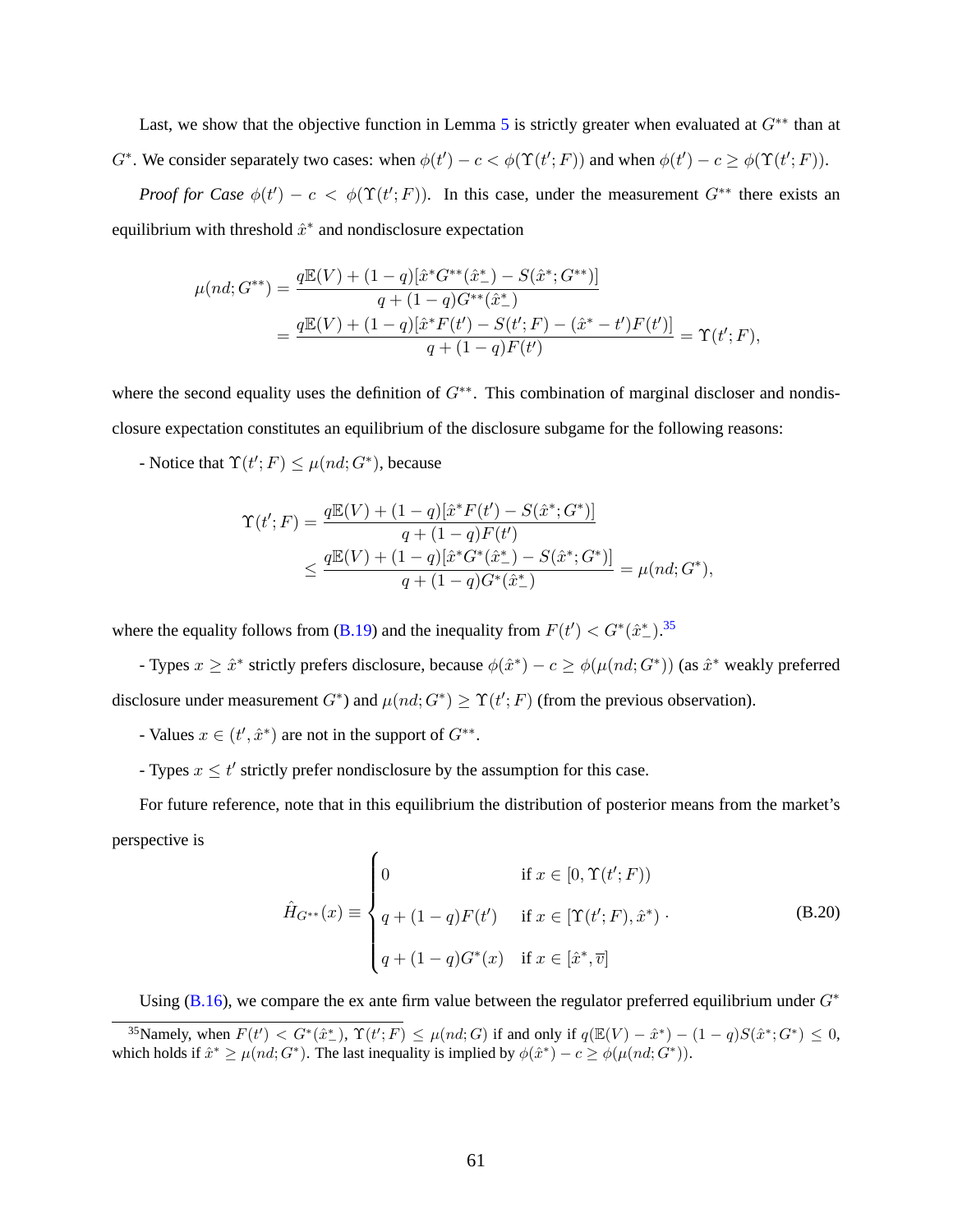and the equilibrium above under  $G^{**}$ ,

$$
\int_0^{\overline{v}} \phi''(x)S(x;\hat{H}_{G^{**}})dx = \int_{\Upsilon(t';F)}^{\hat{x}^*} \phi''(x)\{q(x-\mathbb{E}(V)) + (1-q)[(x-\hat{x}^*)F(t') + S(\hat{x}^*;G^*)]\}dx \n+ \int_{\hat{x}^*}^{\overline{v}} \phi''(x)\{q(x-\mathbb{E}(V)) + (1-q)S(x;G^*)\}dx \n\geq \int_{\mu(nd;G^*)}^{\hat{x}^*} \phi''(x)\{q(x-\mathbb{E}(V)) + (1-q)[(x-\hat{x}^*)G^*(\hat{x}^*) + S(\hat{x}^*;G^*)]\}dx \n+ \int_{\hat{x}^*}^{\overline{v}} \phi''(x)\{q(x-\mathbb{E}(V)) + (1-q)S(x;G^*)\}dx = \int_0^{\overline{v}} \phi''(x)S(x;H_{G^*})dx,
$$

where the inequality follows from  $\Upsilon(t';F) \leq \mu(nd;G^*)$  and  $F(t') < G^*(\hat{x}^*)$ . Ex ante firm value is thus greater under  $G^*$ <sup>\*\*</sup> than under  $G^*$ .

The equilibrium here identified under measurement  $G^{**}$  is not necessarily the one where ex ante firm value is maximal. However, we have shown that under  $G^{**}$  there exists an equilibrium with greater ex ante firm value than the regulator preferred equilibrium under  $G^*$ . Therefore, in the regulator preferred equilibrium under  $G^{**}$  ex ante firm value is at least as large.

*Proof for Case*  $\phi(t') - c \geq \phi(\Upsilon(t';F))$ . In this case, we have  $t' \geq \hat{x}(F)$ . Therefore, under  $G^{**}$  the regulator preferred subgame equilibrium has threshold  $\hat{x}^{**} = \hat{x}(F)$ . In this equilibrium, the distribution of posterior means from the market's perspective is

 $\overline{ }$ 

$$
H_{G^{**}}(x) = \begin{cases} 0 & \text{if } x \in [0, \Upsilon(\hat{x}^{**}; F)) \\ q + (1 - q)F(\hat{x}^{**}) & \text{if } x \in [\Upsilon(\hat{x}^{**}; F), \hat{x}^{**}) \\ q + (1 - q)F(x) & \text{if } x \in [\hat{x}^{**}, t') \\ q + (1 - q)F(t') & \text{if } x \in [t', \hat{x}^*) \\ q + (1 - q)G^*(x) & \text{if } x \in [\hat{x}^*, \overline{v}] \end{cases}
$$
(B.21)

In the previous case, we have shown that  $\int_0^{\overline{v}} \phi''(x)S(x; \hat{H}_{G^{**}})dx \ge \int_0^{\overline{v}} \phi''(x)S(x; H_{G^*})dx$ . To complete the proof for this case, we now argue that  $\int_0^{\overline{v}} \phi''(x)S(x; H_{G^{**}})dx \ge \int_0^{\overline{v}} \phi''(x)S(x; \hat{H}_{G^{**}})dx$ . From [\(B.20](#page-60-0)) and (B.21), we see that the probability  $\mathbb{P}(X \ge \hat{x}^*) = (1-q)F(t')$ , and the distribution of  $X|X \ge \hat{x}^*$  are the same under both  $\hat{H}_{G^{**}}$  and  $H_{G^{**}}$ . Therefore,  $\mathbb{E}(\phi(X)|X \geq \hat{x}^*)$  and  $\mathbb{E}(X|X < \hat{x}^*)$  are the same in both equilibria. The distribution of  $X|X < \hat{x}^*$  in the equilibrium with  $H_{G^{**}}$  is a mean-preserving spread of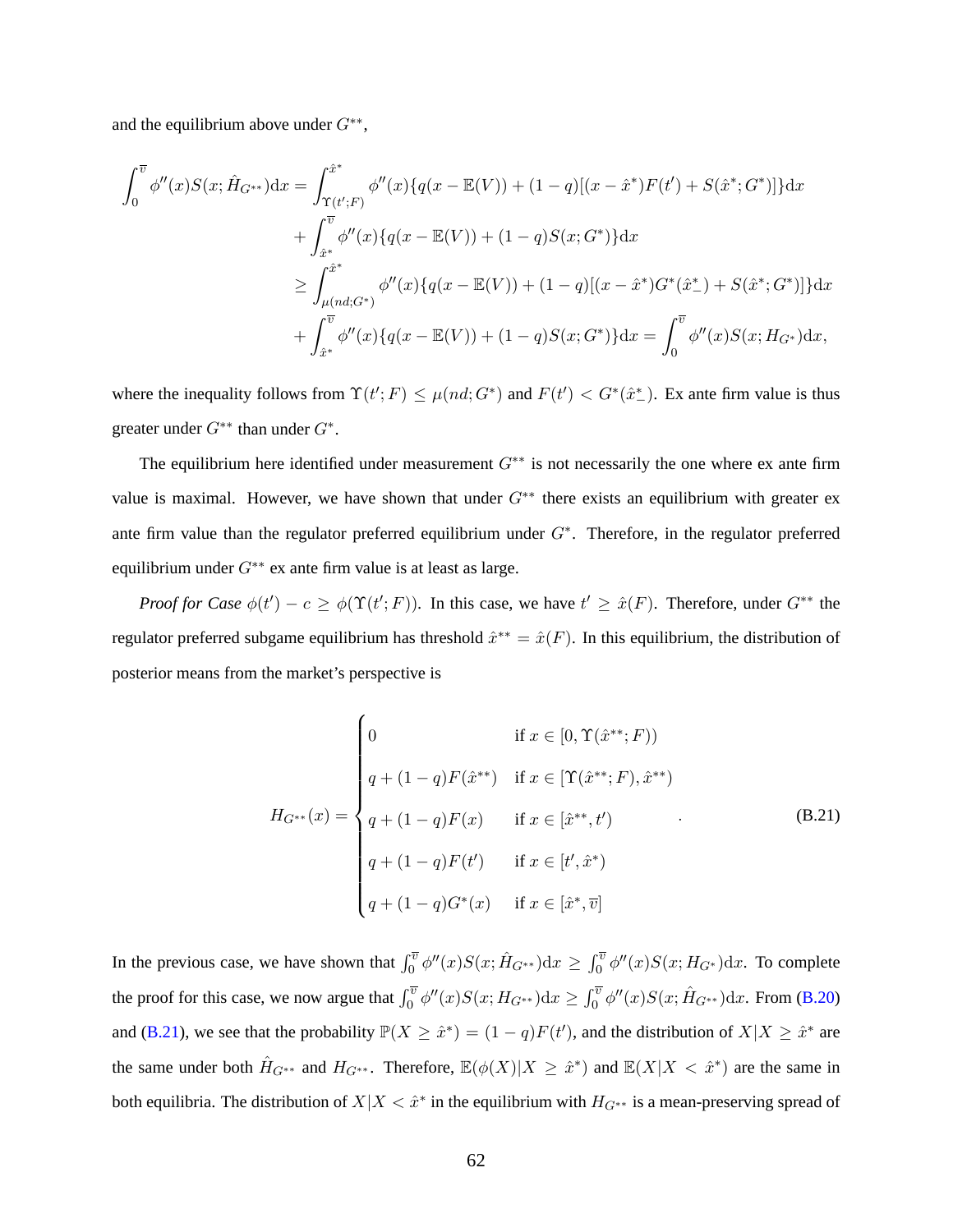<span id="page-62-0"></span>the distribution of  $X|X < \hat{x}^*$  in the equilibrium with  $\hat{H}_{G^{**}}$ , because the latter distribution is degenerate at  $\Upsilon(t';F)$ . Since firm value is convex in the posterior mean, the ex ante expected firm value is greater under  $H_{G^{**}}$  than under  $\hat{H}_{G^{**}}$ . ■

**Lemma B.9**  $\hat{x}^* = \mathbb{E}(V | t \leq V \leq a_2)$ .

**Proof of Lemma B.9.** If  $t = a_2$ , then  $t \le \hat{x}^* \le a_2$  implies  $\hat{x}^* = t = a_2$  and the claim holds. So, for the remainder of the proof, suppose that  $t < a_2$ .

We can decompose the expectation  $\int_{[0,\overline{v}]} x dG^*(x) = \int_{[0,\hat{x}^*)} x dG^*(x) + \int_{[\hat{x}^*,a_2]} x dG^*(x) + \int_{(a_2,\overline{v}]} x dG^*(x)$ . Let us study separately each of these three terms:

- $\int_{(a_2,\overline{v}]} x dG^*(x) = \overline{v} a_2 G^*(a_2) [S(\overline{v};G^*) S(a_2;G^*)] = \overline{v} a_2 F(a_2) [S(\overline{v};F) S(a_2;F)] =$  $\int_{a_2}^{\overline{v}} x dF(x)$ , where the first and third equalities follow from integration by parts, while the second equal-ity from Lemma [B.7](#page-56-0)  $(G^*(a_2) = F(a_2))$ , from condition [MPS]  $(S(\overline{v}; G^*) = S(\overline{v}; F))$ , and from the definition of  $a_2(S(a_2; G^*) = S(a_2; F))$ .
- $-\int_{[0,\hat{x}^*)} x dG^*(x) = \hat{x}^* G^*(\hat{x}^*) [S(t;G^*) + \int_t^{\hat{x}^*} G^*(x) dx] = \hat{x}^* F(t) S(t;F) (\hat{x}^* t)F(t) = 0$  $\int_0^t x dF(x)$ , where the first and third equalities follow from integration by parts, while the second equality from Lemma [B.8](#page-58-0)  $(G^*(x) = F(t)$  for all  $x \in [t, \hat{x}^*)$  and the definition of  $t(S(t; G^*) = S(t; F))$ .
- $\int_{[\hat{x}^*,a_2]} x dG^*(x) = a_2 G^*(a_2) \hat{x}^* G^*(\hat{x}_-) \int_{\hat{x}^*}^{a_2} G^*(x) dx = a_2 F(a_2) \hat{x}^* F(t) (a_2 \hat{x}^*) F(a_2) =$  $\hat{x}^*$ [F(a<sub>2</sub>) – F(t)], where the first equality follows from integration by parts, while the second equality from Lemma [B.8](#page-58-0) ( $G^*(\hat{x}_-^*) = F(t)$ ) and Lemma [B.7](#page-56-0) ( $G^*(x) = F(a_2)$  for all  $x \in [\hat{x}^*, a_2]$ ).

Since  $G^*$  satisfies [MPS],  $\int_{[0,\overline{v}]} x dG^*(x) = \int_0^{\overline{v}} x dF(x) = \mathbb{E}(V)$ . Combining the three previous observations,

$$
\int_0^t x dF(x) + \hat{x}^*[F(a_2) - F(t)] + \int_{a_2}^{\overline{v}} x dF(x) = \int_0^{\overline{v}} x dF(x),
$$

which yields the desired result  $\hat{x}^* = \int_t^{a_2} x \mathrm{d}F(x)/[F(a_2) - F(t)] = \mathbb{E}(V | t \le V \le a_2)$ .

**Lemma B.10**  $\phi(\hat{x}^*) - c = \phi(\mu(nd; G^*))$ .

**Proof of Lemma B.10.** In the proof of Lemma B.9, we have seen that  $\int_{[0,\hat{x}^*]} x dG^*(x) = \int_0^{\hat{x}^*} x dF(x)$ . By Lemma [B.8](#page-58-0), we know that  $G^*(\hat{x}^*) = F(t)$ . Combining these two facts, we conclude that  $\mu(nd; G^*) =$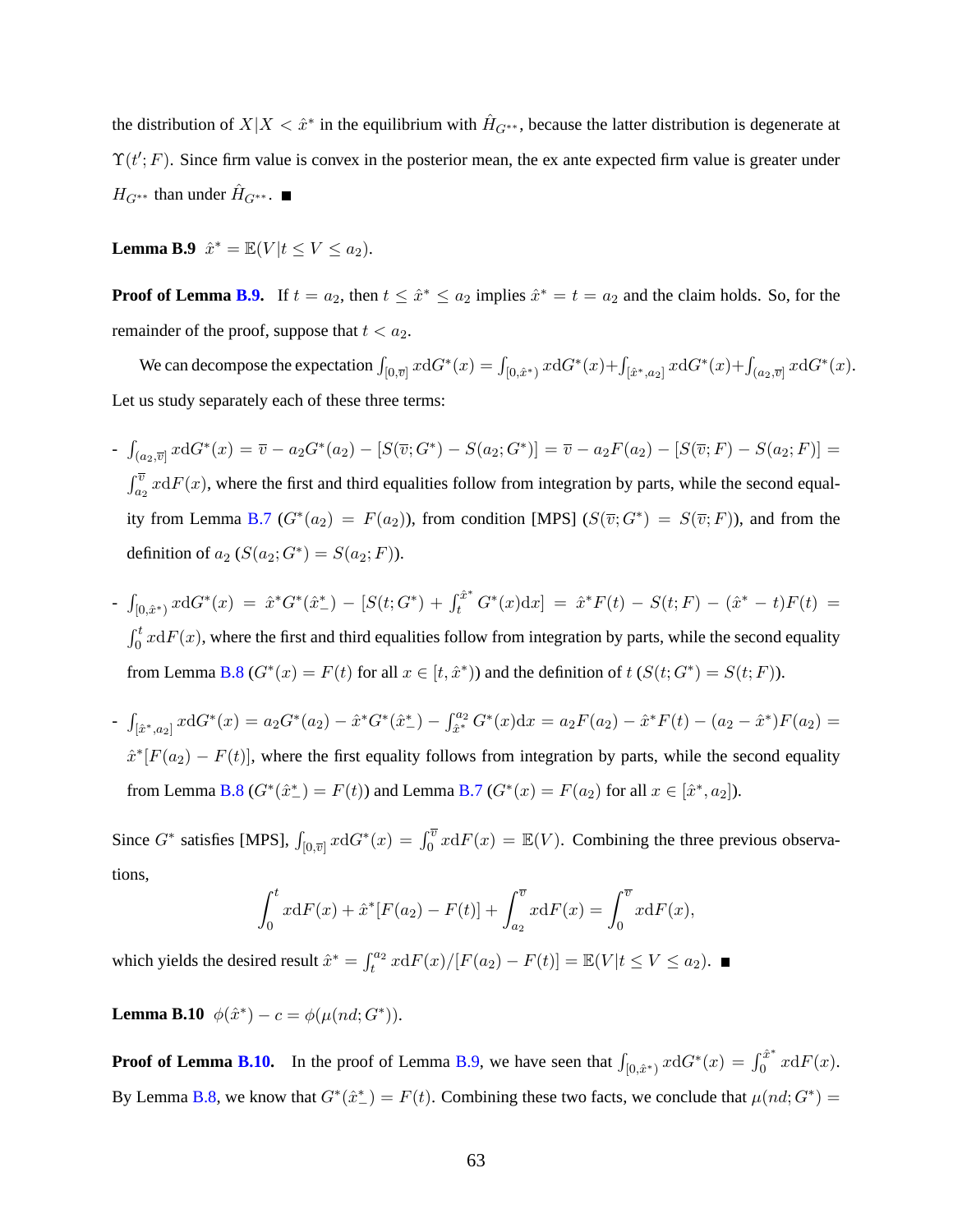$\Upsilon(t; F)$ . As explained at the beginning of this section, Lemmas [B.6](#page-55-0), [B.7,](#page-56-0) and [B.8](#page-58-0) imply that the distribution of posterior expectations  $H_{G^*}$  is given by [\(B.14](#page-52-0)). Then, the integral of the c.d.f. is

$$
S(x; H_{G^*}) = \begin{cases} 0 & \text{if } x \in [0, \Upsilon(t; F)) \\ q(x - \mathbb{E}(V)) + (1 - q) [S(t; F) + (x - t)F(t)] & \text{if } x \in [\Upsilon(t; F), \hat{x}^*) \\ q(x - \mathbb{E}(V)) + (1 - q) [S(t) + (\hat{x}^* - t)F(t) + (x - \hat{x}^*)F(a_2)] & \text{if } x \in [\hat{x}^*, a_2] \\ q(x - \mathbb{E}(V)) + (1 - q)S(x; F) & \text{if } x \in (a_2, \overline{v}] \\ \end{cases}
$$
(B.22)

By way of contradiction, suppose that at the optimum the marginal discloser strictly prefers disclosure,  $\phi(\hat{x}^*) - c > \phi(\Upsilon(t;F))$ . We argue that if the inequality is strict, then ex ante firm value can be increased strictly by changing the measurement system. We consider separately the cases  $t < a_2$  and  $t = a_2$ .

*Case*  $t < a_2$ . In this case, Lemma [B.9](#page-62-0) implies  $t < \hat{x}^* < a_2$ , because  $\hat{x}^* = \mathbb{E}(V | t \le V \le a_2)$  and F admits a density that is strictly positive over the entire support of  $V$ . Therefore, we can keep  $t$  fixed while slightly decreasing  $a_2$  (and decreasing  $\hat{x}^* = \mathbb{E}(V | t \le V \le a_2)$  accordingly), in a way that preserves the inequality  $\phi(\hat{x}^*) - c > \phi(\Upsilon(t;F))$ . The expected ex ante firm value is

$$
\int_{\Upsilon(t;F)}^{\hat{x}^*} \phi''(x) \{ q(x - \mathbb{E}(V)) + (1 - q)[S(t;F) + (x - t)F(t)] \} dx \n+ \int_{\hat{x}^*}^{a_2} \phi''(x) \{ q(x - \mathbb{E}(V)) + (1 - q)[S(a_2;F) - (a_2 - x)F(a_2)] \} dx
$$
\n(B.23)  
\n
$$
+ \int_{a_2}^{\overline{v}} \phi''(x) \{ q(x - \mathbb{E}(V)) + (1 - q)S(x;F) \} dx,
$$

where in the interval  $[\hat{x}^*, a_2]$  we have substituted  $S(t) + (\hat{x}^* - t)F(t) + (x - \hat{x}^*)F(a_2) = S(a_2; F) - (a_2$ x)F(a<sub>2</sub>), which follows from  $\hat{x}^* = \mathbb{E}(V | t \le V \le a_2)$ . The derivative of (B.23) with respect to  $a_2$  is

$$
-(1-q)\int_{\hat{x}^*}^{a_2} \phi''(x)(a_2-x)f(a_2) \mathrm{d}x < 0.
$$

Since the derivative is negative, a decrease at the margin in  $a_2$  would increase the ex ante firm value. Therefore, the original  $G^*$  is not optimal.

*Case*  $t = a_2$ . By Lemma [B.9,](#page-62-0) in this case  $t = \hat{x}^* = a_2$ . By Lemma [B.4,](#page-53-0)  $t > 0$ . So, we can keep  $t = a_2 = \hat{x}^*$  and slightly decrease  $\hat{x}^*$  while preserving the inequality  $\phi(\hat{x}^*) - c > \phi(\Upsilon(\hat{x}^*; F))$  (by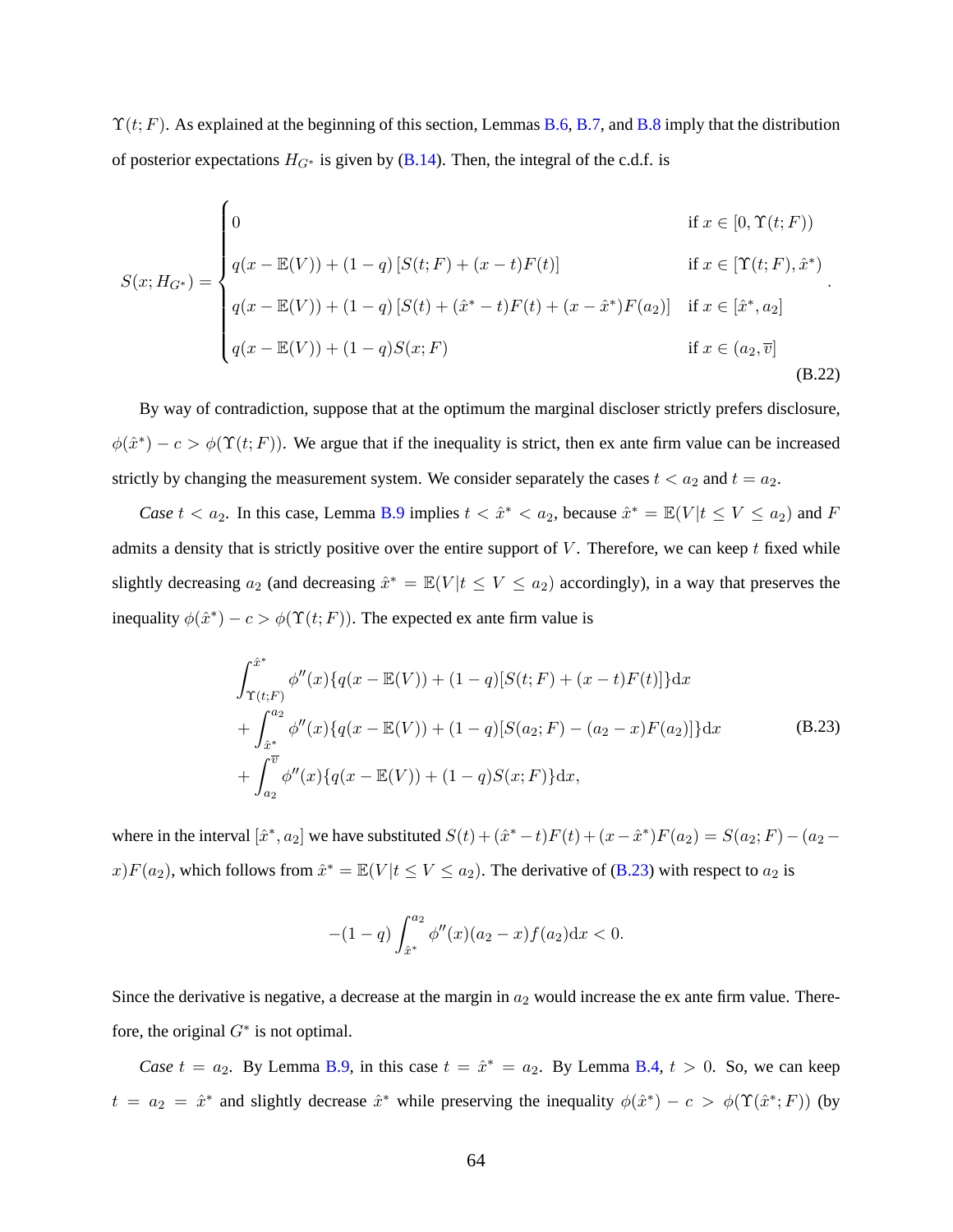<span id="page-64-0"></span>continuity). The expected ex ante firm value is

$$
\int_{\Upsilon(\hat{x}^*,F)}^{\hat{x}^*} \phi''(x) \{ q(x - \mathbb{E}(V)) + (1 - q)[(x - \hat{x}^*)F(\hat{x}^*) + S(\hat{x}^*;F)] \} dx + \int_{\hat{x}^*}^{\overline{v}} \phi''(x) \{ q(x - \mathbb{E}(V)) + (1 - q)S(x;F) \} dx.
$$
 (B.24)

The derivative of (B.24) with respect to  $\hat{x}^*$  is

$$
(1-q)\int_{\Upsilon(\hat{x}^*;F)}^{\hat{x}^*}\phi''(x)(x-\hat{x}^*)f(\hat{x}^*)\mathrm{d}x < 0,
$$

where we have used the fact that  $q(\Upsilon(\hat{x}^*; F) - \hat{x}^*) + (1 - q)[(\Upsilon(\hat{x}^*; F) - \hat{x}^*)F(\hat{x}^*) + S(\hat{x}^*)] = 0$  by the definition of  $\Upsilon(\hat{x}^*,F)$ . Since the derivative is negative, a decrease of  $\hat{x}^*$  at the margin increases ex ante firm value, so the original measurement  $G^*$  is not optimal. ■

# **Bibliography**

- **Acharya, Viral V, Peter DeMarzo, and Ilan Kremer**, "Endogenous information flows and the clustering of announcements," *American Economic Review*, 2011, *101* (7), 2955–79.
- **Arya, Anil, Jonathan C. Glover, and K. Sivaramakrishnan**, "Interaction between Decision and Control Problems and the Value of Information," *The Accounting Review*, 1997, *72* (4), 561–574.

**Aumann, Robert J and Michael Maschler**, "Repeated games with incomplete information," 1995.

- **Bertomeu, Jeremy and Edwige Cheynel**, "Asset measurement in imperfect credit markets," *Journal of Accounting Research*, 2015, *53* (5), 965–984.
- **and Ivan Marinovic ´** , "A theory of hard and soft information," *The Accounting Review*, 2015, *91* (1), 1–20.
- **, Igor Vaysman, and Wenjie Xue**, "Efficient Disclosure Laws," 2016.
- **Beyer, Anne and Ilan Guttman**, "Voluntary Disclosure, Manipulation, and Real Effects," *Journal of Accounting Research*, 2012, *50* (5), 1141–1177.
- **Brandenburger, Adam and Ben Polak**, "When managers cover their posteriors: Making the decisions the market wants to see," *The RAND Journal of Economics*, 1996, pp. 523–541.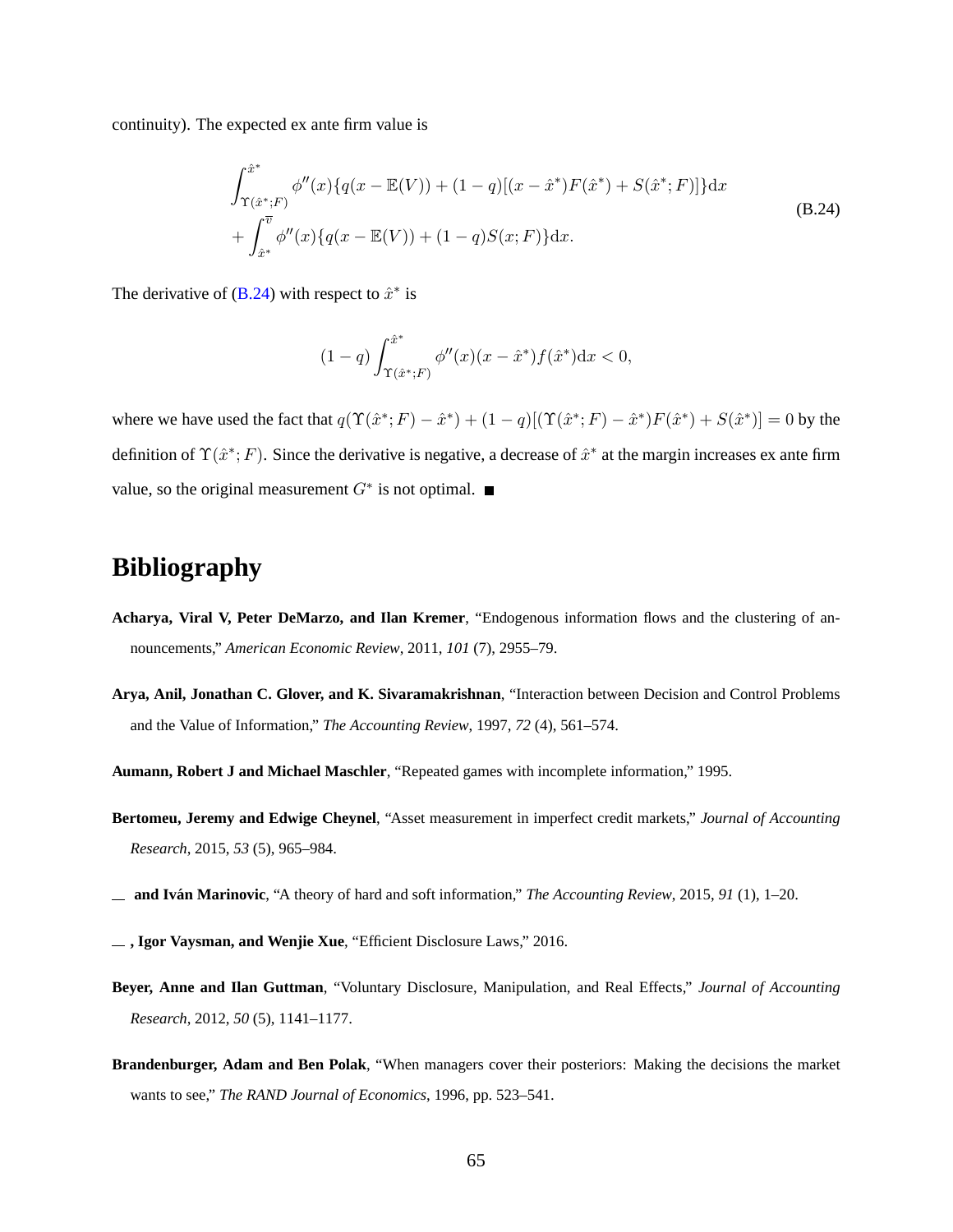- <span id="page-65-0"></span>**Cooper, W, J Ho, J Hunter, and R Rodgers**, "The impact of the foreign corrupt practices act on internal control practices," *Journal of Accounting, Auditing and Finance*, 1985, *9* (1), 22–40.
- **Dechow, Patricia M, Weili Ge, Chad R Larson, and Richard G Sloan**, "Predicting material accounting misstatements," *Contemporary accounting research*, 2011, *28* (1), 17–82.
- **DeMarzo, Peter, Ilan Kremer, and Andrzej Skrzypacz**, "Test Design and Minimum Standards," 2017. Working paper.
- **Dworczak, Piotr and Giorgio Martini**, "The Simple Economics of Optimal Persuasion," *Journal of Political Economy*, 2018, *forthcoming.*
- **Dye, Ronald**, "Optimal Disclosure Decisions When There are Penalties for Nondisclosure," 2018.
- **Dye, Ronald A.**, "Disclosure of Nonproprietary Information," *Journal of Accounting Research*, 1985, *23* (1), 123–145.
- **Dye, Ronald A and John S Hughes**, "Equilibrium voluntary disclosures, asset pricing, and information transfers," *Journal of Accounting and Economics*, 2018, *66* (1), 1–24.
- **Einhorn, Eti**, "The nature of the interaction between mandatory and voluntary disclosures," *Journal of Accounting Research*, 2005, *43* (4), 593–621.
- , "Competing Information Sources," *The Accounting Review*, 2017.
- **and Amir Ziv**, "Intertemporal Dynamics of Corporate Voluntary Disclosures," *Journal of Accounting Research*, 2008, *46* (3), 567–589.
- **and** , "Biased Voluntary Disclosure," *Review of Accounting Studies, forth.*, 2011.
- **Files, Rebecca, Edward P Swanson, and Senyo Tse**, "Stealth disclosure of accounting restatements," *The Accounting Review*, 2009, *84* (5), 1495–1520.
- **Friedman, Henry L, John S Hughes, and Beatrice Michaeli**, "Optimal Reporting When Additional Information Might Arrive," 2015. Working paper.
- **Gao, Pingyang and Gaoqing Zhang**, "Accounting manipulation, peer pressure, and internal control," *The Accounting Review*, 2018.
- **and Pierre Jinghong Liang**, "Informational feedback, adverse selection, and optimal disclosure policy," *Journal of Accounting Research*, 2013, *51* (5), 1133–1158.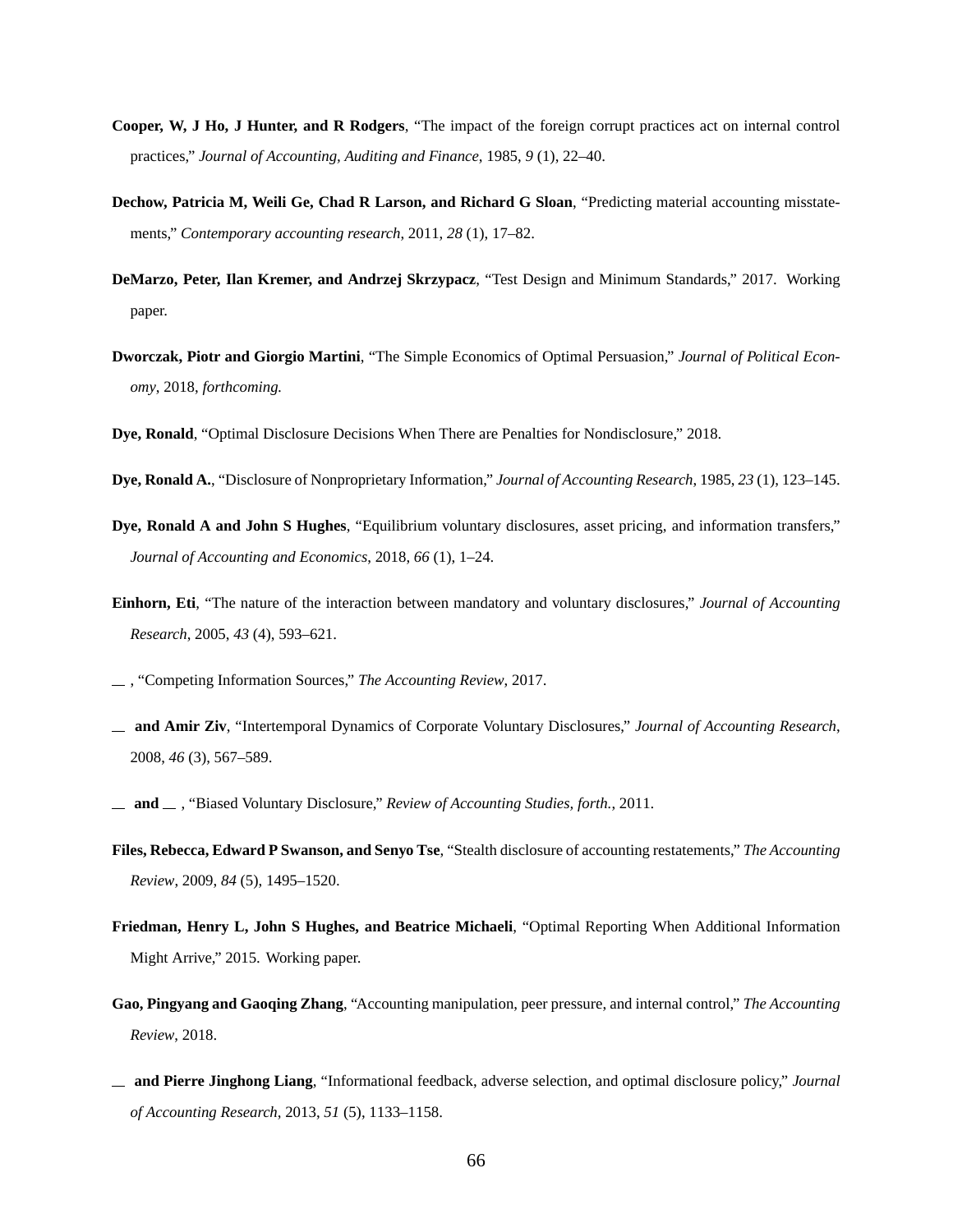<span id="page-66-0"></span> $\equiv$  **and**  $\equiv$ , "Accounting Information, Renegotiation, and Debt Contracts," 2018.

- **Gentzkow, Matthew and Emir Kamenica**, "A Rothschild-Stiglitz Approach to Bayesian Persuasion," *American Economic Review*, May 2016, *106* (5), 597–601.
- **Gigler, Frank, Chandra Kanodia, Haresh Sapra, and Raghu Venugopalan**, "Accounting conservatism and the efficiency of debt contracts," *Journal of accounting research*, 2009, *47* (3), 767–797.
- $\ldots$ ,  $\ldots$ , and  $\ldots$ , "How frequent financial reporting can cause managerial short-termism: An analysis of the costs and benefits of increasing reporting frequency," *Journal of Accounting Research*, 2014, *52* (2), 357–387.
- **Glode, Vincent, Christian C Opp, and Xingtan Zhang**, "Voluntary disclosure in bilateral transactions," *Journal of Economic Theory*, 2018, *175*, 652–688.
- **Goex, Robert F. and Alfred Wagenhofer**, "Optimal impairment rules," *Journal of Accounting and Economics*, 2009, *48* (1), 2–16.
- **Guttman, Ilan, Ilan Kremer, and Andrzej Skrzypacz**, "Not only what but also when: A theory of dynamic voluntary disclosure," *American Economic Review*, 2014, *104* (8), 2400–2420.
- **, Ohad Kadan, and Eugene Kandel**, "A Rational Expectations Theory of Kinks in Financial Reporting," *The Accounting Review*, 2006, *81* (4), 811–848.
- **Hart, Sergiu, Ilan Kremer, and Motty Perry**, "Evidence Games: Truth and Commitment," *American Economic Review*, March 2017, *107* (3), 690–713.
- **Heinle, Mirko S and Robert E Verrecchia**, "Bias and the Commitment to Disclosure," *Management Science*, 2015, *62* (10), 2859–2870.
- **Heinle, Mirko Stanislav, Delphine Samuels, and Daniel J Taylor**, "Proprietary Costs and Disclosure Substitution: Theory and Empirical Evidence," 2018.
- **Holmstrom, Bengt and Jean Tirole ¨** , "Financial Intermediation, Loanable Funds, and Real Sector," *Quarterly Journal of Economics*, 1997, *112*, 663–692.

**Huang, Zeqiong**, "Optimal Reporting Systems with Investor Information Acquisition," 2016.

**Hummel, Patrick, John Morgan, and Phillip Stocken**, "Optimal firm (non-) disclosure," 2016.

**Ijiri, Yuji**, *Theory of accounting measurement* number 10, American Accounting Association, 1975.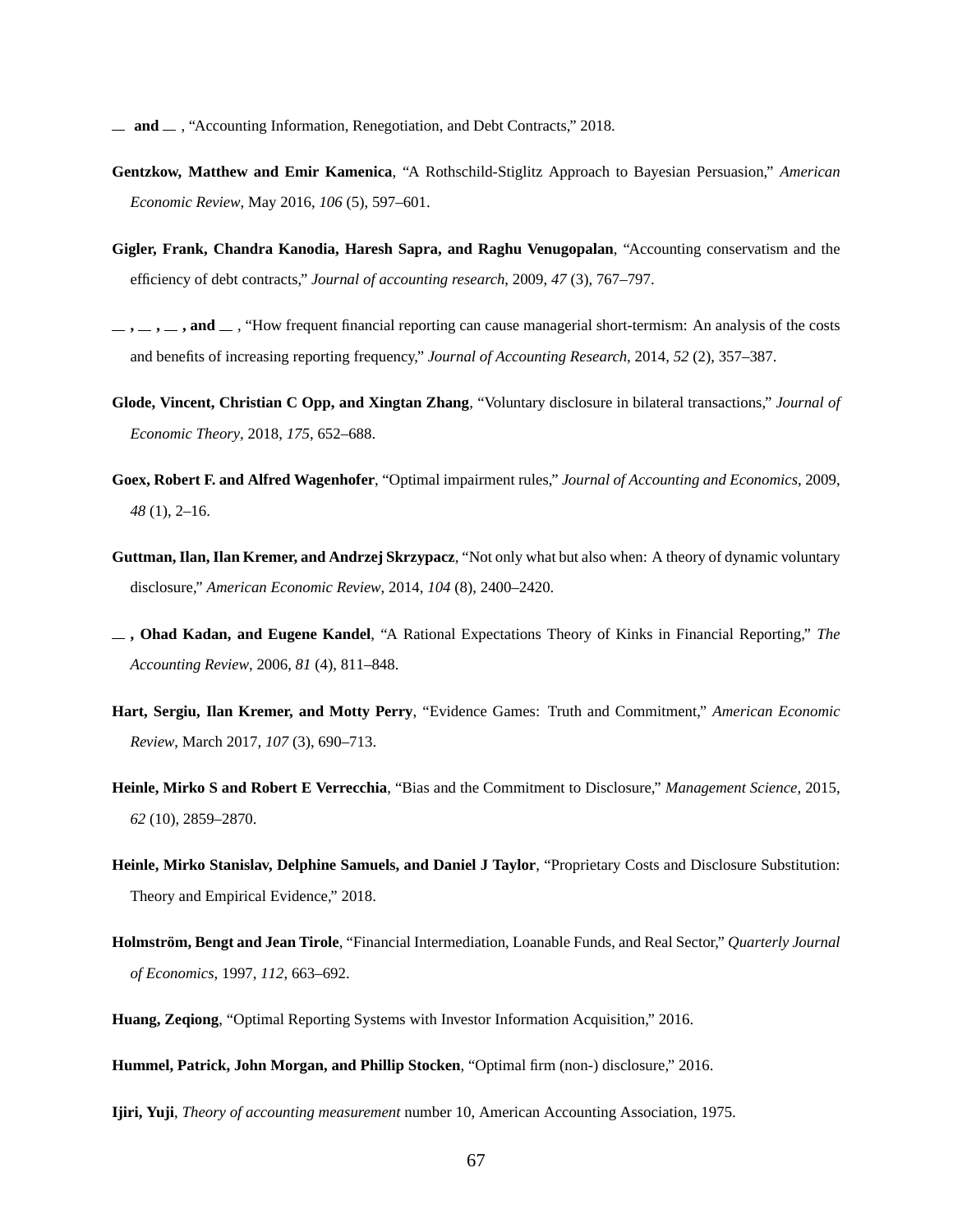- <span id="page-67-0"></span>**Jiang, Xu and Ming Yang**, "Properties of optimal accounting rules in a signaling game," *Journal of Accounting and Economics*, 2017, *63* (2-3), 499–512.
- **Jung, Woon-Oh and Young K. Kwon**, "Disclosure When the Market Is Unsure of Information Endowment of Managers," *Journal of Accounting Research*, 1988, *26* (1), 146–153.
- **Kamenica, Emir and Matthew Gentzkow**, "Bayesian Persuasion," *American Economic Review*, 2011, *101* (6), 2590–2615.
- **Kanodia, Chandra and Haresh Sapra**, "A real effects perspective to accounting measurement and disclosure: Implications and insights for future research," *Journal of Accounting Research*, 2016, *54* (2), 623–676.
- **Kanodia, Chandra S.**, "Effects of Shareholder Information on Corporate Decisions and Capital Market Equilibrium," *Econometrica*, 1980, *48* (4), 923–953.
- , "Accounting Disclosure and Real Effects," *Foundations and Trends in Accounting*, 2006, *1* (3), 167–258.
- **, Rajdeep Singh, and Andrew E Spero**, "Imprecision in accounting measurement: Can it be value enhancing?," *Journal of Accounting Research*, 2005, *43* (3), 487–519.
- **Laux, Volker**, "Effects of litigation risk on board oversight and CEO incentive pay," *Management Science*, 2010, *56* (6), 938–948.
- **and Phillip C. Stocken**, "Managerial reporting, overoptimism, and litigation risk," *Journal of Accounting and Economics*, 2012, *53* (3), 577 – 591.
- **Li, Edward Xuejun**, "Revealing future prospects without forecasts: The case of accelerating material contract filings," *The Accounting Review*, 2013, *88* (5), 1769–1804.
- **Lu, Tong and Haresh Sapra**, "Auditor conservatism and investment efficiency," *The Accounting Review*, 2009, *84* (6), 1933–1958.
- **Marinovic, Ivan**, "Internal control system, earnings quality, and the dynamics of financial reporting," *The RAND Journal of Economics*, 2013, *44* (1), 145–167.
- **Michaeli, Beatrice**, "Divide and inform: Rationing information to facilitate persuasion," *The Accounting Review*, 2017, *92* (5), 167–199.
- **Quigley, Daniel and Ansgar Walther**, "Inside and Outside Information," 2018. Working Paper.